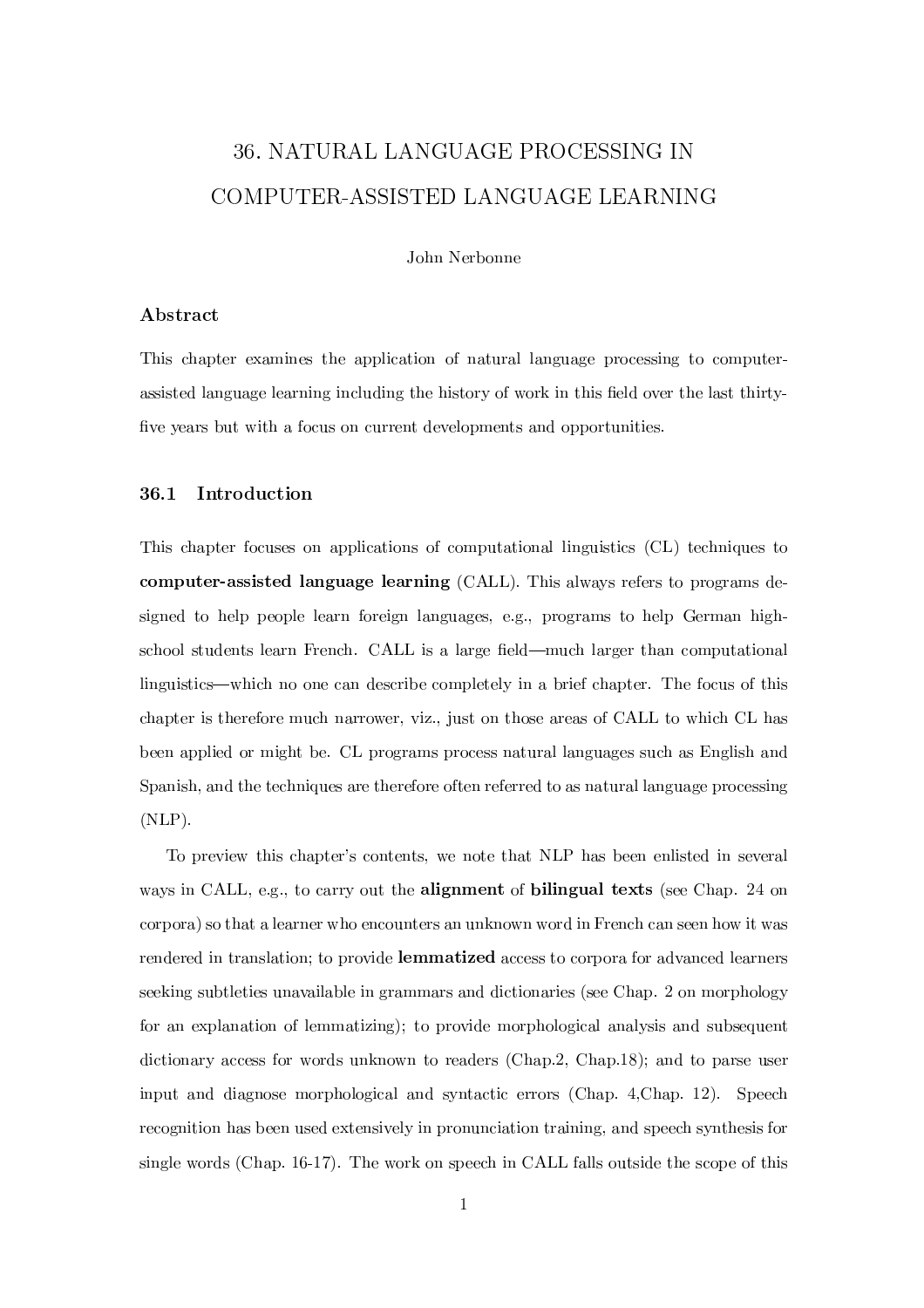chapter, but it is noted since we expect its use in CALL to enable further deployment of NLP, perhaps in parsing spoken input.

The chapter deliberately ignores two further areas which arguably involve language learning, first, software designed to diagnose and assist the verbally handicapped (Miller and Klee 1995, Perry 1995, Connolly 1997, Somers 1999), and second, programs for assistance in developing and polishing advanced writing skills. The first area seems genuinely extraneous (there is little overlap with CALL), and the second has attracted little interest from NLP practitioners even though it enjoys substantial attention in the larger CALL literature (Pennington 1999, Schultz 2000).

#### 36.2 Motivation

The traditional methods of learning and teaching foreign languages require a teacher to work 60 to 100 hours to bring an adult to a level at which she can function minimally with the foreign language (FSI 1973). By 'minimally functioning' we just mean being able to use short, pre-packaged phrases to communicate simple thoughts with long pauses and very foreign pronunciation. In general progress beyond this level requires a great deal more time and energy, roughly doubling at each proficiency level (FSI 1973). Very high levels of fluency are normally unrealistic goals. Naturally, some learners do reach high levels of fluency, even near-native levels, but they have to arrange for extensive contact beyond language instruction.

CALL will be an attractive alternative whenever these teachers are unavailable (within reasonable travel), inconvenient (due to scheduling difficulties), or unaffordable. CALL can also be a useful supplement in all of these situations (i.e., when more extensive direct instruction might be contrasted). Looking ahead to the role we will suggest is most promising for NLP in CALL, we note that even extensive experience with a foreign language is of little didactic value if it is incomprehensible to the language learner. Unguided "immersion" into a situation dominated by a foreign tongue does not result in proficiency. For learning to occur, learners must understand the language they are exposed to. A central role for CALL, especially when no teacher is available, is to provide comprehensible foreign language material in spoken and written form; to help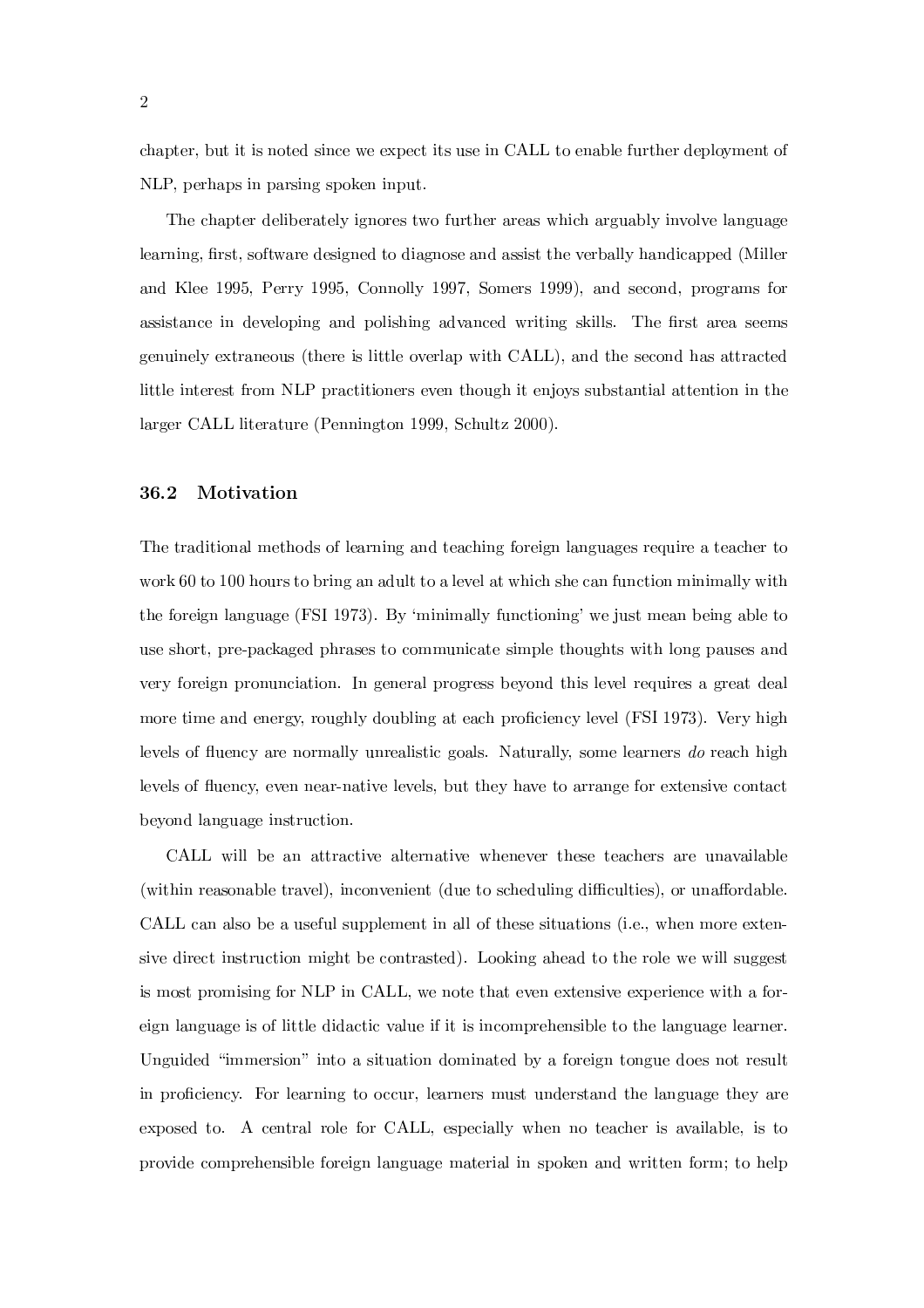students understand foreign-language material, e.g., to verify that inflections carry particular grammatical import; and to provide exercise and test material. Because the computer can process information, it can provide such verifying information much more extensively (and conveniently) than any static source could hope to. The section below on lemmatization  $(36.6.4)$  illustrates this in the greatest depth.

A standard question on CALL which is reflected in recurring comments to net lists (see the end of this chapter for a pointer to one of these) asks whether CALL has been proven superior to traditional methods of language learning and learning teaching. Naturally, there have been studies aimed at measuring differences, but it is important to note that this challenge misses the main features of CALL which make it an attractive alternative or supplement to traditional methods of language learning and learning teaching. Even if it were *worse* than traditional methods, CALL would be used extensively—human teachers are not available in the numbers and budget ranges needed.

#### **Inflated Expectations** 36.2.1

This is emphatically not to say that CALL will ever provide all that its most wideeved admirers expect. Many potential primary users of NLP-enhanced CALL (learners) as well as secondary users (teachers and administrators) are unsophisticated in their expectations (Atwell 1998). Atwell (1999), while advocating increased user involvement in software development for English Language Teaching (ELT), illustrates how much deflation may be necessary:

[...] it turned out that one of the main things that English language teachers asked for was a 'conversation practice machine': a computer system with which a learner could 'chat' in ordinary English, to practice their everyday conversational skills. [...] Another thing which ELT users seemed to want was an ability to correct errors and give guidance on the cause of errors in learners' conversations. (Atwell 1999, pp.31-32)

It looks as if the simple Turing test is not sufficient: we need a machine which not only converses naturally, but which spots errors and diagnoses their causes for less fluent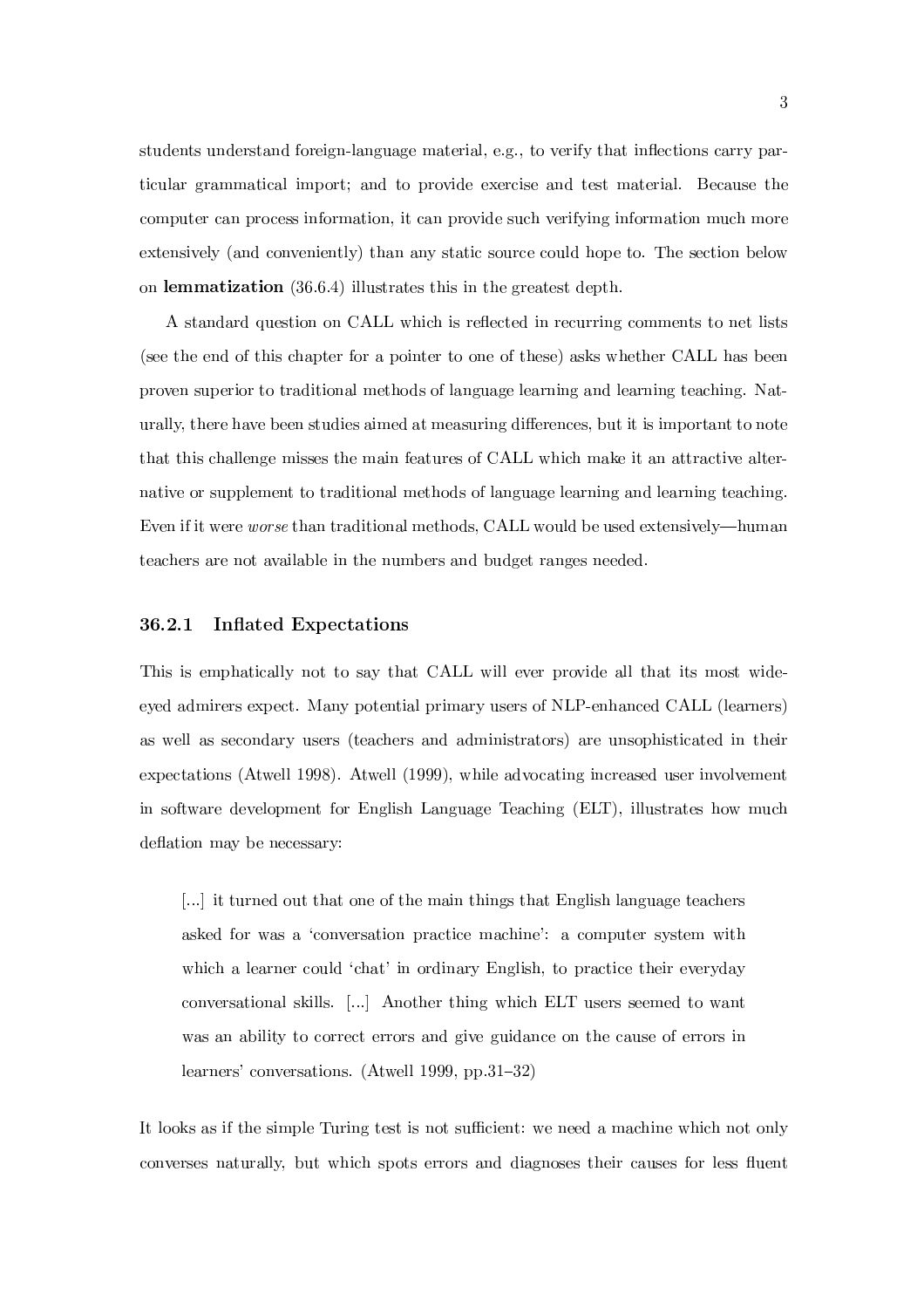interlocutors! Teachers with some experience of CALL are naturally more sober. Levy (1997, Chap. 5) reports on an extensive survey conducted under CALL practitioners at universities. As a whole, this group is guided most by availability and reliability of software (Levy 1997, pp. 148-150).

#### **Application Sectors** 36.2.2

Although we normally think of language education as a task for schools and universities, which it certainly is, there is an enormous need for language training outside of the schools. It is convenient to consider three distinct sorts of language learners and learning situations, as they differ in their interest for technical improvement and in their readiness to experiment, which in turn impacts on the assessment of application opportunities for CALL:

- academic This group includes the schools and universities. Even though this is the group one most immediately thinks in connection with language teaching and learning, it has well-known, peculiar difficulties, e.g., penurious budgets, uncertain hardware and software infrastructures, and teachers who feel pressed to meet regular responsibilities without assuming the extra challenges of trying new technologies.
- **industrial** Government and private industry organize their own language courses, often at considerable expense. We group specialized language schools under this category as well, but with the reservation that their means are often more limited, since their pupils often pay the bills directly.
- self-study There is a sizeable number of people who study languages without the benefit of formal instruction organized by their jobs or educational institutions. They have stimulated a surprisingly large market in what is sometimes disparagingly dubbed "edutainment", but which proves that there is a mass market for CALL, as well.

Fox (1996, p.9) estimated the multimedia market in Europe at 1.9 billion Euro in 1994, 28% of which was educational. The CALL market is estimated as 20% of the latter, or about 106 Mil. Euro in 1994. The US market is more than twice the size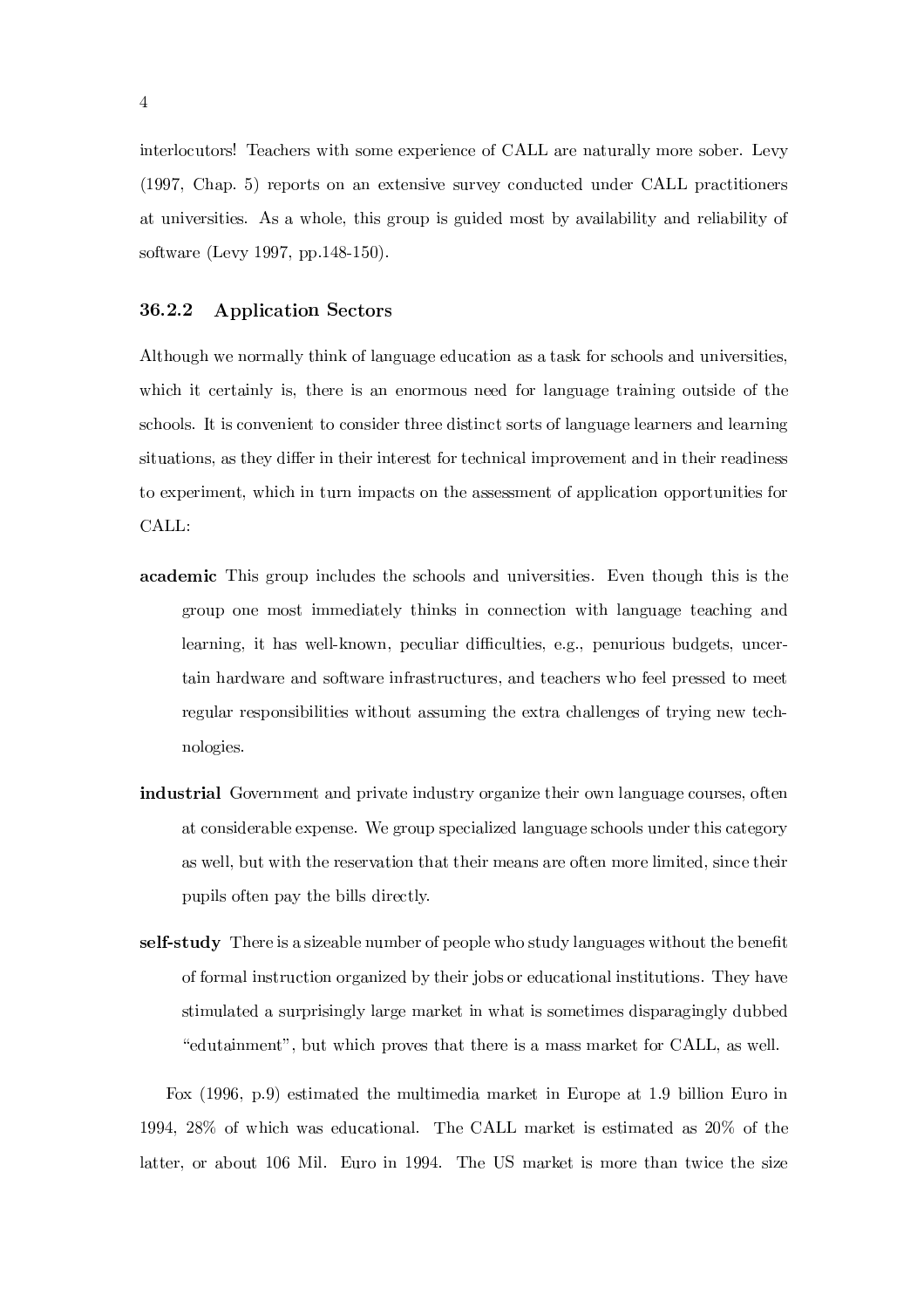of Europe's with a similar proportion devoted to education and language. A threefold growth by 1999 was predicted. This leads one to predict a one-billion Euro business area by 2000. Meanwhile the CALL business benefits like all of Information and Communication Technology (ICT) from steeply falling price/performance figures, and from large-scale commercial interest in the underlying technologies.

#### **Second Language Learning** 36.3

In this section we turn to what is known about how people learn foreign languages, and how computers have been enlisted to help in this task, focusing first on how CALL sans NLP has progressed.

Applied linguistics studies second language learning and foreign language learning. Although the terms are used by some interchangeably, a distinction is often drawn. Foreign language learning normally takes place in classrooms and always takes place remote from extensive natural opportunity to use the foreign language. Second language learning occurs in a natural environment, normally in a country where the language is spoken. 'Second language learning' is often used as a cover term for the two situations, and that is the intention of this section's heading.

There are researchers who prefer the term second language *acquisition*, because 'acquisition' (as opposed to 'learning') emphasizes the degree to which automatic processes may play a role in the more natural situation when a language from the immediate environment is adopted.

Second and foreign language learning share an applied focus as scholarly fields: both consistently research not only how language learning normally proceeds, but also how it succeeds best. They seek to optimize learning, naturally with respect to the goals of language learners (e.g., scientific literature, tourism, or commerce), their (linguistic) backgrounds, and their age and educational level. van Els, Extra, van Os and Bongaerts (1977) is an excellent reference on issues in this branch of applied linguistics, and Dulay, Burt and Krashen (1982) a more theoretically oriented text on what research on second language learning acquisition reveals about underlying linguistic abilities and learning processing. Other texts can also be valuable (Larsen-Freeman and Long 1991, Ellis 1994).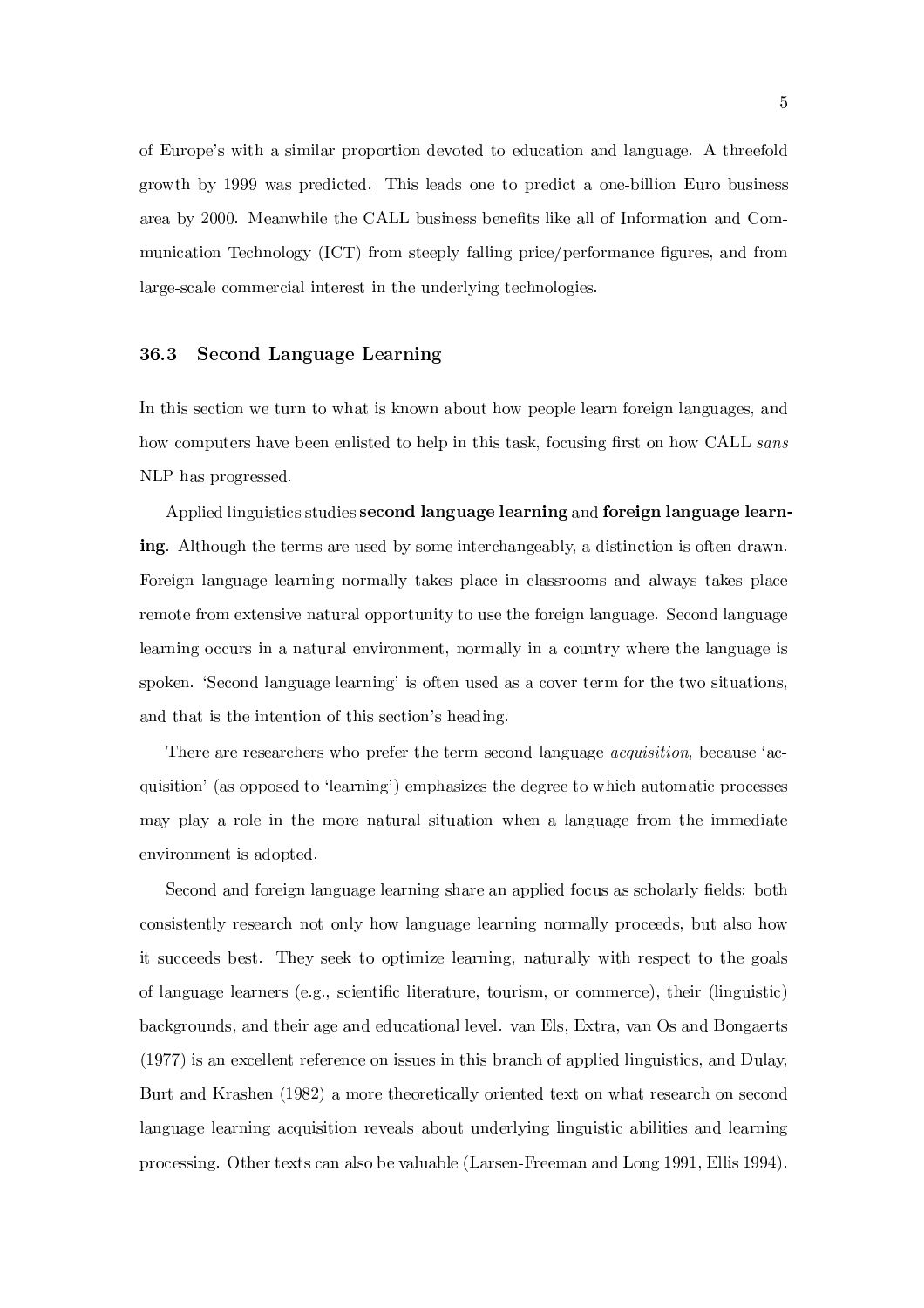#### The Fundamental Pedagogical Principle 36.3.1

A principle on which the different schools agree is that the material to which learners are exposed must be comprehensible to the learners in order for learning to proceed optimally ((Krashen 1982), cited often, *inter alia* by Widdowson (1990, p.111)). Krashen and others have gone on to postulate that the comprehensible input is the primary determinant in second language acquisition, dubbing this the "fundamental pedagogical principle" in second language teaching. Krashen's idea is that comprehensible input triggers automatic processes which are ultimately responsible for successful language learning. There is an important qualification and an important restriction in scope. Krashen (1982, p.66) explicitly qualifies his postulate that the comprehensible input determines second language acquisition, noting that "conscious learning" (i.e., morphology and "easy" rules [scare quotes in original-JN]] does contribute to second language proficiency. The restriction in scope is implicit, but there is no suggestion that exposure to comprehensible input is sufficient for learning writing, even though many second-language learners do aspire to competence in writing.

Krashen's writings are clearly argued. He justifies the overarching postulate by showing how it makes sense first of the fact that understanding always precedes production this is so because understanding is a prerequisite for production. The postulate also helps explain the variable speed of children vs. adults as language learners. Adults comprehend more initially because they make better use of non-linguistics cues, etc., so they learn more quickly than children initially. The fact that children are ultimately more proficient is attributed to the adults' "filtering" foreign input for emotional reasons. He reviews a series of studies on instruction and is able to generalize that the amount of comprehensible input was a determining, often confounding variable in these. Carter  $(^{1}1987, 1998, p.208)$  makes the point that lots of vocabulary learning must take place without explicit teaching—since it isn't taught. Krashen develops consequences of his ideas for the importance of reading (Krashen 1989), and the use of media and language laboratories, and the combination of language teaching with specialized subject matter (in some circumstances). Krashen has modified his original views to admit that a special "weak interface" brokers the learning of second languages, and that this distinguishes it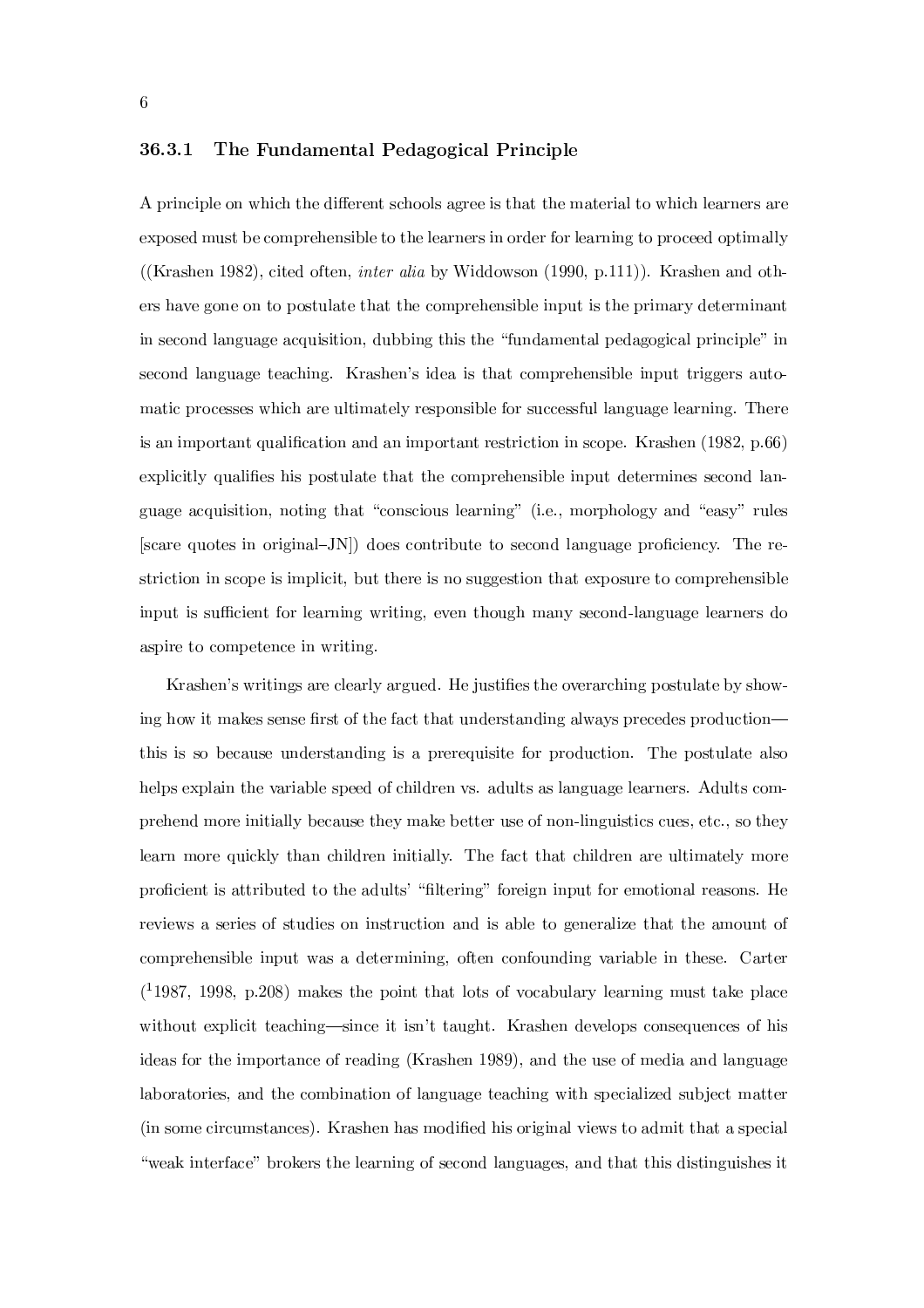from learning first languages (Krashen 1985).

There are nonetheless important recent reactions to Krashen's emphases on automatic processes of acquisition. DeKeyser (1995) has shown that adult learners very definitely benefit from explicit instruction in grammar rules, claiming more strongly that adult learners basically do not learn to speak grammatically without explicitly being taught the rules. DeKeyser (2000) shows that the very few adults who appear to learn successfully without explicit instruction score high in analytical ability (which is irrelevant in children's success in foreign language acquisition). This suggests that they are exceptions precisely because they are capable of abstracting the rules themselves, to some extent. Norris and Ortega (2000) review dozens of studies over the last thirty years, and claim that Krashen had it exactly wrong, at least when it comes to adults' learning of grammar. Naturally, the range of potential CALL applications is broader if adults need explicit grammar instruction.

The applied linguistics community agrees further to a great degree on fundamentals such as holding the attention of learners, encouraging repetition, and aiming for varied practical exercise. There is less agreement on issues such as the value of formal grammatical tutoring (as just noted), the value of correcting errors, the time at which to encourage speaking, etc. See (Larsen-Freeman and Long 1991) for more on the range of (conflicting) ideas current in language pedagogy. Under the circumstances it is wise for CALL developers not to embrace any theory too exclusively, but to remain consonant with different approaches (cf. Lantolf  $(1996)$ ).

It would seem straightforward that all that is known about second-language learning ought to inform the development of CALL materials. It provides a modest amount of theory, and it suggests useful concepts and categories (natural learners vs. taught learners, reading/listening vs writing/speaking), tests and means of evaluation, simple techniques, interdependencies between media, techniques, curricula, etc. But surprisingly, one respected recent book on CALL (Levy 1997) takes pains to consider alternative theoretical orientations for CALL. Levy's primary goal is to show that CALL should be regarded as a "tool", in language learning rather than a "tutor", or substitute for a teacher, and in general CALL practitioners have been receptive (Wolff 1999). But on the way to this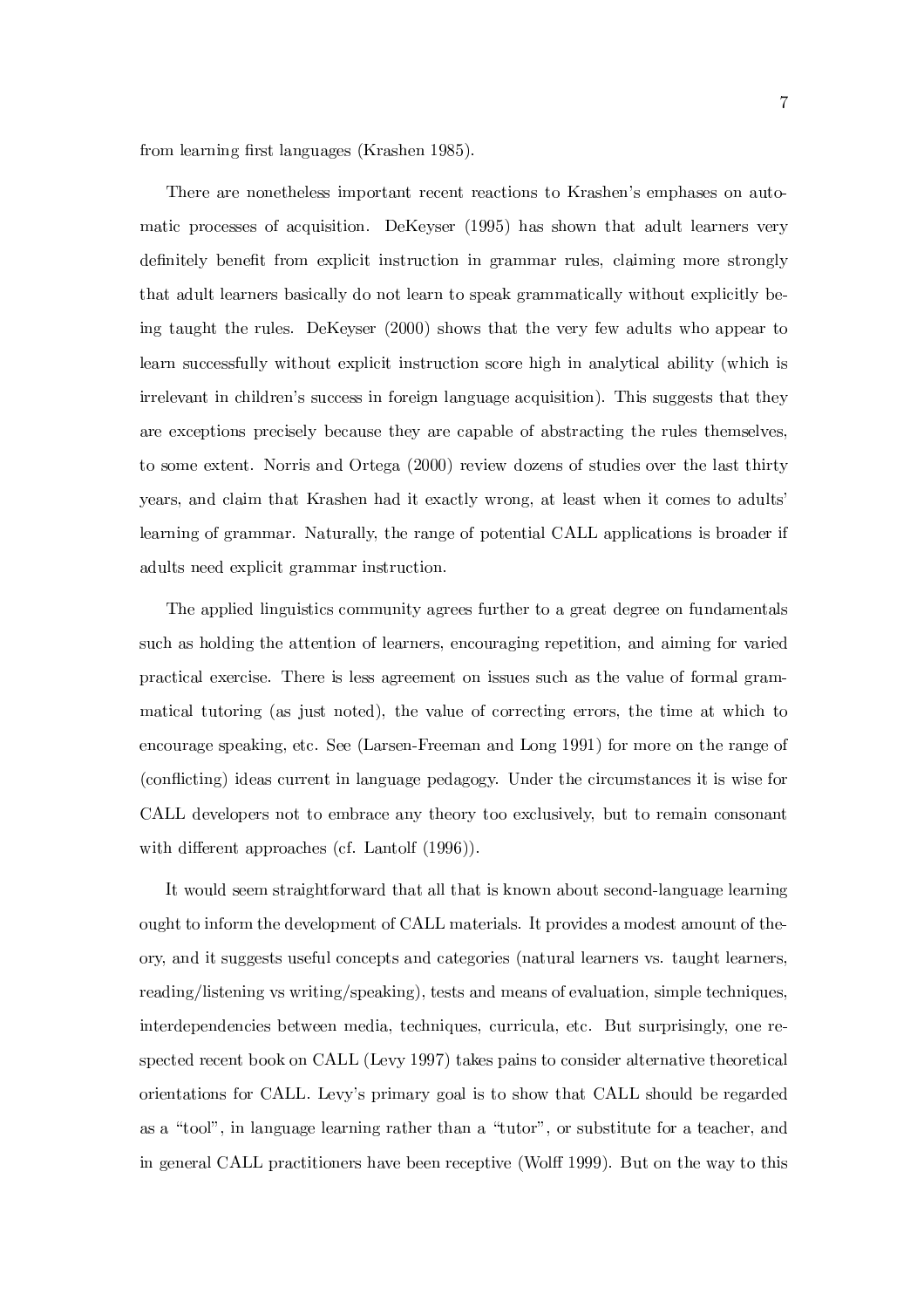goal, Levy considers Psychology, Linguistics, Artificial Intelligence and other fields as candidates within which to locate CALL in an extended diatribe meant to establish that poor "conceptualization" is hampering progress in the field.

There are no grounds to think that second-language learning is fundamentally different when the computer is involved, however, and this suggests that CALL be viewed simply a technical innovation in second-language learning. And Levy (1997, Chap. 8) finally also comes to the sober—and, I believe, correct—view of CALL as an applied field that ought to pay more attention to the concrete success of its products and less to its theory and its ultimate place in the scientific scheme of things,<sup>1</sup> so perhaps the extended discussions in early chapters are intended to convince the unreflective.

### 36.4 **CALL**

CALL seeks to employ computers in order to improve language learning. CALL spans the range of activities in language  $\alpha$  pedagogy  $\alpha$  hearing, speaking, reading, and writing - and draws from nearly all areas of ICT. Even if most CALL applications are automated language exercises, exploiting hypertext, simple database and network technology, and digital audio and video, one finds many others, including ingenious applications of everyday technology such as word-processing and email. Levy (1997) is valuable for its survey of the surprisingly long history of CALL, reports on the field's extensive reflection on its proper relation to applied linguistics, computer science, and psychology, and his own astute view of its proper, technology-driven nature in the final chapters. There is no mention of opportunities for several common CL techniques, however, e.g., alignment software or software for lemmatization.

Although CALL employs the computer to assist in language teaching and in language self-study, it primarily uses non-language technology, as noted above. The basic ICT technologies used are as follows:

(simple) database technology to record and present student work; and

<sup>&</sup>lt;sup>1</sup> On this point, Levy's view may be contrasted with Holland's (1995, p.x), who sees "theory shaping technology." Levy argues that effective CALL programs have seldom been developed with much direct inspiration from theory and that more practical inspiration has been crucial.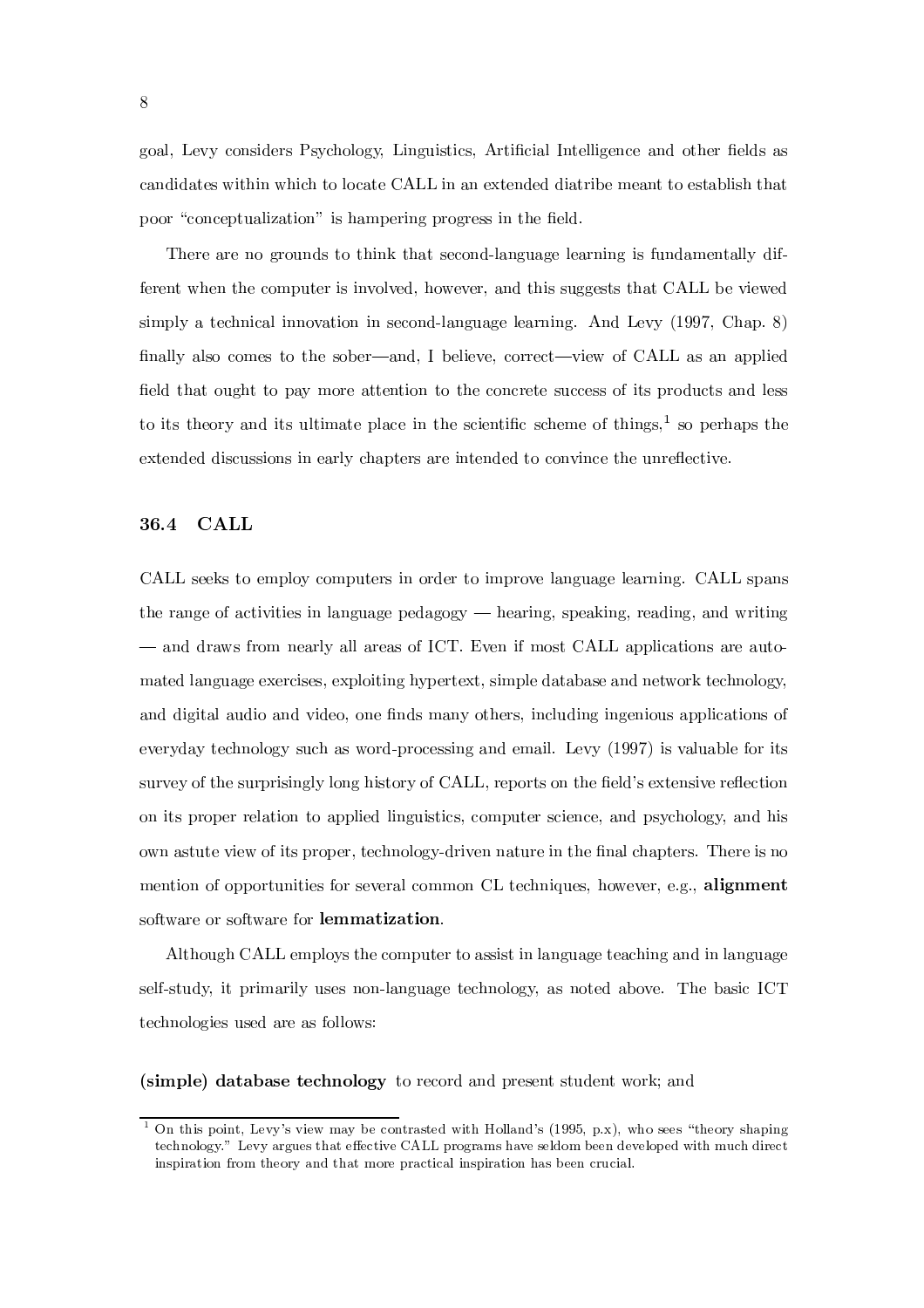digital audio and video to vivify examples of language use (Rothenberg 1998);

hypertext to provide varied access to exercises and explanatory material (Jager 1998);

network communication to bring learners and teachers into easier contact (Hoffman 1996, Holliday 1998). An ingenious use of email is to put intermediate learners in symmetric contact — native English speakers learning Spanish with native Spanish speakers learning English (Appel and Mullen  $2000b$ , Appel and Mullen  $2000a$ ).

We note this work to give an idea of the sorts of efforts which compete for development resources with NLP-informed CALL. As the introduction warned, this chapter will not discuss the non-NLP work. Cameron  $(1999b)$  is a good recent collection of articles on CALL which give a sense of the range of approaches that are used, current issues, evaluation techniques, etc. Several of its articles discuss CL techniques directly, however, and these figure below. Levy (1997) is a more reflective work, and indispensable for some of its comments on the history of the field.

### 36.4.1 **History of CALL**

CALL looks back on a long history of serious and widely interdisciplinary work. Levy (1997, Chap.2) reports *inter alia* on PLATO ('Programmed Logic for Automatic Teaching Operations'), a University of Illinois project begun in 1960, and TICCIT ('Time-Shared Interactive Computer-Controlled Television'), a Brigham Young University effort started in 1971. Both were sophisticated, featuring 'talk' facilities for exchanging typed messages; exercises for reading, writing and listening; opportunities for instructors to modify material; and self-paced organization of materials. Evaluation of this early work noted that while the performance of students was good, the student retention rate was not. The systems were not popular with students, and this remains a caution to current work (Hamilton 1998). The 1983 Athena Language Project (ALP) started at MIT in 1983 and involved artificial intelligence tutoring techniques and multimedia to provide instruction in five European languages. In comparison to the earlier projects ALP focused more on communication as opposed to grammar, and it included games and puzzles (Murray 1995, Felshin 1995).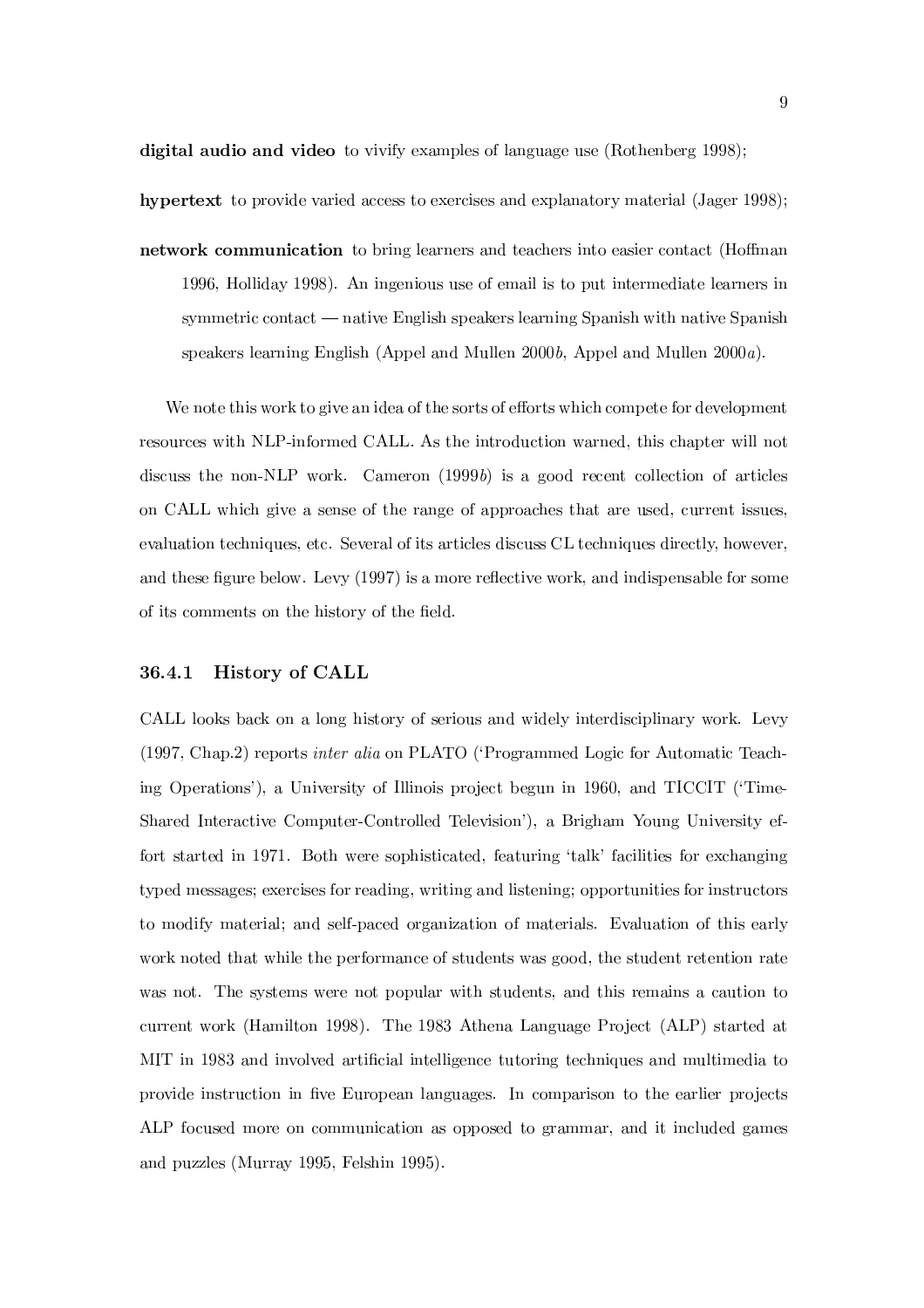There is a new web site at www.history-of-call.orgwith some presentational glitches (in Netscape as of  $3/2001$ ) which contains many very useful pointers for those interested in the history of this technology.

### 36.5 **Natural Language Processing**

As earlier chapters have noted, NLP focuses on how computers can best process language analyze, store, sort and search it. It seems natural that NLP should be applied to the task of helping people learn language.

#### NLP from the CALL Perspective 36.5.1

NLP offers a range of techniques for processing natural language; these are explored in earlier chapters. A few successful CALL programs make use of this language technology. but the great bulk do not (Zock 1996). Since CALL without NLP technology is successful. we must ask how (and whether) language technology can be applied to improve language learning and language teaching.

There are voices which urge caution in applying NLP to the CALL problem. (Salaberry 1996), p.12 assesses the suitability of language technology for CALL quite negatively, but not atypically:

Linguistics has not been able to encode the complexity of natural language [...] That problem has been acknowledged by the most adamant proponents of Intelligent CALL [ICALL (JN)]. Holland (1995) lists the reasons that have prevented ICALL from becoming an alternative to CALL. The most important reason for this failure is that NLP (Natural Language Processing) programs—which underlie the development of ICALL—cannot account for the full complexity of natural human languages.<sup>2</sup>

Salaberry attributes the unpopularity of NLP methods in CALL to NLP's failure to produce full-fledged intelligent dialogue in unrestricted form. The earlier chapters of this book should make it clear many NLP techniques are extremely reliable and suitable

<sup>&</sup>lt;sup>2</sup> Salaberry's reference to Holland (1995) is not accompanied by bibliographic information.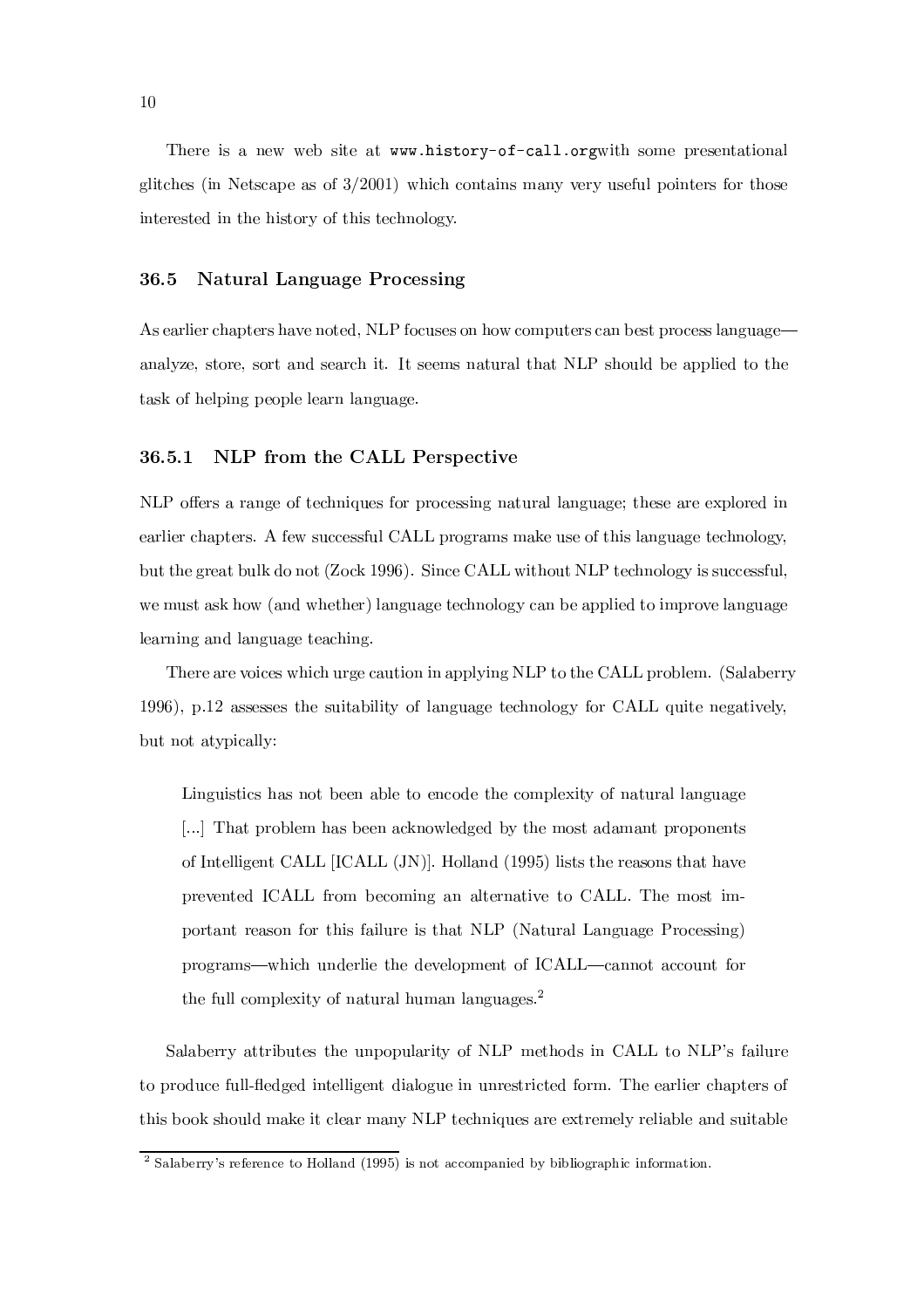for demanding, robust application (see Nerbonne, Jager and van Essen (1998) for more extensive discussion of this negative perception of NLP among CALL developers, and see Salaberry (2000) for a thoughtful rejoinder). We note here only that the negative perception exists, and that, given that the great bulk of existing CALL programs and packages make little use of language technology (Zock 1996), one should not simply regard CALL programs by definition as applications of NLP.

To end this section on a more positive note, some language learning experts note the need for NLP techniques in CALL very clearly, if implicitly. John R. Allen developed CALL programs for over twenty-five years, and Allen (1996/1997) presents his view of how CALL must develop, focusing on the issue of how we can fashion useful reaction to student input. Among other needs, he discusses clearly how simple regular expressions will fail as specifications of syntactic patterns (p.446), and he calls for better specification techniques of the sort that would be bread and butter to all NLPers. He further notes that CALL needs better techniques for recognizing parts of speech and morphological variants (p.452), again calling for techniques which NLP can normally provided reliably. See Section 36.6.4 for a discussion of NLP work in CALL which uses both part of speech tagging and lemmatization software. Allen is likewise clear about the need to incorporate intelligent tutoring schemes of the sort which Henry Hamburger and Kathleen McCoy have investigated most extensively (see Section 36.6.6 for more on this work).

#### 36.5.2 NLP Interest in CALL

There has been regular and growing interest in the NLP community in the CALL application area.

Appelo and de Jong (1994) sparked the interest of a number of NLP researchers in CALL. Holland and Kaplan (1995) surveyed the state of the art in 1995, and Holland, Kaplan and Sams (1995) surveys lots of work, which focuses on the question of how to use NLP in a pedagogically responsible way, and on using tutoring techniques from artificial intelligence (see 36.6.6 below, as well). More recently, an Applied Natural Language Processing conference devoted a session to CALL (Proceedings of the Fifth Conference on Applied Natural Language Processing 1997). The session was organized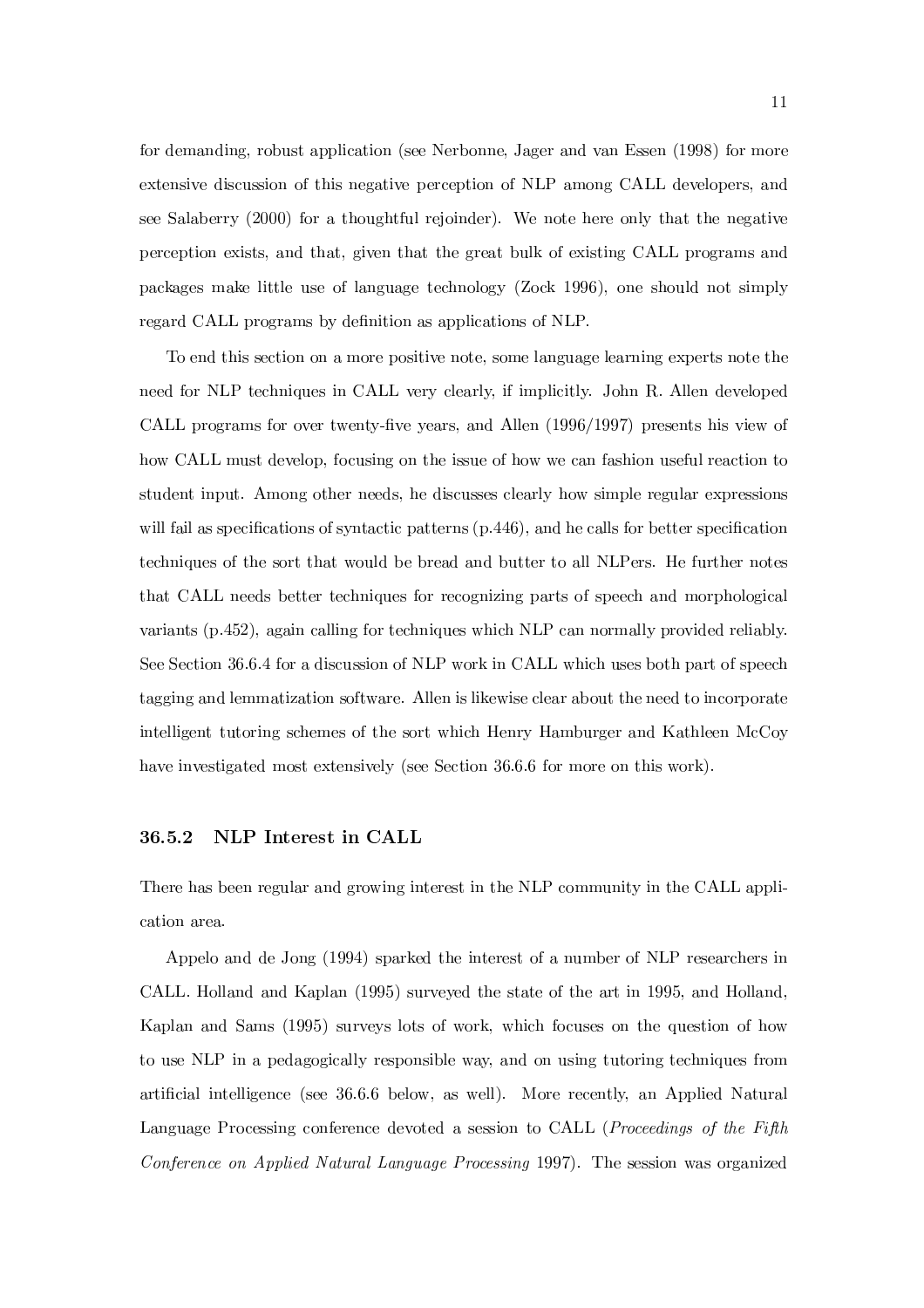by Melissa Holland and Henry Hamburger, and it featured papers by researchers in NLP (Schoelles and Hamburger 1997, Nerbonne, Karttunen, Paskaleva, Prószéky and Roosmaa 1997, Dorr 1997). In that same year Jager, Nerbonne and van Essen (1998) organized a conference devoted to 'Language Teaching and Language Technology' whose proceedings appeared in 1998. They explore especially the opportunities for language technology in CALL, and include several reports on CALL applications that exploit NLP, including alignment techniques (Paskaleva and Mihov 1998), lemmatization (Dokter and Nerbonne 1998, Roosmaa and Proszeky 1998) and **parsing** (van Heuven 1998, Murphy, Krüger and Grieszl 1998). Schulze, Hamel and Thompson (1999) is the collection of papers from a UMIST conference that was organized in 1998 (Schulze and Hamel 1998). Olsen (1999) presents the proceedings of a joint workshop sponsored by the Association for Computational Linguistics and the International Association for Language Learning Technology. If the booming interest in the speech community is a good indication, we should see further growth in the NLP community's interest, too.<sup>3</sup>

### Contributing NLP Technologies 36.6

This section presents work in NLP which has sought to contribute to CALL. Many technologies have been enlisted in an effort to make illustrate linguistic structures, make language comprehensible, provide varied exercise material, and spot and correct errors.

- concordancing Concordance programs are by now so well known and widely available that one might hesitate to include them under NLP, but they are language processing programs, and they have inspired an enthusiastic group of advocates among language teaching professionals.
- text alignment When alignment programs are applied to align bilingual texts, the resulting parallel texts offer a wealth of information to advanced language learners. There has been a stable market for bilingual texts in language instruction for decades. See Chap. 24.

Bernstein, Jong, Pison and Townshend (2000) and other papers in that collection provide a good overview of work on speech in CALL.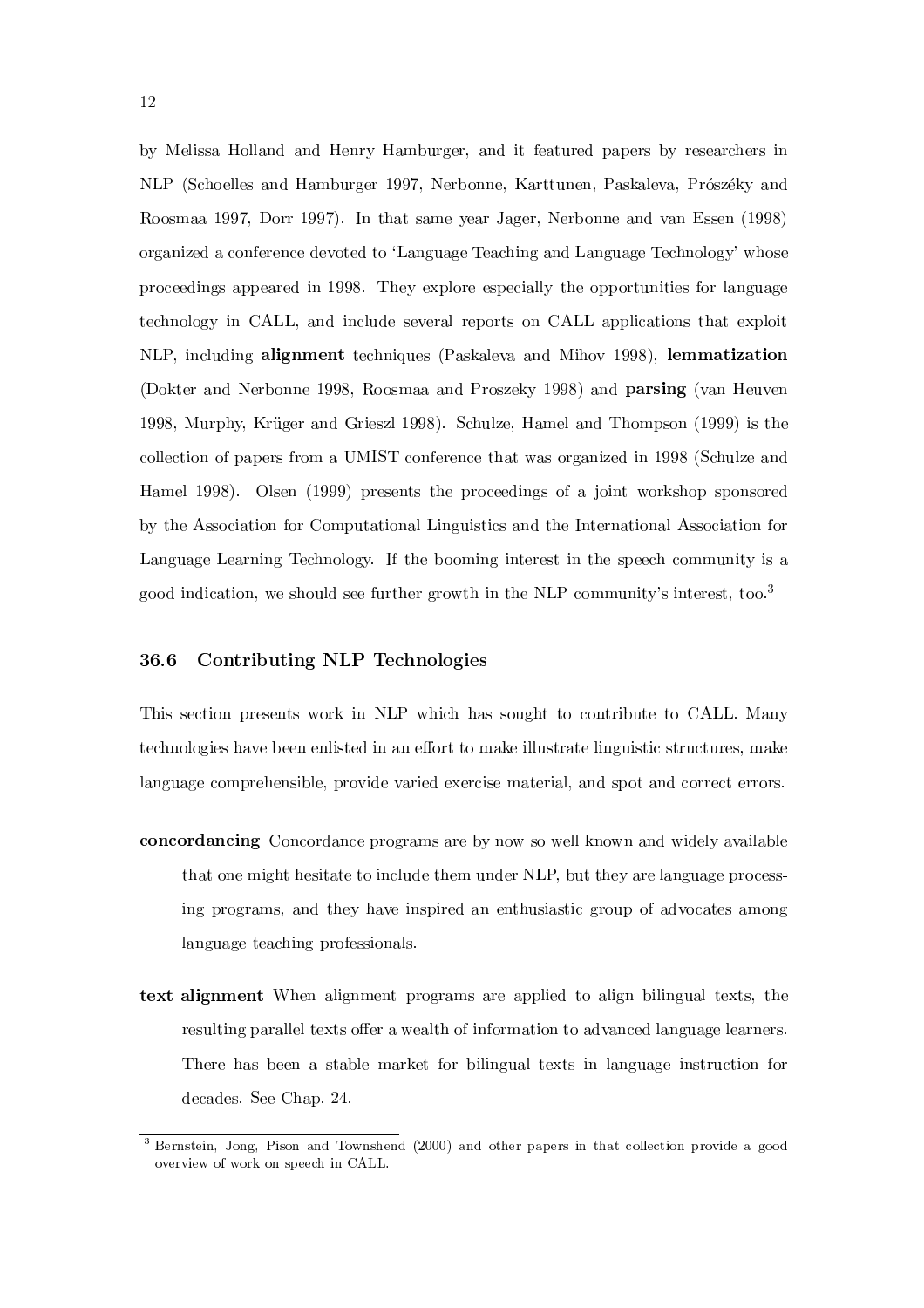- speech recognition and synthesis Speech technology is applied to generate pronunciations, particularly pronunciations of isolated words. This relieves language learners of needing to understand pronunciation transcription systems. Speech recognition also is applied to check (and improve) pronunciation. See Chap. 16-17.
- morphological processing Lemmatization, but also morphological generation has been deployed to provide drill material for learners, to facilitate dictionary lookup of words (which is impossible in inflected languages without morphological analysis). and to make corpus access more flexible. See Chap. 2 and Chap. 18.
- syntactic processing Syntactic generation may be employed to create exercise material, and parsing is employed both in order to clarify linguistic structure, but also in order to spot and diagnose errors in learners' output. See Chap. 4 and Chap. 12.

**Machine translation** (MT, see Chap. 27) has been argued to involve most of the language technology needed for CALL, (Levin 1993) except perhaps error spotting and diagnosis, but we have noted the underlying techniques here rather that the analogy in application. MT indeed offers the application builder in CALL a great deal, but that is also because it is a very complex application.

The following sections focus, not on technologies, but rather on the sorts of tasks to which they are put in CALL.

### 36.6.1 Pronunciation

Speech technology is treated in Chap. 17-18, but as it is not the focus of this book, we recall here merely that the successful use of speech technology in CALL will generate more interest in NLP. In fact, there have been commercial products using speech technology in CALL for some time. Martin Rothenberg, known to phoneticians as the developer of the "Rothenberg mask", a device for capturing air pressure information sensitively, is also the founder of Syracuse Language Systems, the world market leader in CALL products. If Rothenberg was early, he was not alone for long. DynEd and The Learning Company also offer pronunciation correction packages commercially (Aist 1999). Bernstein et al. (2000) measures the ability of a system marketed by Ordinate to score non-native pro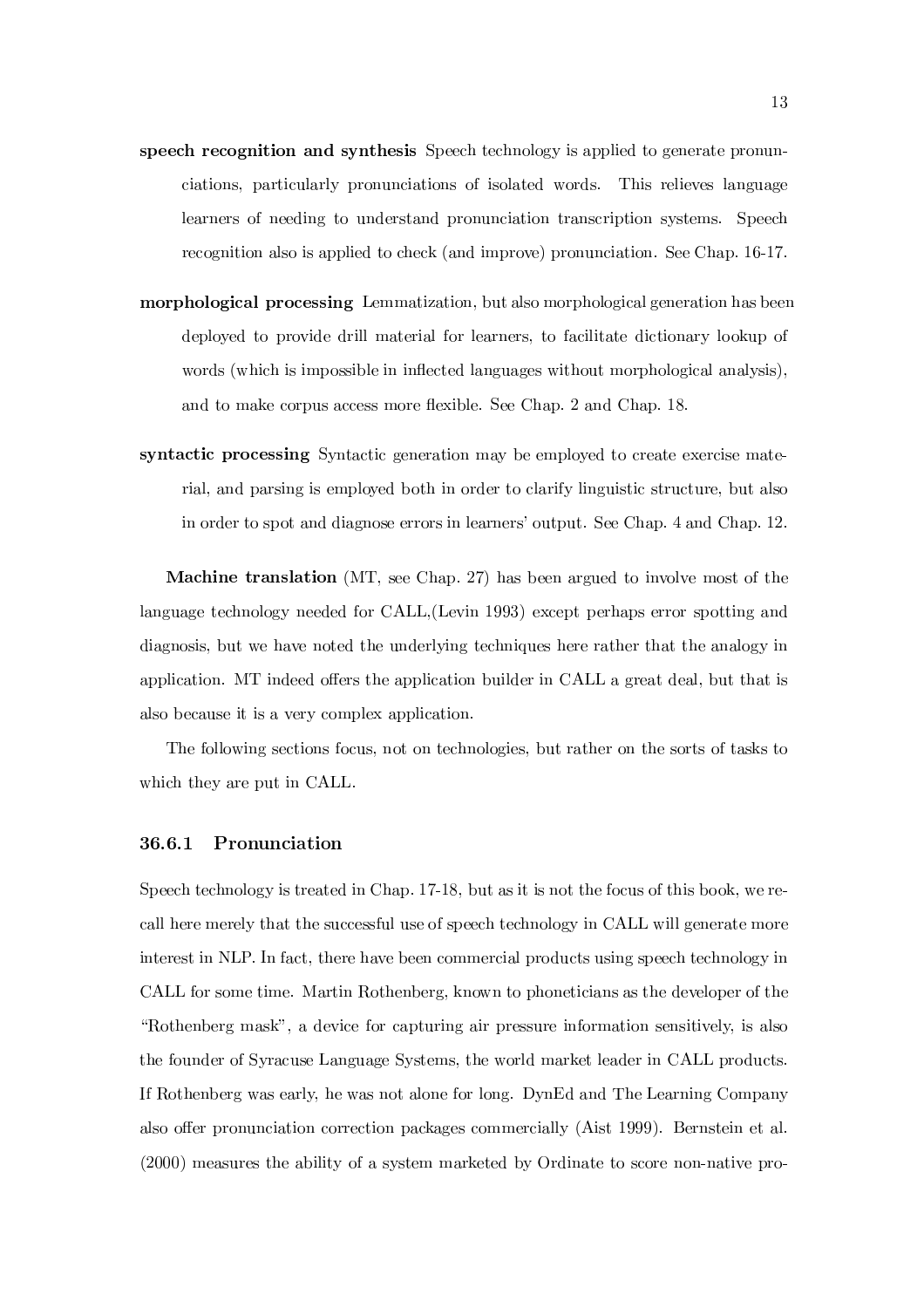nounciations for quality, noting a high overall correlation with expert human graders  $(r = 0.94).$ 

Speech is seeing an even stronger growth in interest in CALL than NLP. The fortyfive contributed papers in Carlson, Dunger, Granstrom and Oster (1998) were devoted to speech technology applied to CALL, and EUROCALL 2000 included a special workshop on "Intergrating Speech Technology in Language Learning", the fifth in a series, speech recognition as one of its focus areas (see the web site listed below in "Resources"). Holland (1999) reviews speech recognition in a range of CALL applications. Progress in this area will undoubtedly enable more NLP applications.

#### Corpora and CALL 36.6.2

In this section and the following, we examine the use of corpora in CALL (insofar as NLP is involved). Corpus-based CALL involves have students look into corpora in order to appreciate linguistic patterns and distinctions more elaborately, and it is argued to be of value to very advanced students. Language technology is already seen to contribute to language teaching as it uses corpora: Concordancing and lemmatization have been applied to corpora in order to try to facilitate the use corpora in CALL, and their added value is substantial.

There has been focused interest in using language corpora for CALL (Wichmann, Fligglistone, McEnery and Knowles 1997). Corpora are valued for providing access to authentic language use, unmediated by grammarians' theories, prescriptivists' tastes, pedagogy's traditions, or even lexicographers' limitations. It is very clear that corpora can only be useful for advanced students—beginners would understand simply nothing they saw.

There are moderate and extreme views on how corpora should best be utilized. The moderate view espouses the value of corpora, especially when accompanied by good search tools, for instructors and very advanced students—those for whom unabridged dictionaries and comprehensive grammars are insufficient as sources of information on nuances of meaning, common usage, or stylistic level. A more extreme view is often attributed to what Tim Johns has dubbed 'data-driven learning', which emphasizes the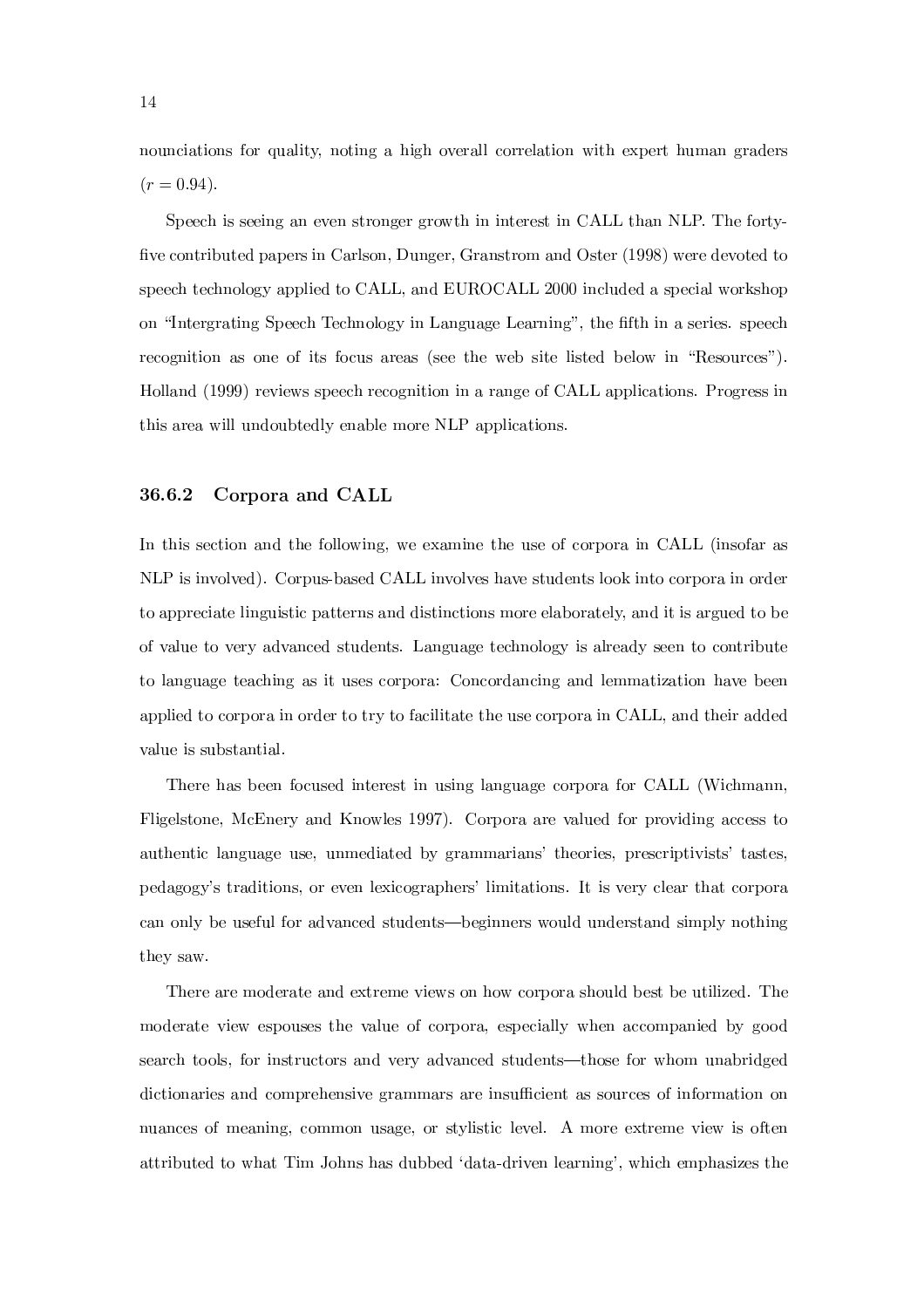role of discovery in the language classroom, facilitated by tools for corpus analysis. Johns and King (1991, p.2) finds that "the language learner is also, essentially, a research worker whose learning needs to be driven by access to linguistic data".

Of course, a bare corpus is of reduced value to both teachers and students. If a corpus is to be used effectively, then it ought to be supplemented with at least two tools from language technology:

- **concordancing** Concordance programs of the sort that finds words in texts and presents them perspicuously in context have inspired an enthusiastic group of advocates among language teaching professionals (Wichmann et al. 1997).
	- ... pointing an accusing finger at governmental agencies ... and sustained bruises ... ... who had injured one finger ... arrested for giving the finger to an unsympathetic...
- lemmatization In inflected languages, such as French, Spanish or Russian, the chance of finding any inflected form of a given lemma (i.e., searching for any form whatsoever) is two orders of magnitude greater than the chance of finding a particular inflected form. The chance can be even worse if the form is unfortunately chosen.

These tools should reduce the amount of preparation which instructors may need in order to make use of corpora effectively, a problem which Holmes (1999, pp.253-256) warns about. Holmes suggests that the apparent successes of corpora in CALL may be due to the enthusiasm of the innovators rather than the intrinsics of the activity or technique. He noticed no improvement in students' ability after their experiments with corpora (p.256). This is not encouraging, but it should be clear that language learners need to invest a good deal of effort in corpora in order to obtain the information that might have been distilled into a brief dictionary entry or standard grammar explanation.

#### 36.6.3 **Bilingual Corpora**

The fundamental reason to explore bilingual texts in CALL is that they grant the language learner the same access to authentic language use, only now accompanied by convenient translation into a known language. This increases the chances, of course,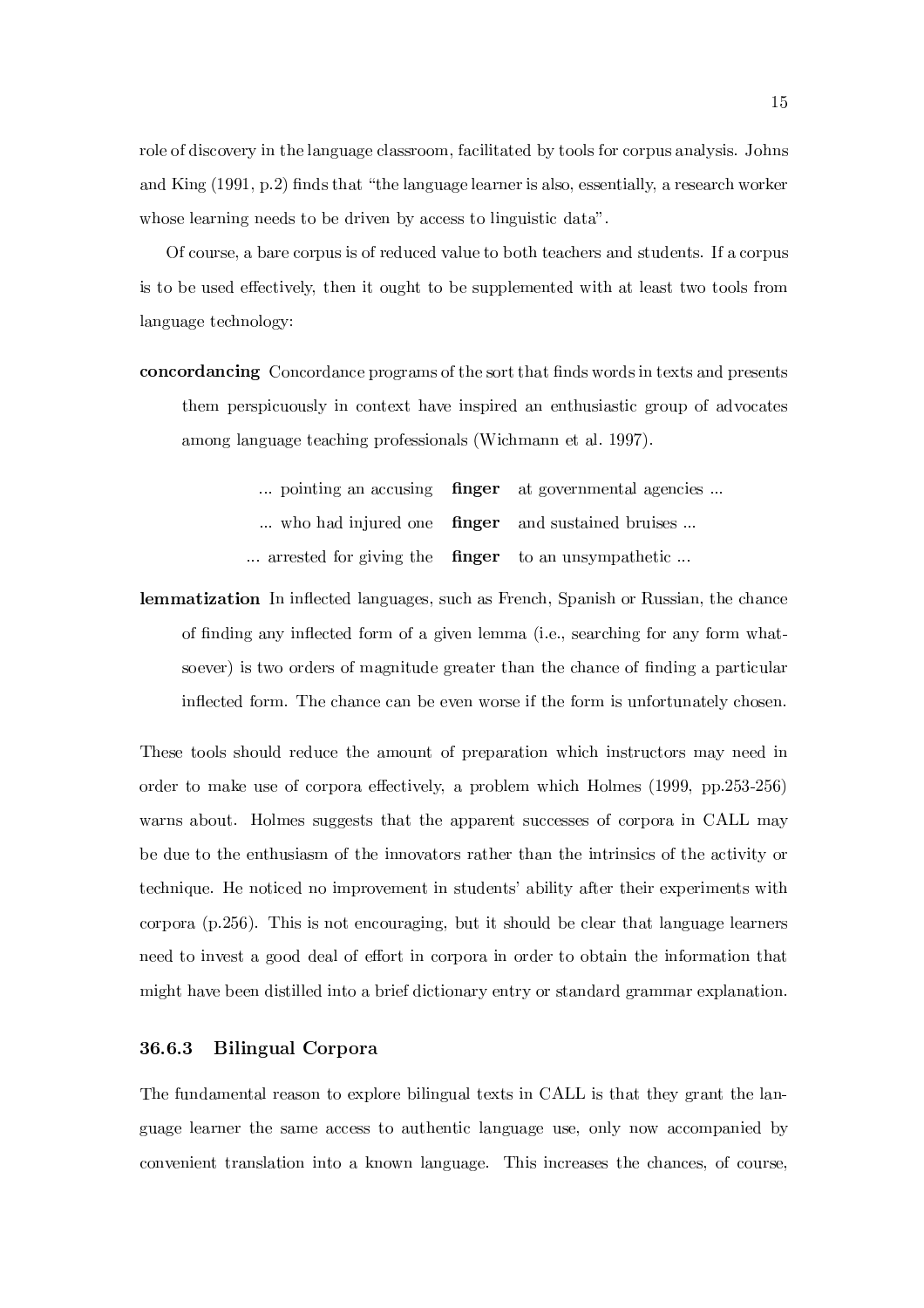that the foreign-language corpus material will be comprehensible to learners, which, as noted above, is one of the prime requirements of all effective foreign-language pedagogical material (Krashen 1982). The advantages of immediate access to genuine material thus accrue to language learners with access to bilingual texts, but now with the added advantage of comparison to a language they are assumed to know. Barlow (1996) illustrates these advantages by displaying the results of searches for English reflexives, on the one hand, and the English lexeme 'head', on the other. His examples show that French reflexive patterns mirror English only partially, sometimes using reflexive pronouns (allowed himself s'est laisse), but often omitting them (buy themselves lunch acheter un  $d\acute{e}jeuner$ , or using an impersonal construction (enjoyed himself *l'enchanta*), or, in some cases, using wholly different lexical material (speaking for myself *en mon nom*). The reflexive example is particularly striking in light of the extensive grammatical analyses that have been devoted to reflexive pronouns. Barlow's example suggests either that the rules put forward by such analyses fall short of providing adequate guidelines for language learners seeking full mastery of the language, or that the role of lexis is more extensive than often supposed. The example of Eng. 'head' is of a sort more familiar to language learners: it is easy to find several common French equivalents, including  $t\hat{e}te$ , *chef*, and *directeur*, as well as to show that idiomatic uses show up frequently ('head on', 'keep one's head down').

Translation is often a course of study for advanced language learners, and Peters, Picchi and Biagini (1996) note that as the goal of translation has shifted from formal linguistic equivalence to pragmatic equivalence, the bilingual corpus has risen in importance vis-à-vis the bilingual dictionary. The dictionary can never vie with extensive corpora in cataloguing and illustrating the sorts of correspondences found in translation. Danielsson and Ridings (1966a) report on an educational tool used in a training program for translators. It is based on Danielsson and Ridings's (1966) parallel corpora work, and it is based on one million words which are aligned at the sentence level. Students of translation benefit from the abundance of material which they use to find unusual translation equivalences. To summarize this section: a number of researchers have begun experimenting with bilingual corpora in language learning situations, and they advocate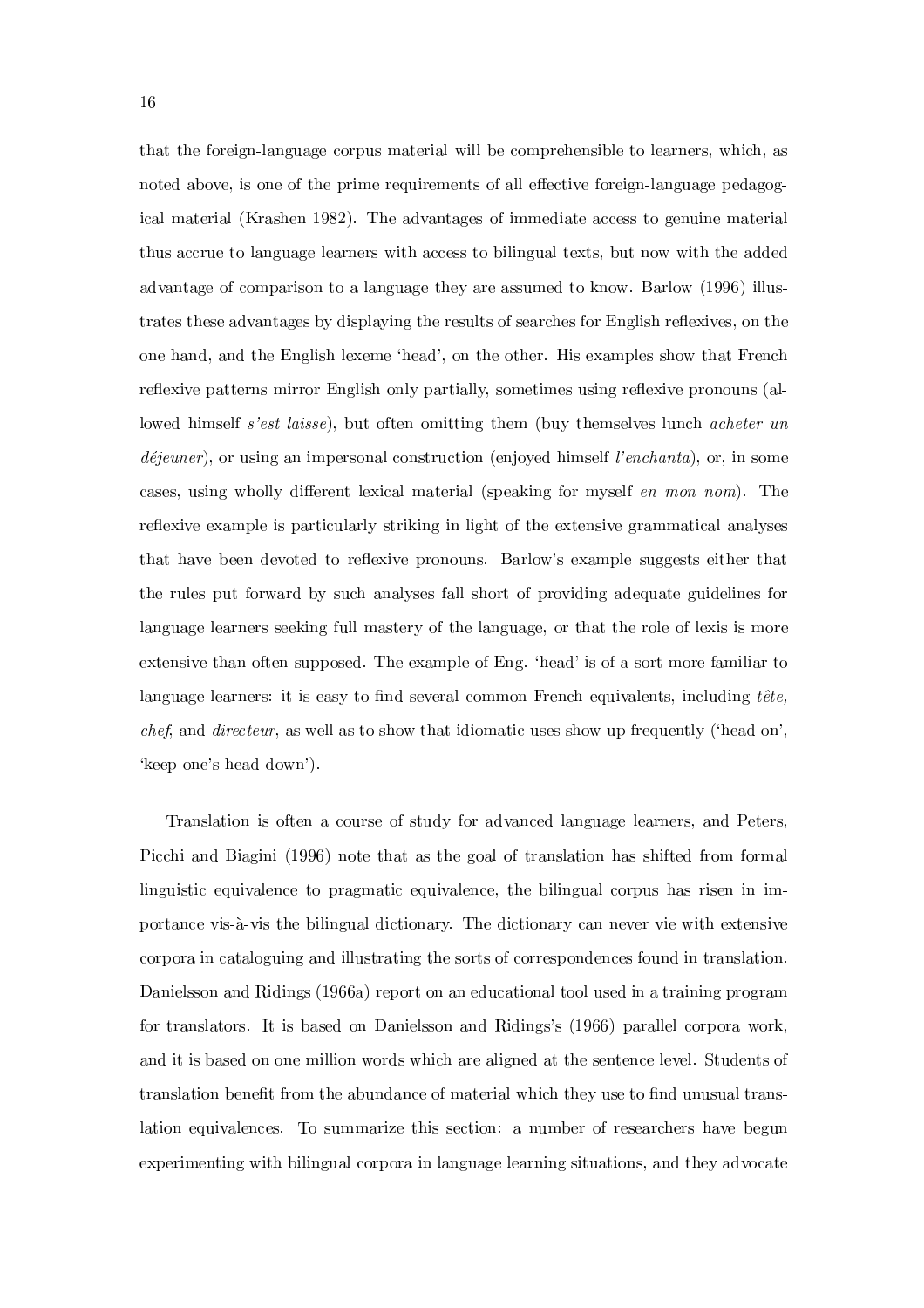more extensive experimentation. They adduce convincing reasons why bilingual corpora supply information that would otherwise be unavailable. They note unanimously that the use of bilingual corpora only makes sense if good software is available to support the sorts of searches which instructors and students wish to conduct. At the same time, we must note that the field is very young. There is little report on actual uses of bilingual corpora by students, and the (extensive) reports by instructors may be of interest more for their contributions to comparative grammar and descriptive linguistics than for their contributions to language pedagogy. There have been few attempts to evaluate the effect of the use of parallel, bilingual texts on language learning.

Bilingual corpora enjoy in some sense a special status since manually aligned and manually prepared texts have been used for decades in language teaching (even if they are not the object of current research interest in language teaching). Parallel texts show translation near originals, and they are a reasonable guarantee that textual material will be comprehensible, in accordance with Krashen's dictum, noted above. Of course, NLP can provide technology to support the use of bilingual texts.

text alignment Unaligned bilingual corpora offer little practical value to teachers and students. Once they are large enough for there to be a good chance of finding particular words or constructions, they are too large for simple search mechanisms to be effective (Nerbonne 2000)

Corpora are undeniably valuable to advanced learners, but in a user study with second-year students who were given automatic access to an online dictionary, a description of the grammatical function of inflectional morphemes, and examples of words from corpora, students made little use of the aligned, bilingual corpora (Dokter, Nerbonne, Schurcks-Grozeva and Smit 1998). Of course, they were not advanced enough to need to go beyond the dictionary, and they had been instructed that they would be asked about the content of a reading passage, which arguably did not promote an "exploratory" attitude toward the software package. Dictionaries and brief grammars are efficient means for learners to acquire basic information about words and construction. They may be the language technology of the 17th century, but they have proven their worth.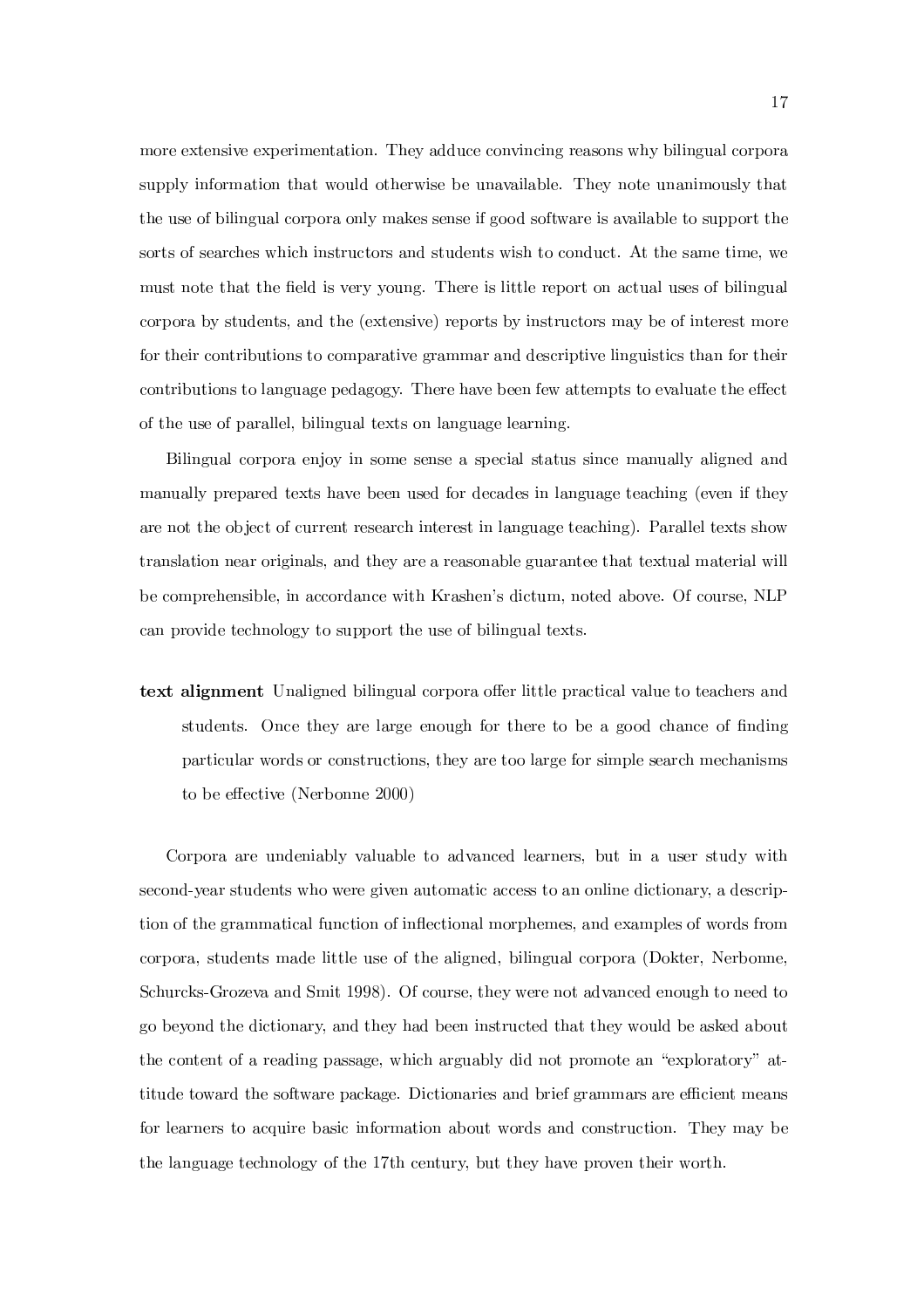### Morphology 36.6.4

The idea of applying morphological analysis to aid learners or translators, although not new, has not been the subject of extensive experimentation. Goethals, Engels and Leenders (1990) report on A.D.A.M. & E.V.E., a software package for advanced learners which generates practice material from a corpus of authentic texts. The exercises stimulate practice in different morphological forms and are generated in a way sensitive to frequency. Antworth (1992) applied morphological analysis software to create glossed text. But the focus was on technical realization, and the application was the formatting of inter-linearly glossed texts for scholarly purposes. The example was Bloomfield's Tagalog texts. Kempen (1992) and Kempen and Dijkstra (1994) explore morphology as a means of recognizing and correcting spelling errors which seem to be triggered by morphological insensitivity. French has inflected forms which do not vary in pronunciation even though they are distinct in morphology and spelling, e.g., French parler, parlais, *parlait*, and *parlez* and Dutch final  $\langle t \rangle$  and  $\langle d \rangle$  are both pronounced [t] even though they differ in morphological significance.

The COMPASS project (Breidt and Feldweg 1997) focused on providing "COMPprehsion ASS istance" to less than fully competent foreign language readers. Their motivation seems to have stemmed less from the situation in which language learning is essential and more from situations in which one must cope with foreign language. In addition, they focused especially on the problems of multi-word lexemes, examples such as English call up which has a specific meaning 'to telephone' but whose parts need not occur adjacently in text, such as call someone or other up.

GLOSSER assumed learners would have the task of understanding texts and would call on GLOSSER for information on the words in the text (Nerbonne, Dokter and Smit 1998). Three sorts of information are provided, first a lemmatization of the inflected form, together with a brief indication of the grammatical significance of the morphology; second, the dictionary entry for the lemma; and third, examples of the word from corpora, some of which are bilingual. In order to improve the accuracy of the lemmatization, the text is labeled with part-of-speech (POS) tags (see Chap. 11) before it is subjected to morphological analysis (Bauer, Segond and Zaenen 1995). The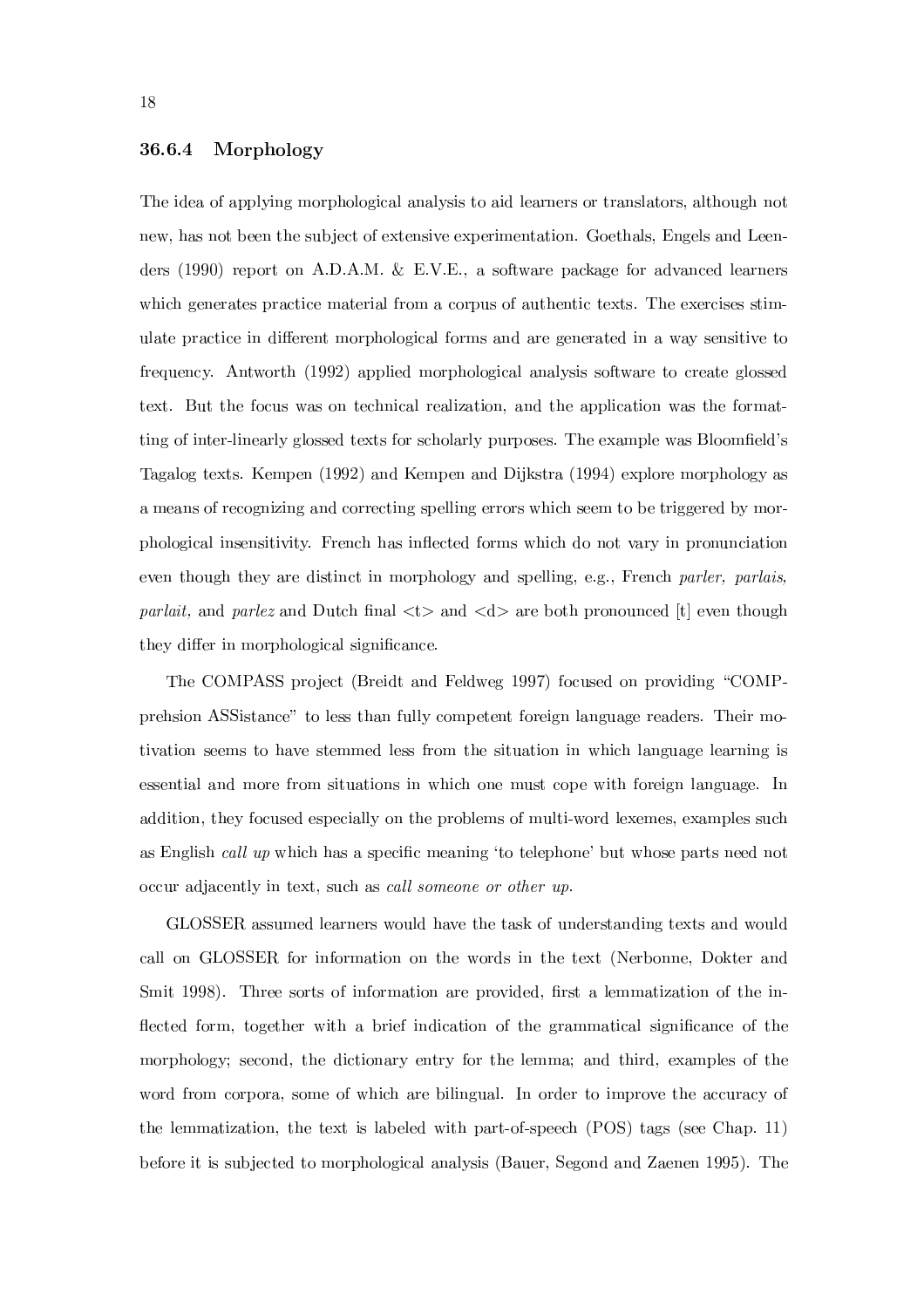suitability of the NLP technology was assessed technically (Nerbonne and Dokter 1999) and from the perspective of users (Dokter and Nerbonne 1998). NLP improved the chances of students finding information in dictionaries (which is not always trivial in the case of morphological irregularity), and NLP improved the usefulness of corporalemma searches are much more effective than string searches, but it remains the case that GLOSSER's most valuable feature for users was that it made access to the dictionary fast (more than 100 times faster than learners' searches).

It is probably correct to view NLP's role in this sort of system more as a tool to be used when needed rather than as a supplying pedagogical content. GLOSSER supplies content about the grammatical meaning of morphology, but users were much more interested in the dictionaries. GLOSSER maintains an demonstration at www.let.rug. nl/~glosser(Nerbonne, Kleiweg, Smit, Kuipers and Dokter 2001). The demonstrator is reduced in order to protect proprietary modules.

Surely the main reason for the success of this sort of use of NLP is that morphological processing is sufficiently mature to support nearly error-free lemmatization (in a random sample of 500 words we evaluated, there were no mistakes in lemmatization, and 12 faulty POS assignments). This functionality can be used to automate dictionary access, to explain the grammatical meaning of morphology, and to provide further examples of the word in use (perhaps in different forms). Second language learners look up words faster and more accurately using systems built on morphological processing. It is to be expect that this will improve their acquisition of vocabulary.

# The Ecology of NLP in CALL

It is convenient to include here some discussion of some wider issues vis-à-vis the design of CALL programs which utilize NLP. These issues involve both the immediate context of use for the programs as well as the larger question of how these need to fit into complete curricula. Naturally different kinds of uses of NLP will prompt different questions, but we want to clarify that the use of NLP, the user interface and the purpose of the CALL program are all of potential importance, and that there may well be research results in second language acquisition which can inform the particular deployment of NLP in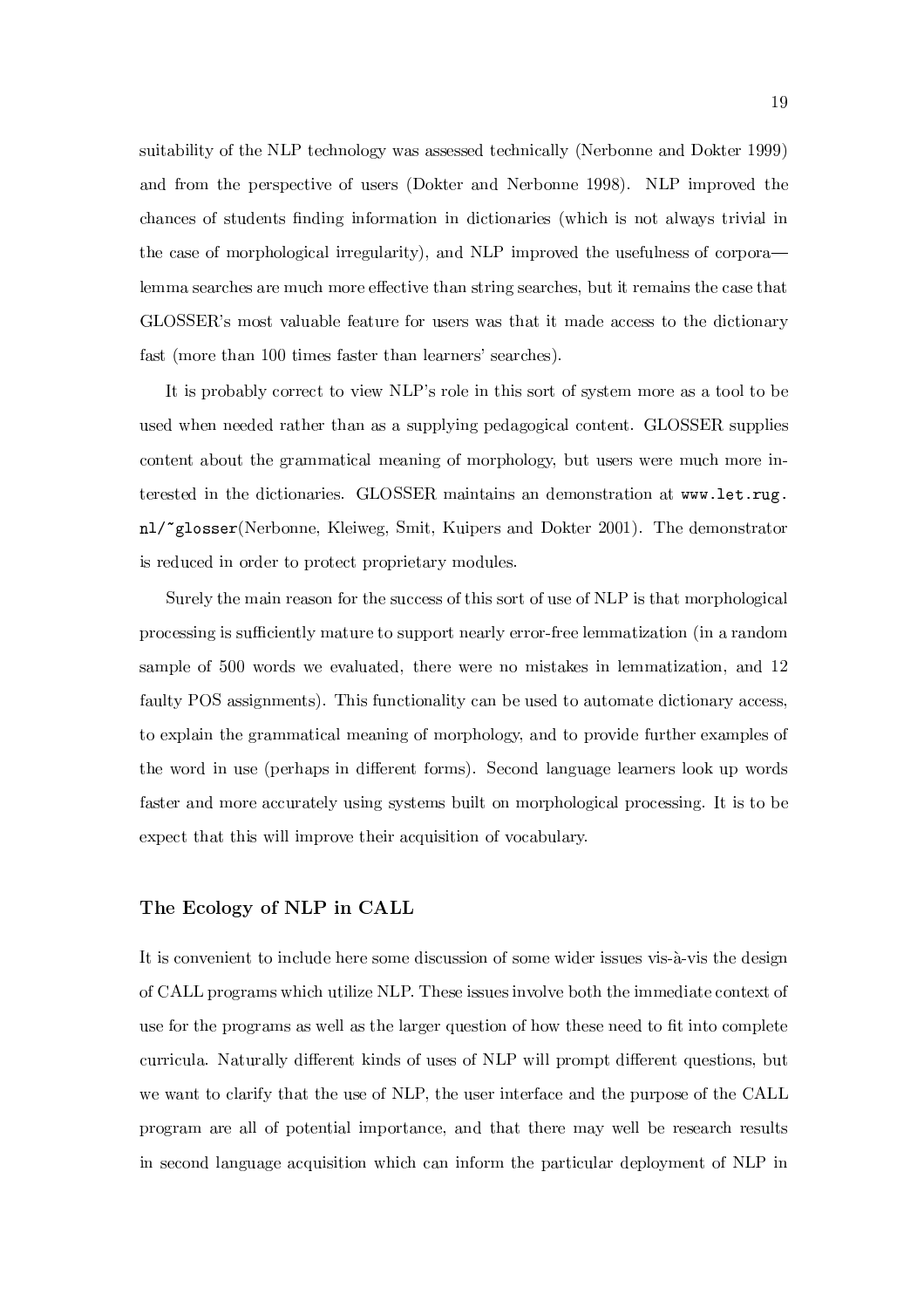20

GLOSSER embedded NLP in a natural task, namely reading. The language ability targeted for improvement was vocabulary acquisition. The idea was that students who could read more (because GLOSSER made the texts more accessible) would tap into Krashen's automatic processes of acquisition. This meant that one should see vocabulary increase not just, and perhaps not even primarily in the vocabulary that is looked up, but in the many words the learner has to process. The value of reading for vocabulary acquisition is widely supported by research in second-language acquisition. Carter  $(^{1}1987, 1998, p.209)$  makes the stronger point that second language learners CANNOT learn sufficient vocabulary from vocabulary lists in textbooks—some sort of implicit acquisition must be taking place, and GLOSSER enables the learner to comprehend more easily than he otherwise would, providing the right sort of experience. Reading is seen to have a further advantage over vocabulary lists in that it introduces new vocabulary within a sensible context, even without the use of additional sources like dictionaries (Krantz 1991). Krantz (1991) emphasizes the importance of learning vocabulary words in context, and GLOSSER supports exactly that. The context provided by full text not only contributes to a better understanding of the possible uses of a specific word, but it also creates a framework in which words are more easily remembered (Mondria 1996).

A further perspective from second language acquisition is the extent to which programs exercise natural communication rather than mastery of grammar, and again from this *communicative* perspective it seems fair to rate GLOSSER as successful (Warschauer 1996). The choice of reading material is entirely up to the student and/or teacher, but it may include authentic materials, which Widdowson (1990) and others have argued improves the quality of learning by involving the learner more directly in the community in which the target language is spoken.

Hulstijn (1992) notes a further point of choice for second language learners who are acquiring vocabulary through reading, and that is whether they have immediate access to dictionary meanings or whether they try instead to infer meanings from texts (without using a dictionary). Hulstijn designed a series of experiments to measure vocabulary retention under these two conditions. With some qualifications, Hulstijn recommends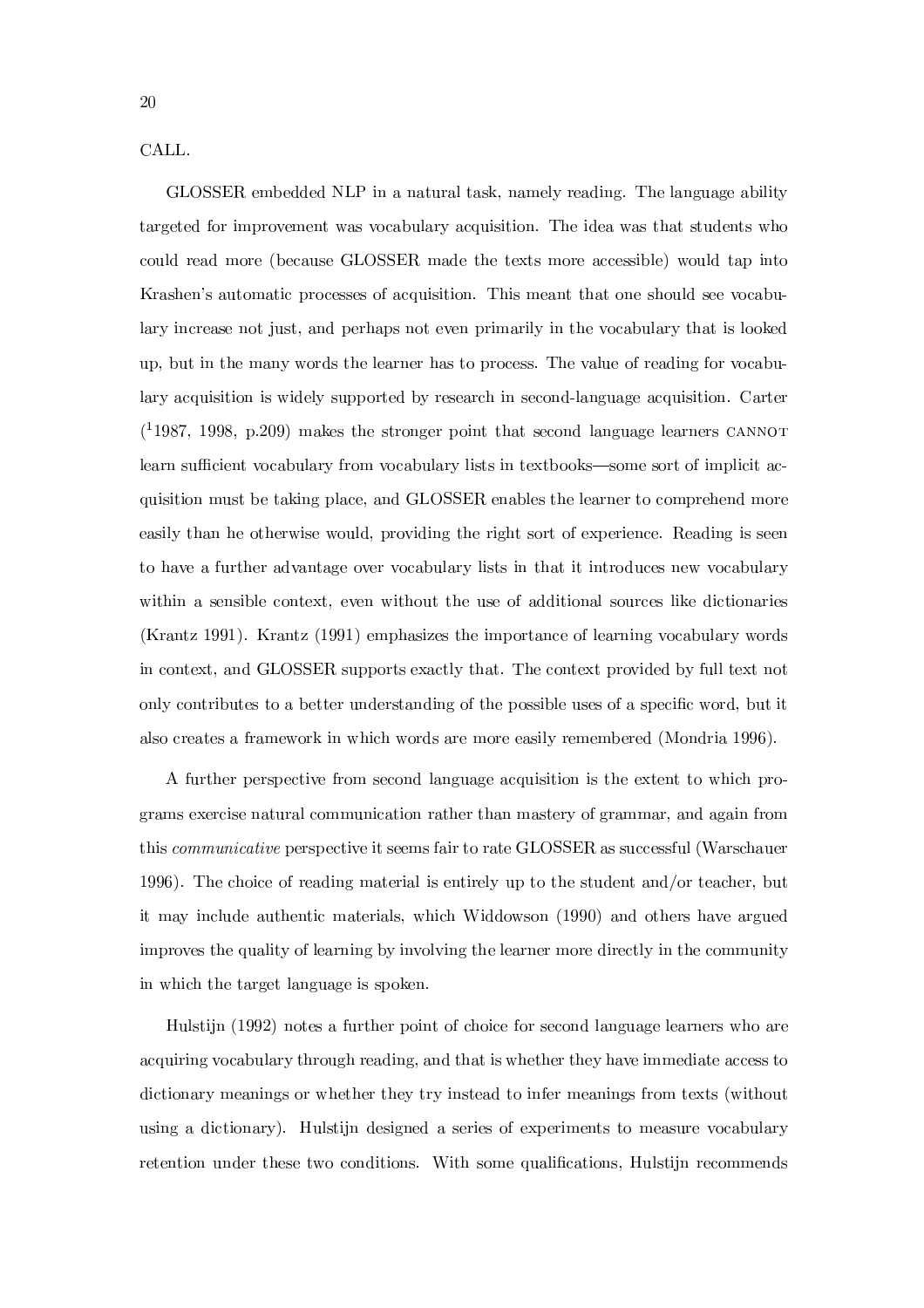that dictionary meanings not be made available immediately, but rather that students be encouraged to try to infer the meaning from context first. This was a recommendation we finally did not implement in GLOSSER, conceding that learners needed to learn to use the tool intelligently. It could make an interesting follow-up study. Several further variants were investigated, e.g., one which allowed students to leave notes in the texts as they read.

The purpose of the discussion here is not to praise GLOSSER's stance as pedagogically sound, but rather to signal to potential developers (or users) of NLP in CALL that the immediate pedagogical context of the NLP machinery is as important as the technology in evaluating how well an application can succeed. A clever setting for NLP can make up for potential problems: so Sanders and Sanders (1995) embed their dialogue system in a game about uncovering a spy ring. The context justifies their systems refusal to deal with some words, which learners are told are "forbidden". Levin and Evans (1995) try to exploit sublanguages as a means of keeping processing within reasonable bounds of accuracy and efficiency. In their case the sublanguage was that of a first-year textbook that might have been used in the same course of instruction as their CALL system, and they present a lucid discussion of the options for systems whose linguistic coverage is less than perfect, finally opting for interactivity (to counter ambiguity) and some user preparation, the latter amounting to honest disclaimers regarding the possibility of errors.

This is also a convenient point at which to illustrate concretely another general point about CALL as an NLP application: the intended users (language learners) are intelligent and also undemanding. The users were in intelligent in using the information GLOSSER provides: even though the program did occasionally make errors, e.g.,  $2.4\%$ of the POS categorizations were wrong, the users never stumbled over these. They are accustomed to using dictionaries and grammars, and they realize that the information they contain is not always relevant to the texts they have. The users were also undemanding: as experienced researchers in NLP realize immediately, GLOSSER suggests several further development paths, e.g. providing information about **multi-word lexemes** and attempting sense disambiguation. But since users are accutomed to dictionaries, that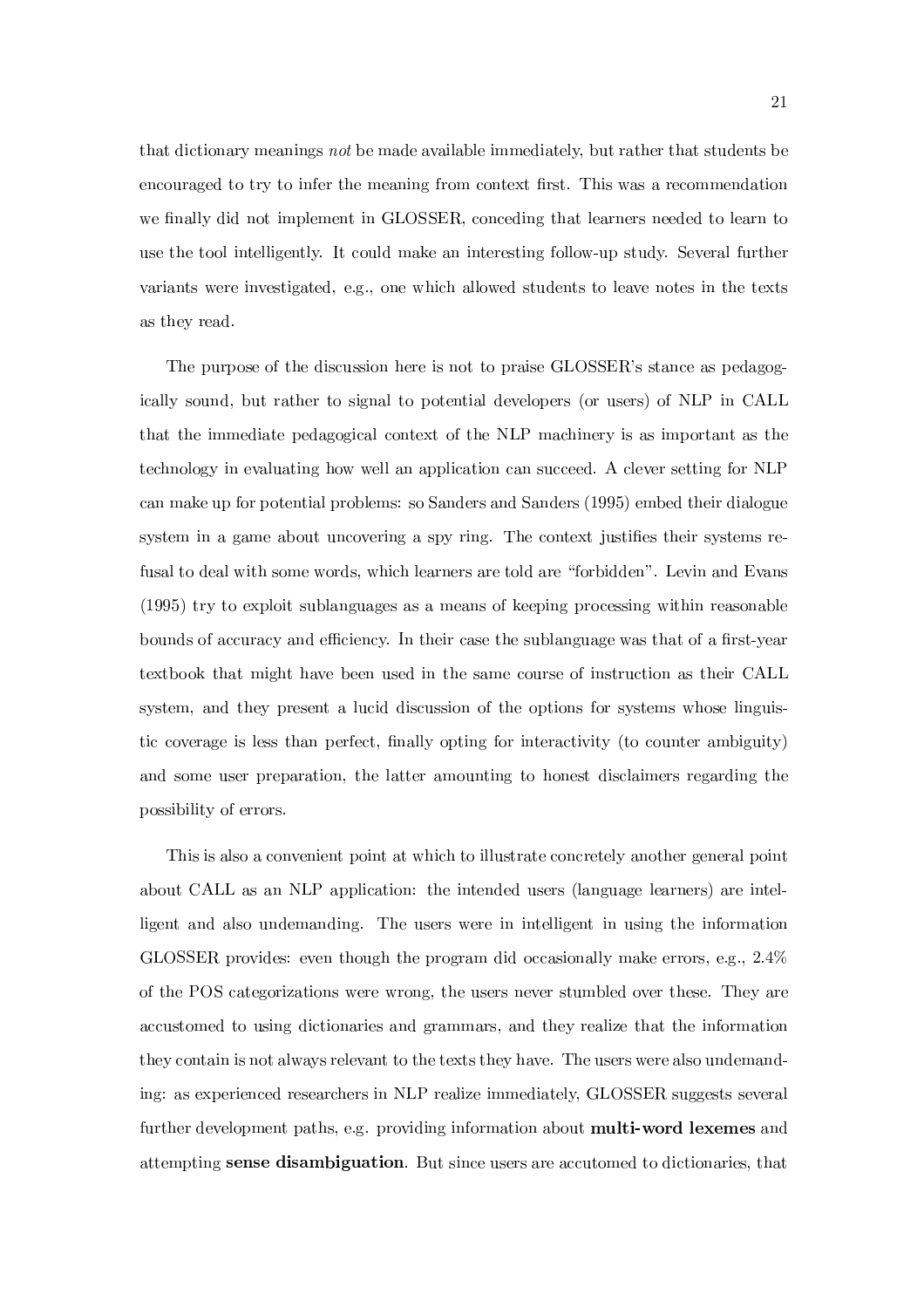is the normal comparison, and there were never questions about why those improvements were not available. This suggests that CALL could be a more useful vehicle for practical experimentation in applications of NLP than it has been to-date.

#### 36.6.5 Grammar

Certainly most of the work in NLP-inspired CALL has been done on syntax. Michael Zock and his colleagues have developed systems which harness natural language generation (see Chap. 15) to walk language learners through exercises in sentence construction (Zock, Laroui and G.Francopoulo 1989, Zock 1992, Zock 1994). The learners are made aware of the linguistic rules which underlie sentence construction, and in particular about the effects that some choices in expression have, e.g., the effect that the grammatical number of a clitic pronoun has on the form of the French participle in the perfect tenses

> Les filles! Qui est-ce qui les a aidées? The girls! Who has helped them?

If the plural clitic pronoun les had a masculine antecedent, then the participle would need to have the form *aidés*. If the clitic were feminine singular the appropriate form of the verbal cluster would be  $l'a$  aidée, and if the clitic were masculine singular, then the cluster would be  $l'a$  aidé. Zock's systems clarify such dependencies to language learners in an interactive fashion.

Work on generation has also been applied to suggest games with language learners (Pasero and Sabatier 1998), e.g., the game of constructing a sentence from a list of words, and also in order to generate dialogue, e.g., in the microworlds tutorials which Hamburger (1995) and others have pursued.<sup>4</sup>

Furthermore, a good deal of work has been using parsers and analysis trees to try to give students an idea of syntactic structure. Kempen (1999) presents a system for teaching students fundamental grammatical concepts as a *preparation* for foreign language study. The system is capable of providing different grammatical analyses—either dependency grammar style (see Chap. 4) or phrase-structure analyses (see Chap. 4), and

See, however, Levin and Evans (1995, p.92) for a criticism of the microworlds approach. They question whether it will scale to useful size with a reasonable amount of work.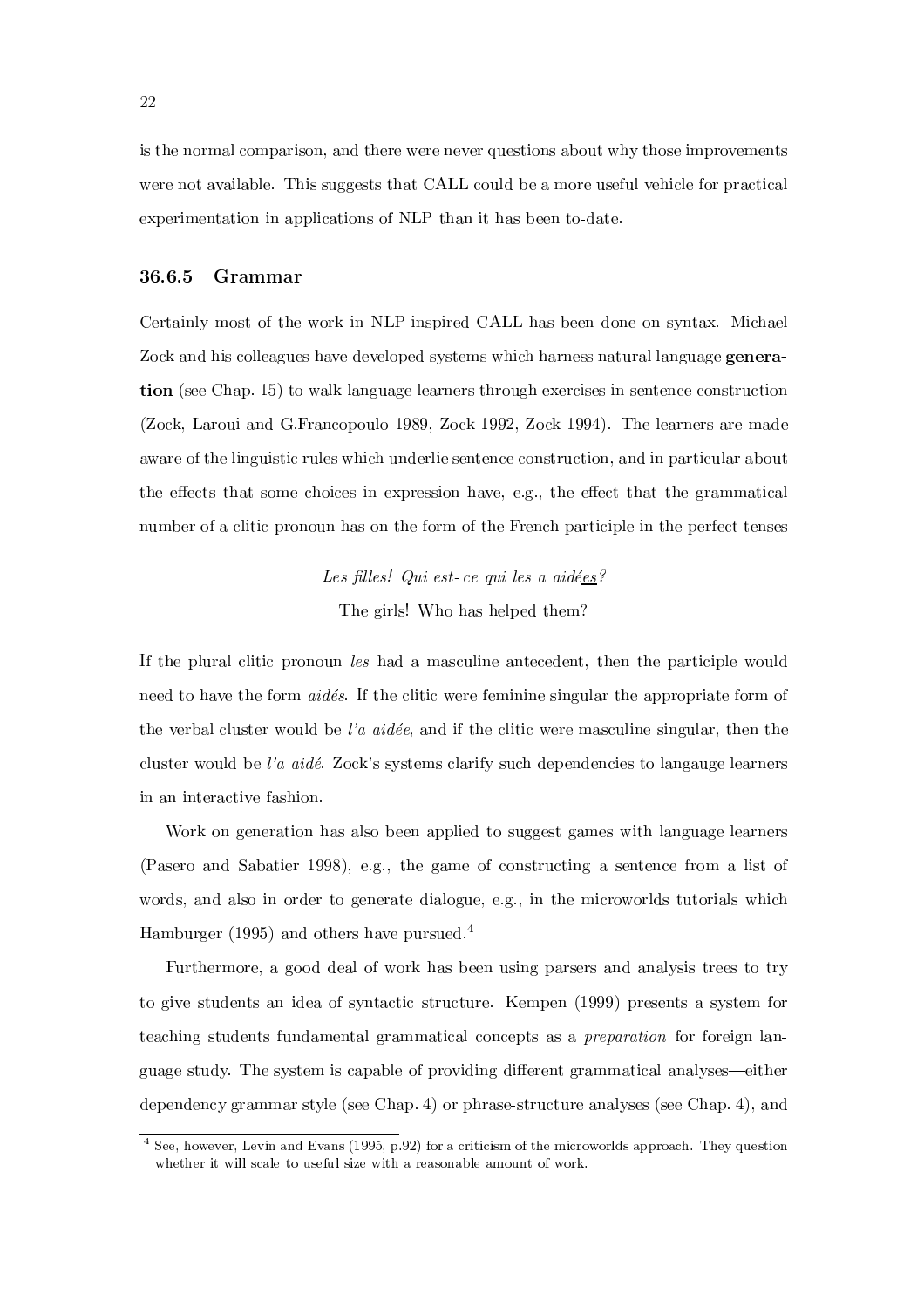Kempen goes on to suggest appealing graphical renditions of these analyses—families of friendly "spooks" joining hands to indicate dependence, and multi-tiered "temples"" reflecting constituency.

Rypa and Feuerman (1995) try to support reading comprehension by providing analysis trees on demand. They focused on nontrivial grammatical points, and they use a Lexical-Functional Grammar (LFG, see Chap. 4) covering about 500 lexical entries, and a set of examples based on these. The most innovative aspect of their work involved the use of tree-based pattern matching in order to find examples of constructions satisfying a given description. Since they envisage that the system will be used by people naive about NLP, they needed to provide an interface to allow these users to specify what sorts of constructions they wish to find examples of.

Yet another use for syntactic analysis is suggested by Levin and Evans (1995), who present one of the most sophisticated systems exploiting NLP in CALL, ALICE-chan. Although it will be discussed here, it might also have figured in the section on morphology, and it performs error analysis, as well (discussed in the following section). Like Rypa and Feuerman's (1995) work, it is based on LFG, which it uses to parse examples for students, to create grammar exercises from examples and further specifications, and to parse user input. The presentation suggests that the system attained the full coverage it targeted, i.e., the **sublanguage** covered in its chosen first-year Japanese text. This sort of approach—taking care that NLP work dovetails with the overall language curriculum—undoubtedly bears emulation.

Finally, there have been other uses of parsers which are harder to classify, but certainly interesting. For example, Loritz (1995) uses a parser to classify the constructions used by deaf learners of English. The resulting analysis shows where errors are made. but also what constructions are avoided or overused by learners.

The topic of spotting and classifying errors in learner input is peculiar to CALL and has been the focus of so much attention that we devote the next, separate section to it.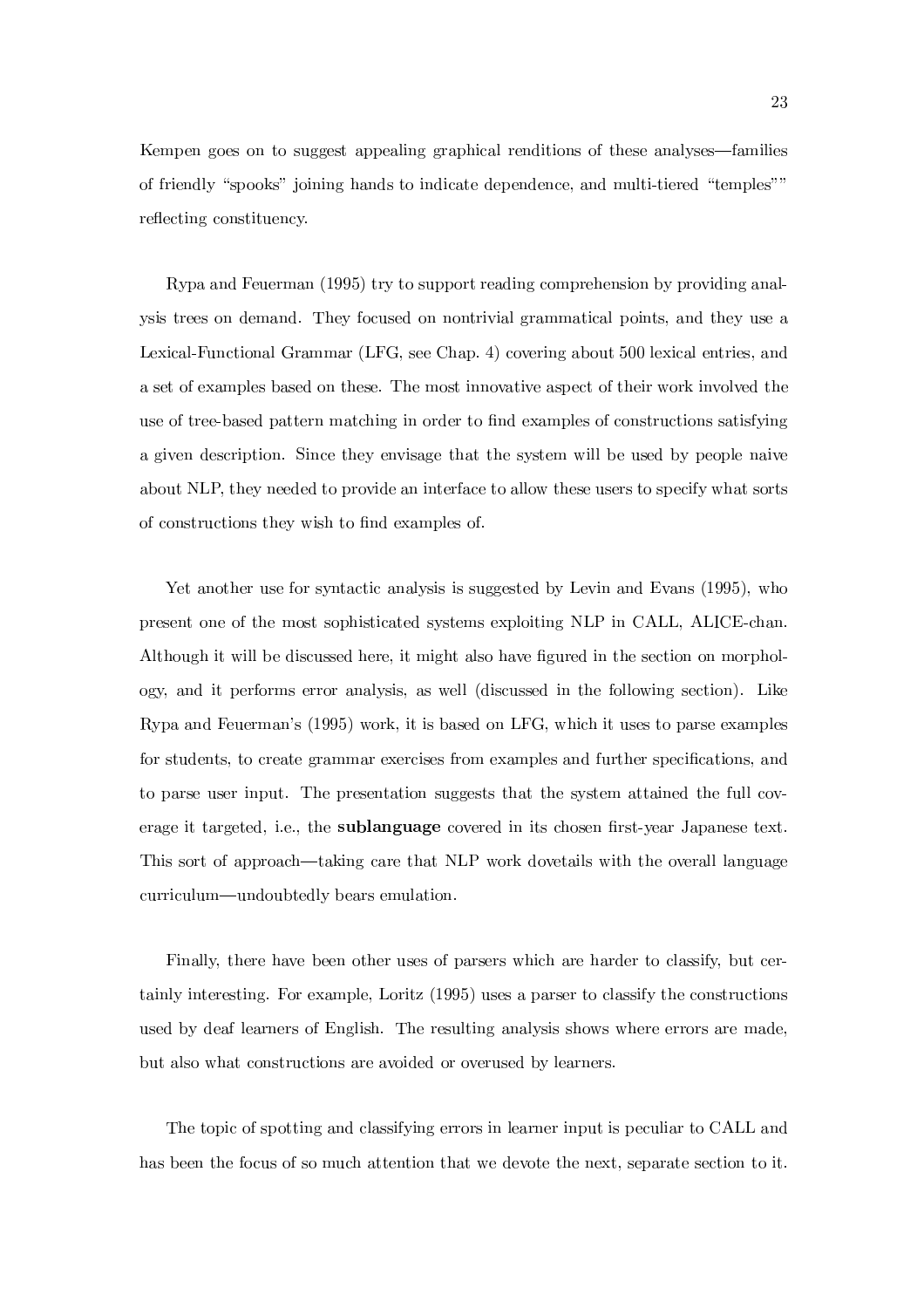### **Error Recognition and Diagnosis** 36.6.6

A central technical issue in NLP applied to CALL has been that of recognizing, diagnosing and reacting to student errors. This certainly a natural concern—learners will always make mistakes. It is also a central theme in CALL quite apart from NLP. Allen (1996/1997) writes almost exclusively on error recognition in programs for language drill in a paper he entitles "Ten Desiderata for CALL"—as if the question of responding to errors was all that CALL consisted of. It is useful to mention the paper because Allen is a language teaching expert, and he is emphatic about the recommendation that learners should not be corrected on every minor error. It is useful to set aside as a pedagogical question just which errors should be pointed out and what sort of feedback is appropriate. Collaboration with language teaching experts is recommended on that issue, and we can focus here on recognizing and diagnosing errors.

If a student using a CALL program is asked to answer a question about a picture. and if in response to the question 'What do the children see?', she replies 'See dog.', then errors have been made, and the program will need to note that (even if not every error results in a reaction to the student). If there is to be intelligent feedback, then the program needs to hypothesize a source of error, in this case probably the failure to appreciate the English grammatical requirements that subjects need to be expressed, and that singular count nouns normally appear with an article. (The answer would have been grammatical if the student had replied 'They see a dog'.)

The first reaction of non-NLP experts on considering this problem is often to ask whether the error-spotting machinery found in grammar checkers might not be put to good use here. And CALL practitioners have experimented extensively with standard grammar checkers, of the sort developed in order to make recommendations to native speakers. Tschichold (1999) compares automatic grammar checkers systematically to the judgments of language teachers, and notes first that they are somewhat unreliable. Although they flag many more areas than expert humans, they often fail to spot problems, and what they flag as problems is a wide variety of errors, stylistic infelicities, and perfectly correct text. She concludes that that automatic grammar checkers have only a modest role to play for (advanced) students who understand their limitations (see also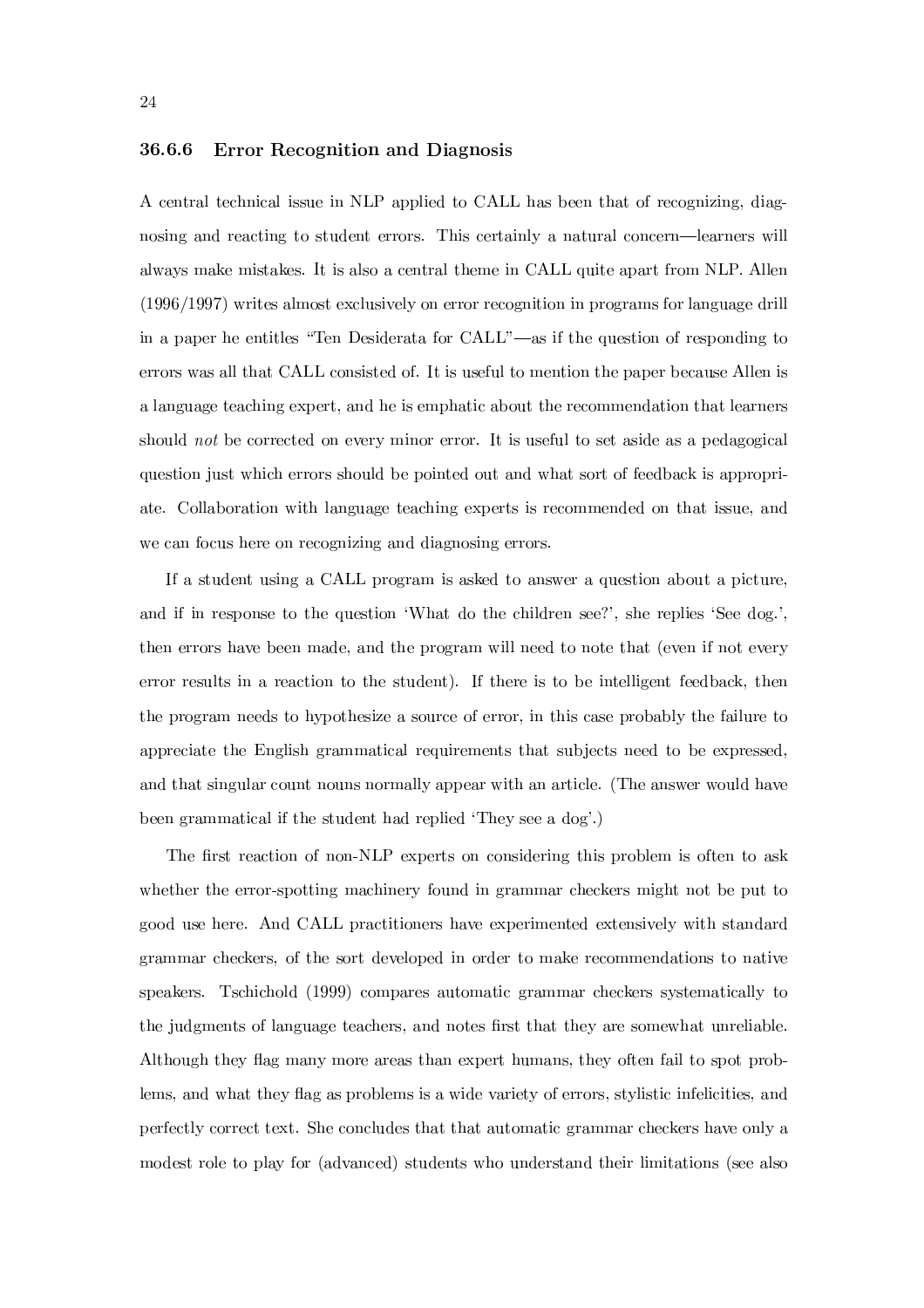cite as nounts chichold: 99a). Of course, some of the technology that has gone into grammar checkers could be interesting for CALL, e.g., the heuristics which Jensen, Heidorn, Miller and Ravin (1993) introduce to complete structures when straightforward parsing fails.

The initial reaction of many NLP experts is that error recognition and classification might still be too difficult for existing technology. First, parsing often turns up multiple analyses, and some of these could make sense of the erroneous input. If the parse has access to a large dictionary, then it will note in the example above (see dog) that see can be a noun *(the bishop's see)* and postulate a noun-noun compound analysis. In longer sentences one often encounters thousands of possible analyses. Second, even where one can determine that there is no available analysis, so that an error must be present, it goes beyond the bounds of standard NLP to try to classify the error as to its cause. And in general there will be multiple plausible hypotheses about the source of the error. Third and finally, some NLP experts are sceptical of what sounds like a user-modeling issue. Didn't Sparck Jones (1991) show that user modeling is still technically ineffective, even in much simpler settings?

However, there is still reason for optimism in the CALL case. First, although ambiguity rises steeply as a function of sentence length (see Chap. 12), very short sentences (of six words and fewer) tend not to be syntactically ambiguous. Second, as Michaud and McCoy (2000) note, it is possible to add rules to existing grammars which explicitly cover the errors users make. Schneider and McCoy (1998) attribute this technique to Weischedel, Voge and James (1978), and refer to it as "mal-rules". And third, if this is a user-modeling issue, it is an issue of a limited sort—the model only needs to follow the language learners' progress in acquiring the various linguistic rules and constructs (Michaud and McCoy 2000). McCoy, Pennington and Suri (1966) provide an extensive corpus analysis of errors made by deaf learners of English to support the claim that errors are (somewhat) predictable, which justifies the use of user model incorporating at least the native language of learners (and its error tendencies in the second language).

Constraint relaxation would appear to provide an alternative to the mal-rule technique of recognizing and diagnosing errors, but projects which have set out to apply it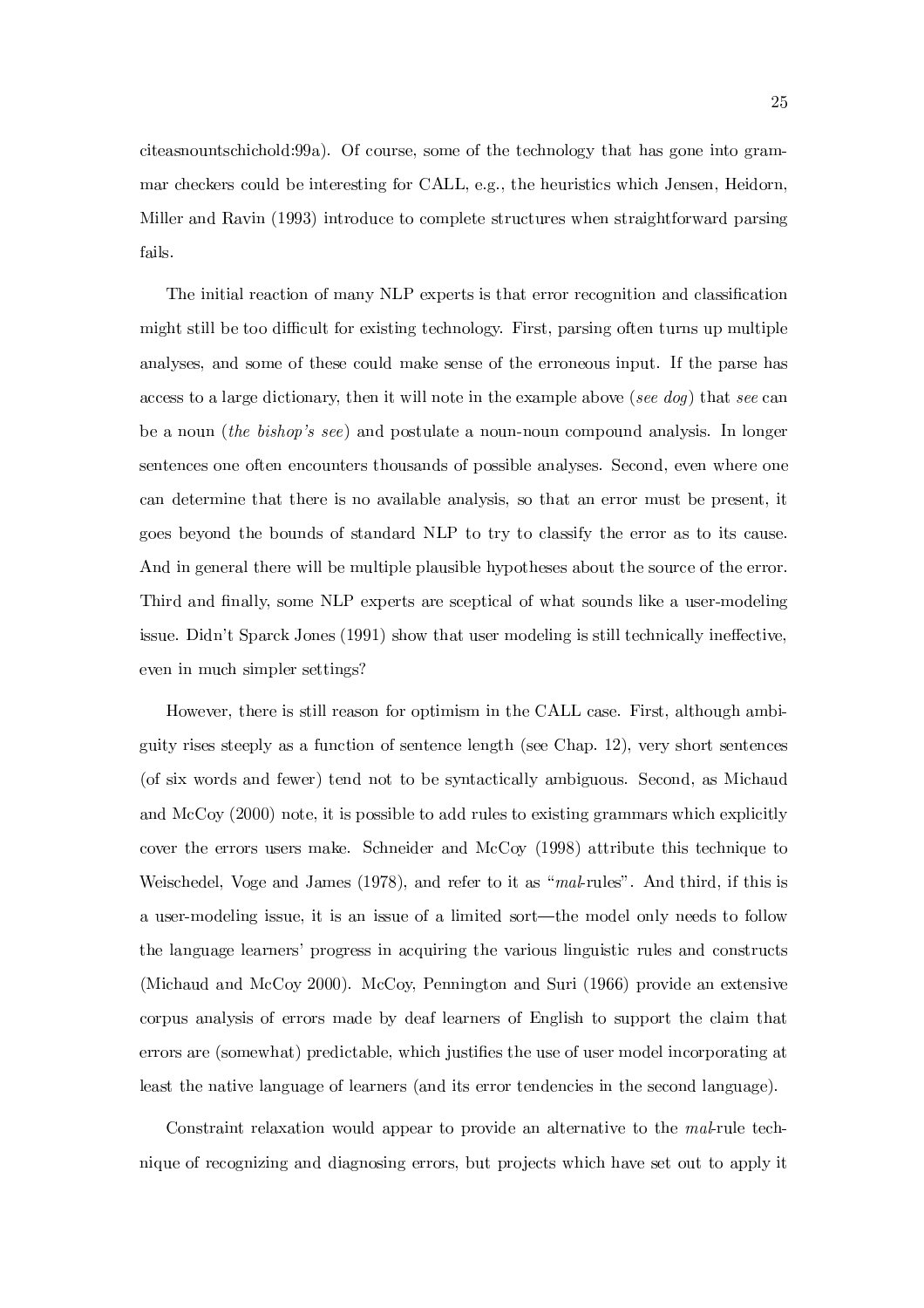seem to fall back on the use of special "error rules" (Murphy, Krüger and Grieszl 1998). Weinberg, Garman, Martin and Merlo (1995, p.43) claim to use a variant of constraint relaxation to diagnose errors, spotting errors by "modulating the exactness of the match between grammatical patterns and student input", but they do not provide technical details except to note  $(p.42)$  that the parser is tuned to seek out particular errors, e.g., subject-verb agreement. Logically, constraint relaxation would appear to be similar to the use of mal-rules, but technically it seems to suffer more from problems of effective processing (ambiguity).

Menzel and Schröder (1999) report on a system which uses both mal-rules and constraint relaxation. It considers all possible associations of words, and arrives at its best considered result by a process of elimination. Non-eliminated analyses are ranked according to the severity of the violation which the mal-rule encodes or, alternatively, according to the strictness of the constraint violated. In addition to standard grammar rules, Menzel and Schröder consider semantic and pragmatic violations, reasoning that language teachers do the same in understanding ill-formed expressions of students (pp.26-27). They have analyzed the ability of their implemented system to eliminate candidate analyses and arrive at a single indicated analysis and diagnosis. This is not the same as evaluating how well the system diagnoses, since it focuses on obtaining unique analyses, but the latter is a significant component of the sort of system needed.

DeSmedt (1995) reports that his grammar tutoring program was able to detect and correct 92.8% of all errors with a false correction rate of only 1.1%. He attributes this to an alternative parsing technique, more strongly driven by expectation, but his description of the parser makes it sound like a version of Earley parsing (DeSmedt 1995, pp158-59), supplemented by techniques which find closest matches. The results are in any case impressive.

#### 36.7 Evaluation

As Holland and Kaplan (1995, pp.373ff) note, most of the work using NLP in CALL has not been evaluated carefully. They attribute this to the pressures of projects which have to show practical use, leaving little time for analysis. Goodfellow (1999) focuses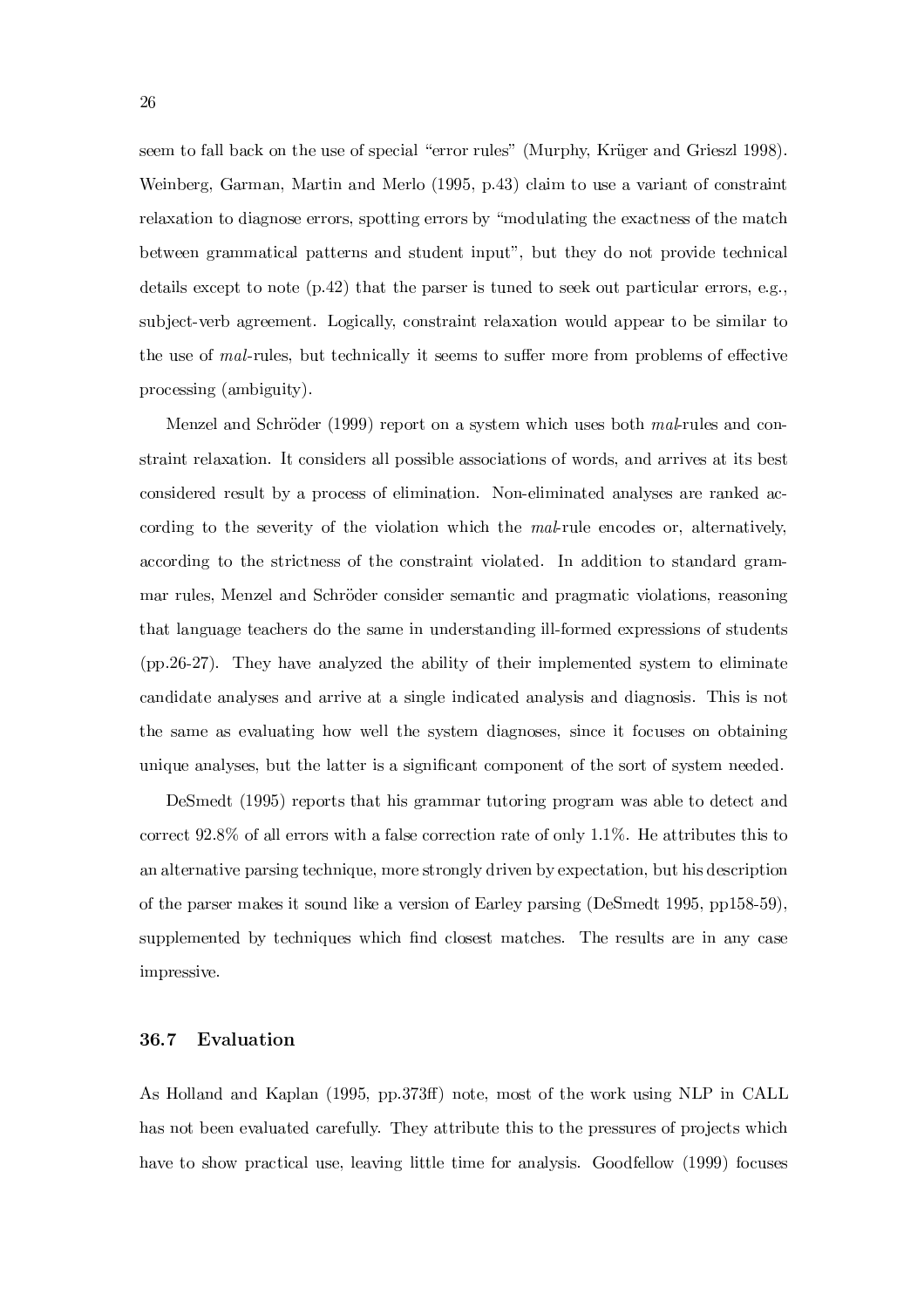on "evaluation", and contains valuable remarks, but it studies a single system and shies from objective measures of performance. Some honorable exceptions to the trend of unevaluated work are noted above in the sections on Morphology and Grammar.

Both psycholinguist Brian MacWhinney and second-language learning expert Nina Garrett identify large ranges of questions that need to be asked (MacWhinney 1995, Garrett 1995), even if one would hope that some of the issues MacWhinney raises could be obviated through the accumulated expertise of evaluation in (non-computer-assisted) second-language learning (e.g., issues about which controls and comparisons should be most useful). Certainly projects should plan quantitative evaluation as part of their work.

#### 36.8 **Conspectus and Prospectus**

Whither research in NLP-inspired CALL?

Given the extensive industrial development of CALL packages, surely Cameron (1999a, p.5) is sensible in advocating further cooperation for researchers. And Zock's (1998) plea for interdisciplinary collaboration with linguists and pedagogues bears repetition: many of the issues that arise in constructing and evaluating systems require the expertise of second-language learning experts.

There are many reasons why NLP-based CALL ought to be an attractive area of research for NLP groups. As noted in Sec. 36.2.2 above, there is genuine, substantial demand for language learning services that current supply is unlikely to be able to satisfy (at least not cheaply and generally). As the Sections 36.6.2–36.6.6 demonstrate, there is opportunity to apply a wide range of technologies. And, as noted in Sec. 36.6.4 above, users are intelligent but undemanding—so that technologies which still function less than  $100\%$  technically can provide a useful and appreciated service.

The opportunities for NLP collaboration with language learning experts should be optimal in view of their widespread positive reactive to Levy's (1997) book with its plea that the field should emphasize tools rather tutoring systems, and its conclusion that a practical focus would be salubrious for CALL.

All of these factors argue that that a serious investment in this application area is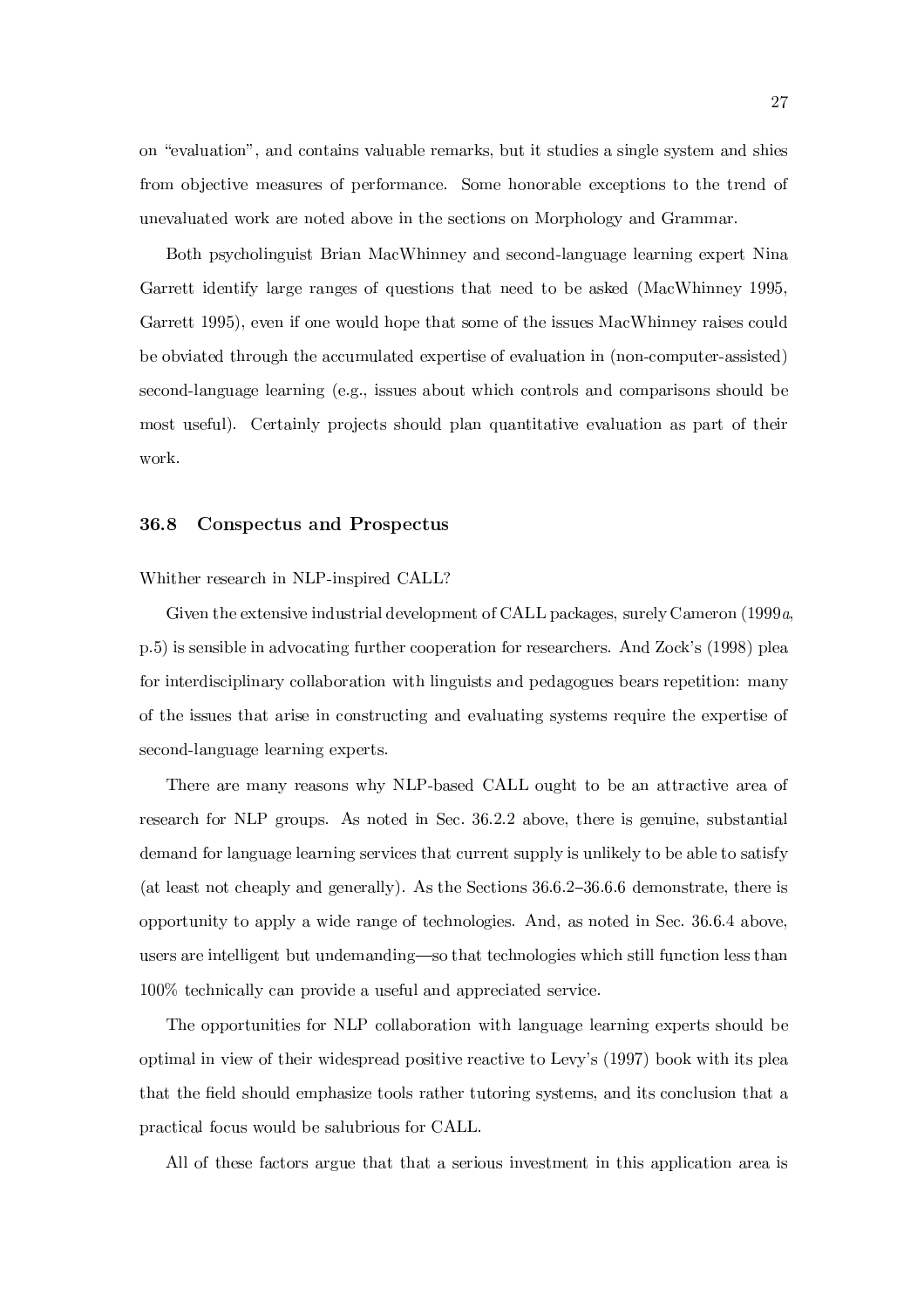promising, including the investment in serious evaluation, in incremental improvement, and the investment in collaborations needed to make use of all available expertise.

## Further reading and relevant resources

For Computational Linguists interested in CALL, the introduction in Cameron (1999b) and the other articles in that collection are probably the best starting place on CALL, and Holland, Kaplan and Sams (1995) the only good collection on opportunities for NLP (and fortunately, it is very good). Cameron (1999b) contains excellent articles on several subfields of CALL, in particular on the use of speech technology Aist), parsing (Kempen), grammar checking (Tschichold), corpora (Holmes), and intelligent tutoring systems (Hamburger). Although I was critical of some aspects of Levy (1997) above, it is strong on the history of the field and also the concerns of language educators. Pennington (1996) and Ellis (1994) are older, but contain further useful papers. Holland, Kaplan and Sams (1995) is the only longer work with extensive presentation of the possibilities for NLP in CALL since Last (1989), now dated. The collections cited in Section 36.5.2 comprise a great deal of what's been done recently in NLP applied to CALL.

There are several professional societies devoted to promoting Computer-Assisted Language Learning. CALICO, the Computer Assisted Language Instruction Consortium, is a professional organization with an emphasis on modern language teaching and learning. The oldest international group devoted to CALL, it sponsors an annual conference, several special interest groups, and a discussion list. See calico.org for a review site for software packages, and an online bibliography. CALICO also hosts **CALICO-L**, an active discussion list at the CALICO web site.

**EUROCALL**, a large professional organization, has held regular conferences since 1988. It has published the journal  $ReCALL$  Journal since 1989. See www.eurocall.org. **IALLT**, The International Association for Language Learning Technology, publishes the journal The IALL Journal of Language Learning Technologies, which was The Journal of Educational Techniques and Technologies from 1987-89, and earlier (1969-86) the *NALLD Journal*, i.e., newsletter of the National Association of Language Laboratory Directors. See iallt.org.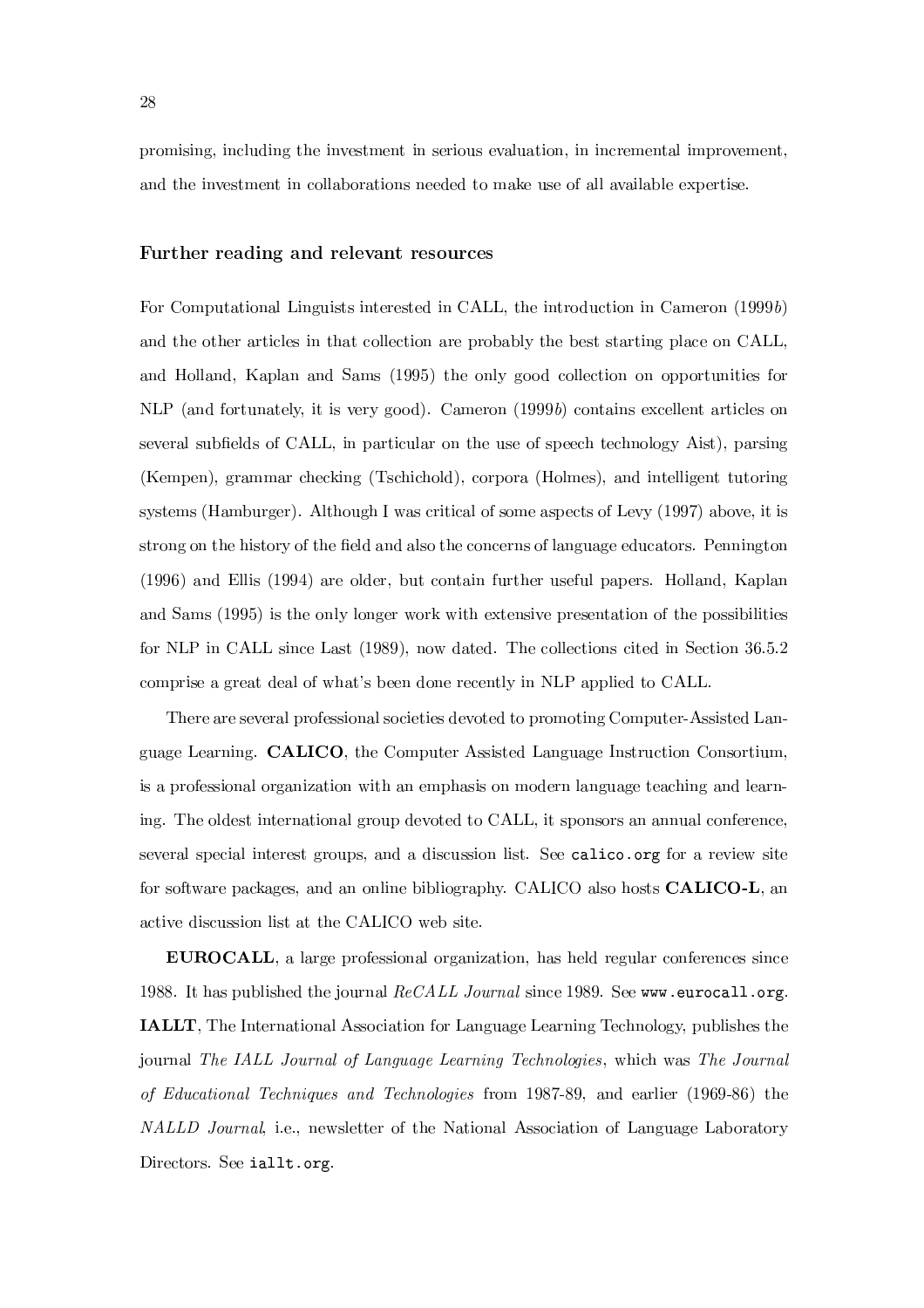In addition to the journals published by the professional societies immedaitely above. there are several more journals devoted substantially to CALL and related topics. AL-SIC, Apprentissage des langues et systèmes d'information et de communication, is an journal edited by Thierry Chanier with a French language focus and distinct tracks for research articles and reports on practice. LLT, Language Learning & Technology, is a refereed electronic journal first published in 1997 and available at 11t.msu.edu. System is a journal on education technology which regularly carries CALL articles.

Syracuse Language Systems (see www.syrlang.com) is perhaps the leading company marketing CALL, and has been innovative in including speech and NLP technology. Agora (www.agoralang.com) maintains a hub of pointers to (mostly commercial) language learning products and services.

Finally, there are two interesting resources which are harder to classify. **NTLL**, "New Technologies and Language Learning", is a Thematic Network Project (TNP) in the Area of Languages, coordinated by the Freie Universität Berlin. The TNP is closely affiliated with the **European Language Council**, an independent European association for the quantitative and qualitative improvement of knowledge of the languages and cultures of the European Union and beyond. See www.let.rug.nl/projects/tnp-ntll/. And History of CALL is a web site with lots of pointers concerning the history of CALL, displays with some infelicity in Netscape (in  $3/2001$ ), but worthwhile for the content. See www.history-of-call.org36. \*

# References

- Aist. G. 1999. "Speech Recognition in Computer-Assisted Language Learning." In Computer-Assisted Language Learning: Media, Design and Applications, ed. K. Cameron. Lisse: Swets pp. 165-181.
- Allen, J. R. 1996/1997. "Ten Desiderata for Computer-Assisted Language Learning Programms." Computers and the Humanties 30(6):441-455.
- Antworth, E. L. 1992. "Glossing Text with the PC-KIMMO Morphological Parser." Computers and the Humanities 26(5-6):389-98.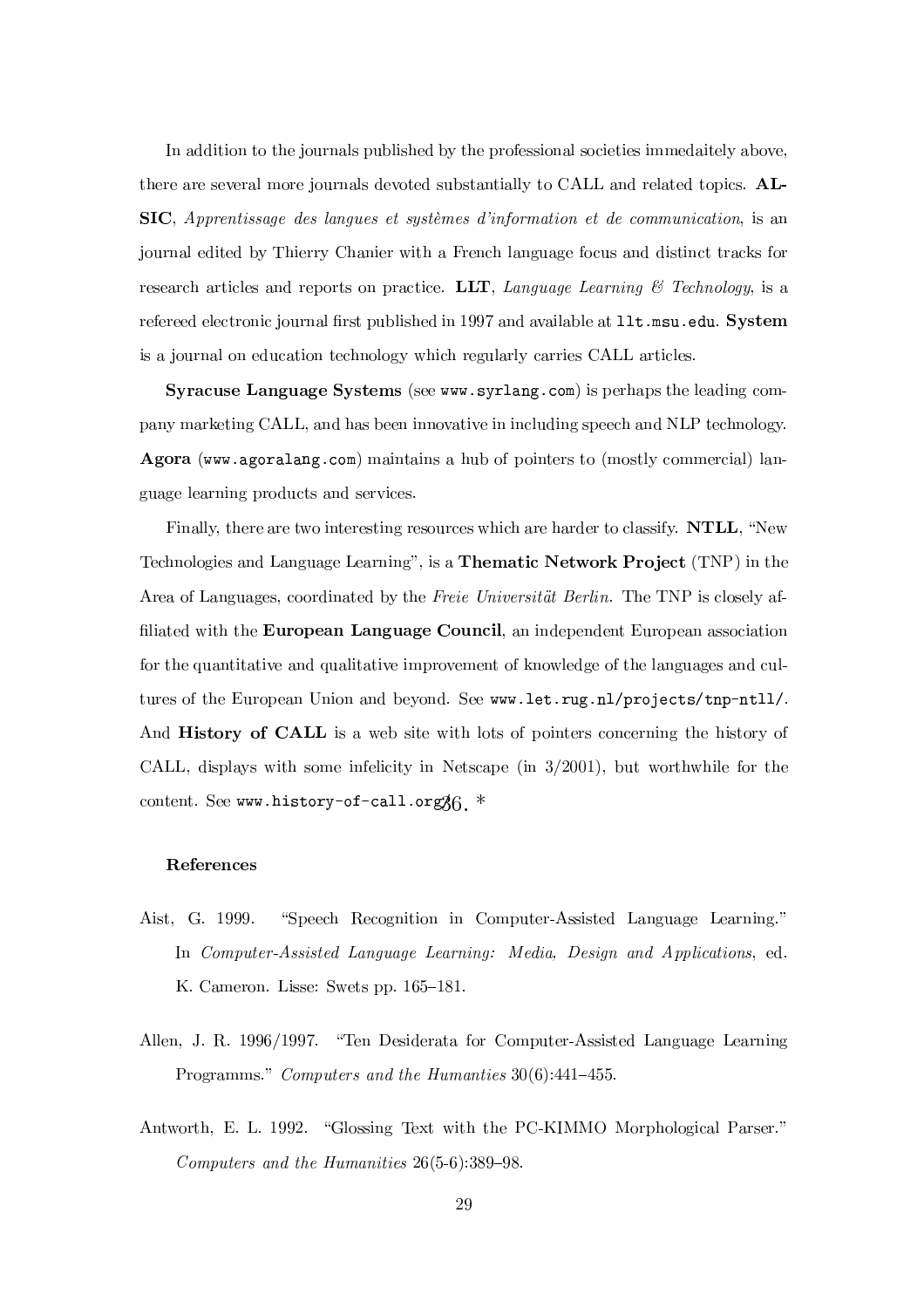- Appel, C. and T. Mullen. 2000a. "A Common Gateway Interface for Tandem Language Learning." In Proceedings of the International Congress on Technology in Teaching, jointly organized by IATEFL Computer SIG, TESOL-Spain and Universidad Europea de Madrid, 20-22 Nov. 1998, ed. B. Strotmann. Universidad Europea: CEES Ediciones.
- Appel, C. and T. Mullen. 2000b. "Pedagogical Considerations for a Web-Based Tandem Language Learning Environment." Computers & Education  $34(3-4):291-308$ .
- Appelo, L. and F. M. de Jong, eds. 1994. Computer-Assisted Language Learning: Proc. of the Seventh Twente Workshop on Language Technology. Twente: Parlevink.
- Atwell, E. 1998. "What can SALT offer the English Teaching Professional?"  $English$ Teaching Professional 7:46-47.
- Atwell, E. 1999. The Language Machine: The Impact of Speech and Language Technologies on English Language Teaching. London: British Council. avail. online http://www.comp.leeds.ac.uk/eric.
- Barlow, M. 1996. "Parallel Texts in Language Teaching." In Proceedings of Teaching and Language Corpora, ed. S. Botley, J. Glass and T. M. A. Wilson, Number 9 in "UCREL Technical Papers" pp. 45–56.
- Bauer, D., F. Segond and A. Zaenen. 1995. "LOCOLEX: Translation Rolls off Your Tongue." In Conference Abstracts: ACH-ALLC '95. Santa Barbara, USA: . avail. at http://www.xrce.xerox.com/publis/mltt/mlttart.html.
- Bernstein, J., J. D. Jong, D. Pison and B. Townshend. 2000. "Two Experiments on Automatic Scoring of Spoken Language Proficiency." In Integrating Speech Technology in the (Language) Learning and Assistive Interface. Dundee, Scotland: The University of Abertay Dundee pp. 57–61. Prepublication of papers from the Workshop on Speech in CALL at EuroCALL 2000.
- Breidt, E. and H. Feldweg. 1997. "Accessing Foreign Languages with COMPASS." Ma*chine Translation*  $12(1-2):153-174$ . spec. iss. on New Tools for Human Translators.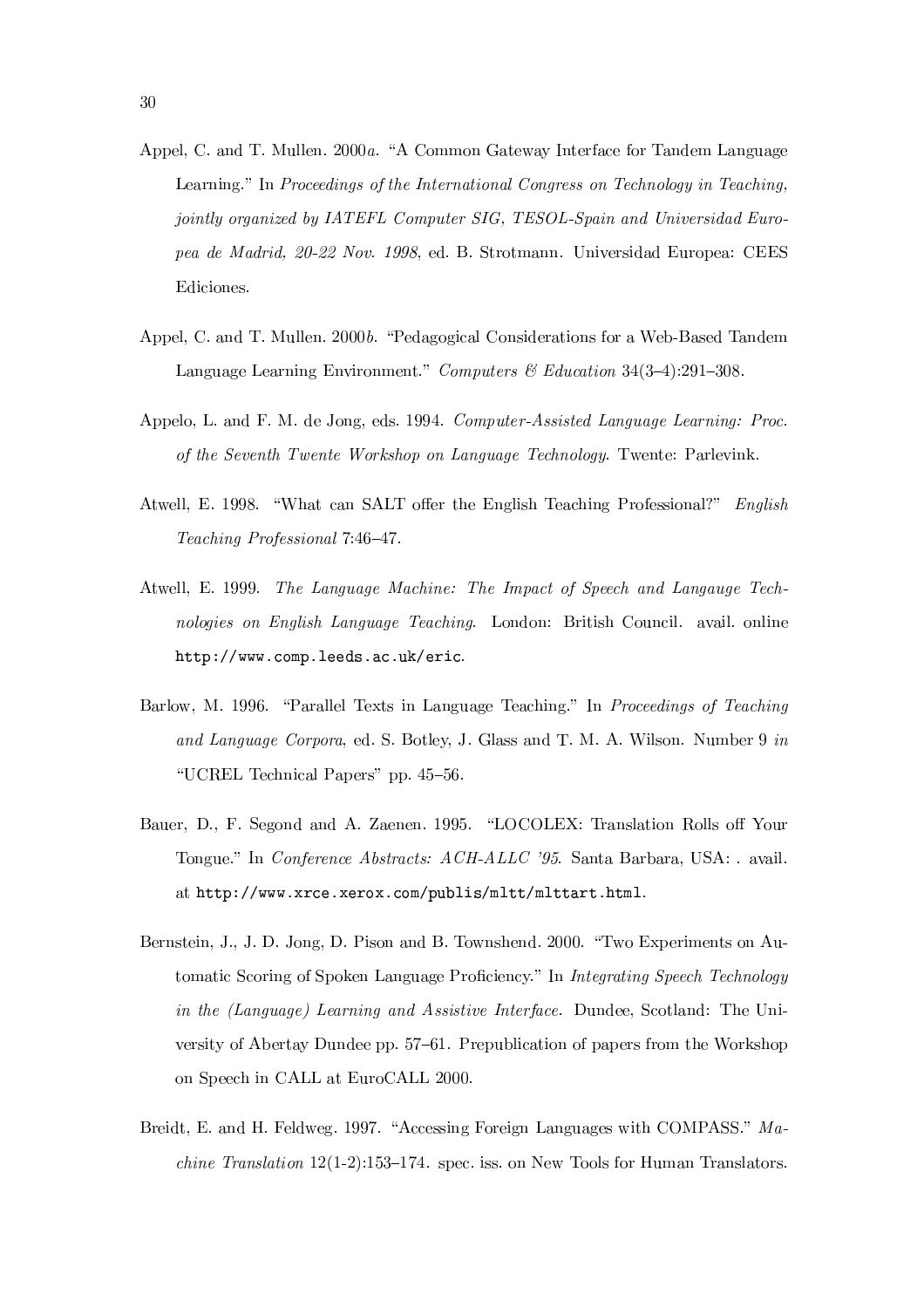- Cameron, K. 1999a. "Introduction." In Computer-Assisted Language Learning: Media, Design and Applications, ed. K. Cameron. Lisse: Swets & Zeitlinger.
- Cameron, K., ed. 1999b. Computer-Assisted Language Learning: Media, Design and *Applications.* Lisse: Swets & Zeitlinger.
- Carlson, R., C. Dunger, B. Granstrom and A. Oster, eds. 1998. STiLL—Speech Technology in Language Learning. Stockholm: ISCA.
- Carter, R. <sup>1</sup>1987, 1998. *Vocabulary: Applied Linguistic Perspectives. 2nd Ed.* London: Routledge.
- Connolly, J. H. 1997. "Quantifying Target-Realization Differences." Clinical Linguistics and Phonetics 11:267-298.
- DeKeyser, R. 1995. "Learning Second Language Grammar Rules: An Experiment with a Miniature Linguistic System." Studies in Second Language Acquisition 17(3):379– 410.
- DeKeyser, R. 2000. "The Robustness of Critical Period Effects in Second Language Acquisition." Studies in Second Language Acquisition 22(4):in press.
- DeSmedt, W. 1995. "Herr Kommissar: An ICALL Conversation Simulator for Intermediate German." In Intelligent Language Tutors: Theory Shaping Technology, ed. V. M. Holland, J. D. Kaplan and M. R. Sams. Mahwah, NJ: Lawrence Erlbaum pp. 153-174.
- Dokter, D. and J. Nerbonne, 1998. "A Session with Glosser-RuG." In Language Teaching and Language Technology, ed. S. Jager, J. Nerbonne and A. van Essen. Lisse: Swets and Zeitlinger pp. 89–95.
- Dokter, D., J. Nerbonne, L. Schurcks-Grozeva and P. Smit. 1998. "Glosser-RuG: A User Study." In Language Teaching and Language Technology, ed. S. Jager, J. Nerbonne and A. van Essen. Lisse: Swets and Zeitlinger pp. 169–178.
- Dorr, B. 1997. "Large-Scale Acquisition of LCS-Based Lexicons for Foreign Language Tutoring." In The Fifth Conference on Applied Natural Language. ACL pp. 139–146.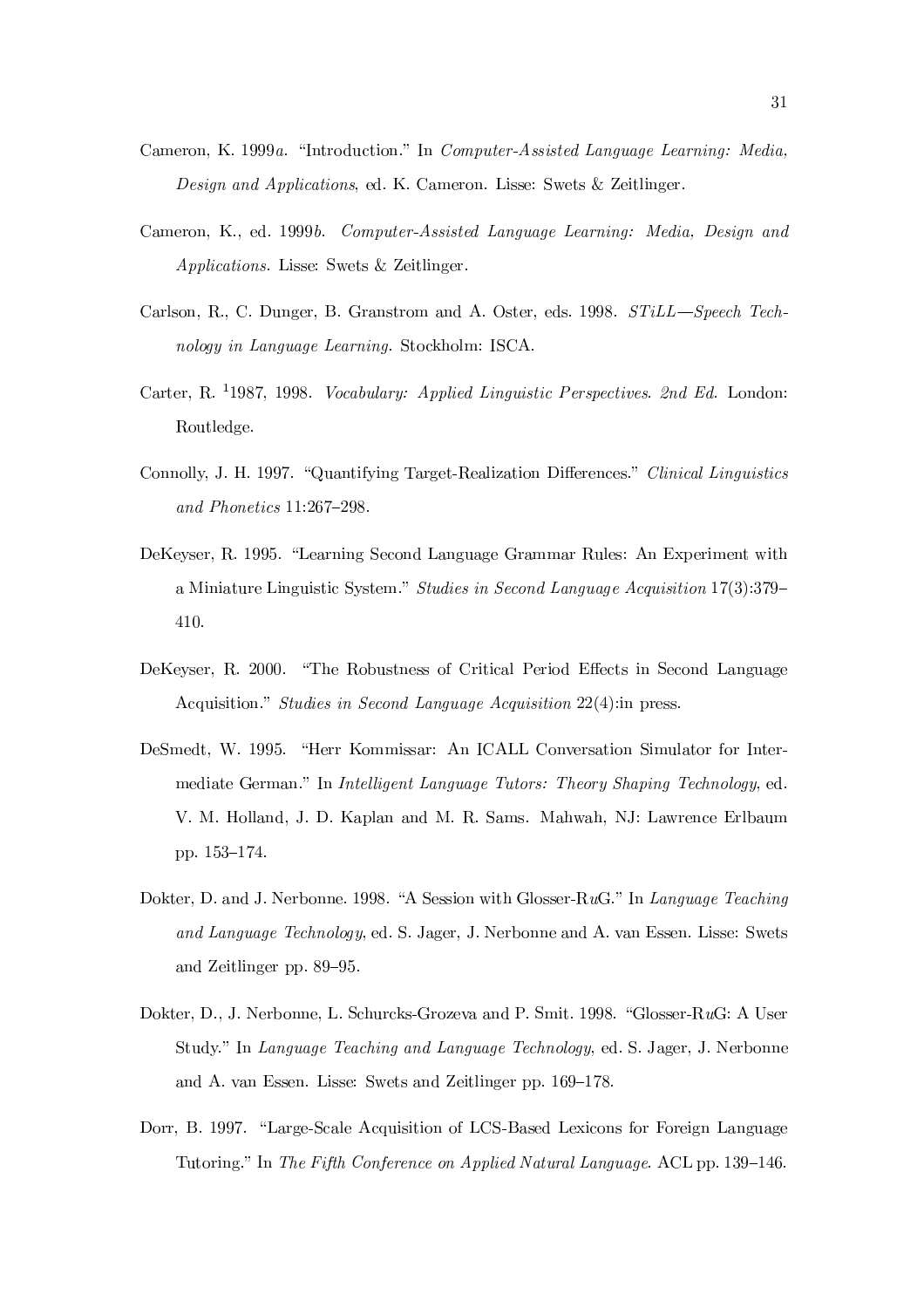- Dulay, H., M. Burt and S. Krashen. 1982. Language Two. Oxford: Oxford University Press.
- Ellis, R. 1994. The Study of Second-Language Acquisition. Oxford: Oxford University Press.
- Felshin, S. 1995. "The Athena Language Learning Project NLP System: A Multilingual System for Conversation-Based Language Learning." In Intelligent Language Tutors: Theory Shaping Technology, ed. V. M. Holland, J. D. Kaplan and M. R. Sams. Mahwah, NJ: Lawrence Erlbaum pp. 257–272.
- Fox, D. 1996. Final Market Study Report. RECALL (LE 1615) D-28 Exlingua International  $\&$  Linguistic Engineering of DG XIII (Luxemburg) Belfast: .
- FSI, 1973. Expected Levels of Absolute Speaking Proficiency in Languages Taught at the Foreign Service Institute. Technical report Foreign Service Institute, School of Language Studies Monterey, CA:..
- Garrett, N. 1995. "ICALL and Second Language Acquisition." In Intelligent Language Tutors: Theory Shaping Technology, ed. V. M. Holland, J. D. Kaplan and M. R. Sams. Mahwah, NJ: Lawrence Erlbaum pp. 345–358.
- Goethals, M., L. Engels and T. Leenders. 1990. "Automated Analysis of the Vocabulary of English Texts and Generation of Practice Materials: From Main Frame to PC, the Way to the Teacher's Electronic Desk." In Learning, Keeping, and Using Language: Selected Papers from the Eighth World Congress of Applied Linguistics, ed. M. Halliday, J. Gibbons and H. Nicholas. Amsterdam and Philadelphia: John Benjamins pp. 231–268.
- Goodfellow, R. 1999. "Evaluating Performance, Approach and Outcome." In Computer-Assisted Language Learning: Media, Design and Applications, ed. K. Cameron. Lisse: Swets  $&$  Zeitlinger pp. 109–140.
- Hamburger, H. 1995. "Tutorial Tools for Language Learning by Two-Medium Dialogue." In Intelligent Language Tutors: Theory Shaping Technology, ed. V. M. Holland, J. D. Kaplan and M. R. Sams. Mahwah, NJ: Lawrence Erlbaum pp. 183–199.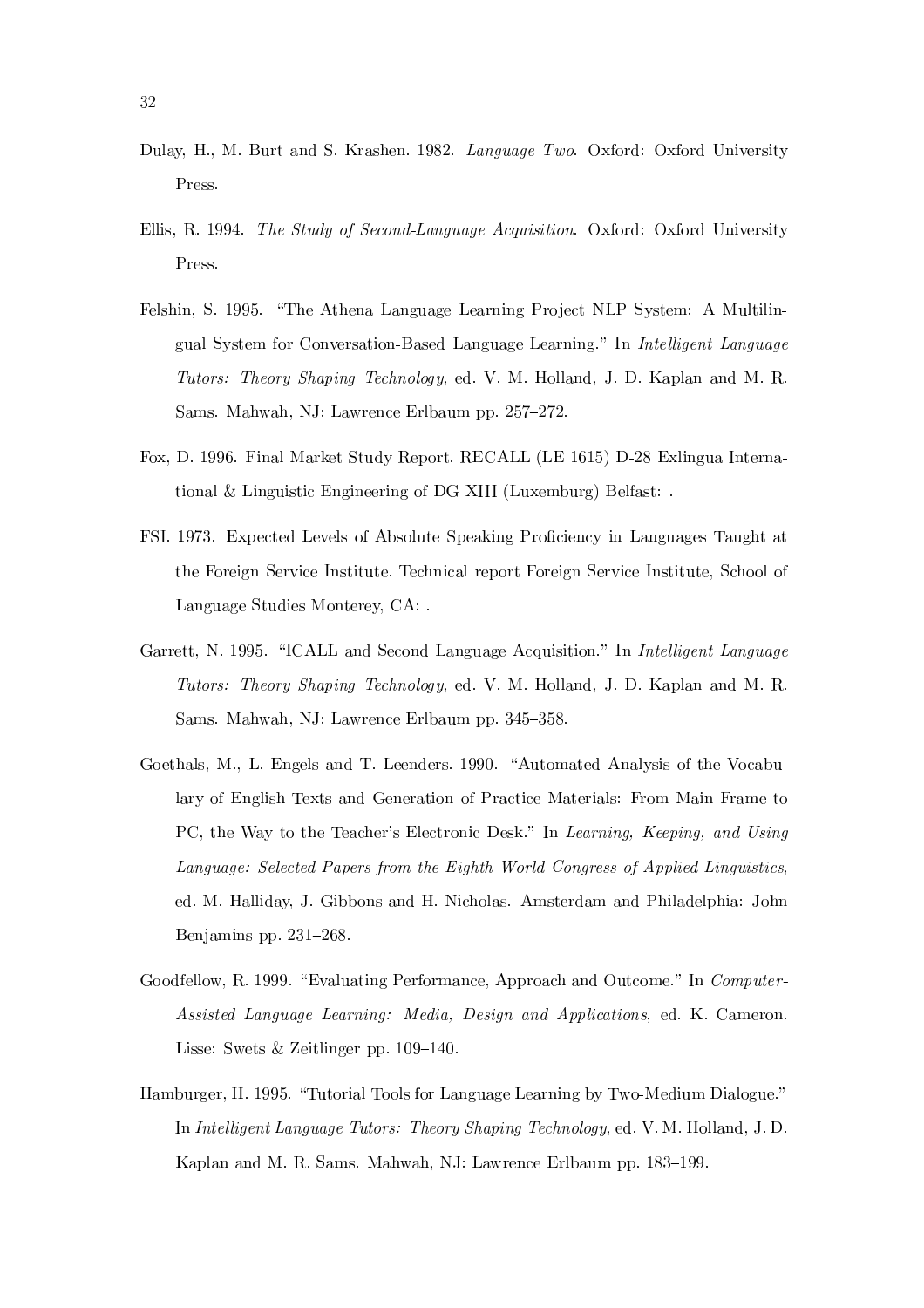- Hamilton, S. 1998. "RECALL—Some Implications of Learner as User in CALL." In Language Teaching and Language Technology, ed. S. Jager, J. Nerbonne and A. van Essen. Lisse: Swets and Zeitlinger pp. 200–208.
- Hoffman, R. 1996. "Computer Networks: Webs of Communication For Language Teaching." In The Power of CALL, ed. M. C. Pennington. Houston: Athelstan.
- Holland, V., ed. 1999. Tutors that Listen: Speech Recognition for Language Learning. Special Issue of *CALICO* 16(3).
- Holland, V. M. 1995. "The Case for Intelligent CALL." In Intelligent Language Tutors: *Theory Shaping Technology*, ed. V. M. Holland, J. D. Kaplan and M. R. Sams. Mahwah, NJ: Lawrence Erlbaum pp. vii-xvi.
- Holland, V. M. and J. D. Kaplan. 1995. "Natural Language Processing Techniques in Computer Assisted Language Learning: Status and Instructional Issues." Instructional Science 23:351-380.
- Holland, V. M., J. D. Kaplan and M. R. Sams, eds. 1995. Intelligent Language Tutors: Theory Shaping Technology. Mahwah, NJ: Lawrence Erlbaum.
- Holliday, L. 1998. "The Grammar of Second Language Learners of English EMAIL Messages." In Language Teaching and Language Technology, ed. S. Jager, J. Nerbonne and A. van Essen. Lisse: Swets and Zeitlinger pp. 136–145.
- Holmes, G. 1999. "Corpus CALL: Corpora in Language and Literature." In Computer-Assisted Language Learning: Media, Design and Applications, ed. K. Cameron. Lisse: Swets pp.  $239-269$ .
- Hulstijn, J. 1992. "Retention of Inferred and Given Word Meanings: Experiments in Incidental Vocabulary Learning." In Vocabulary and Applied Linguistics, ed. P. J.L.Arnaud and H. Béjoint. London: Macmillan pp. 113–125.
- Jager, S. 1998. "Hologram—Computer-Assisted Academic Grammar Learning." In Lanquage Teaching and Language Technology, ed. S. Jager, J. Nerbonne and A. van Essen. Lisse: Swets and Zeitlinger pp. 82–88.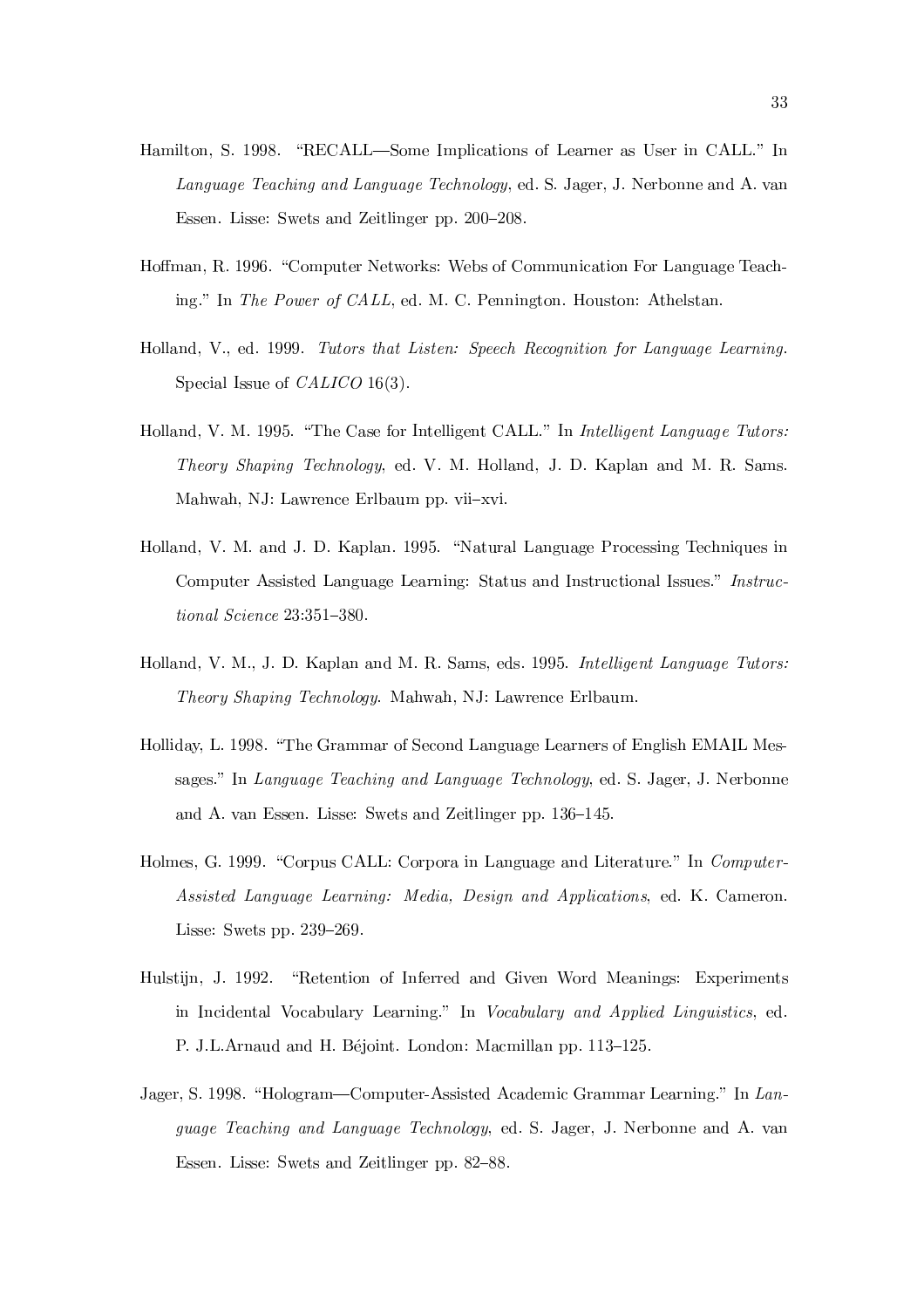- Jager, S., J. Nerbonne and A. van Essen, eds. 1998. Language Teaching and Language Technology. Lisse: Swets and Zeitlinger.
- Jensen, K., G. Heidorn, L. Miller and Y. Ravin. 1993. "Prose Fitting and Prose Fixing." In Natural Language Processing: The PNLP Approach, ed. K. Jensen, G. Heidorn and S.D.Richardson. Boston: Kluwer pp. 53-64.
- Johns, T. and P. King. 1991. "Should you be Persuaded: Two Samples of Data-Driven Learning Materials." In Classroom Concordancing, ed. T. Johns and P. King. Birmingham: Birmingham University pp. 1–16. English Language Research Journal 4.
- Kempen, G. 1992. "Language Technology and Language Instruction: Computational Diagnosis of Word-Level Errors." In Intelligent Tutoring Systems for Foreign Lan*quage Learning*, ed. M.L.Swartz and M.Yazdani. Berlin: Springer.
- Kempen, G. 1999. "Visual Grammar: Multimedia for Grammar and Spelling Instruction in Primary Education." In *CALL: Media, Design and Applications, ed. K. Cameron.* Lisse: Swets and Zeitlinger pp. 223–238.
- Kempen, G. and A. Dijkstra. 1994. "Toward an Integrated System for Grammar. Writing, and Spelling Instruction." In Computer-Assisted Language Learning: Proc. of the Seventh Twente Workshop on Language Technology, ed. L. Appelo and F. M. de Jong. Twente: Parlevink.
- Krantz, G. 1991. "Learning Vocabulary in a Foreign Language" PhD thesis Göteborg.
- Krashen, S. D. 1982. "The Fundamental Pedagogical Principle in Second-Language Teaching." Studia Linguistica  $35(1-2)$ :50-71.
- Krashen, S. D. 1985. The Input Hypothesis. London: Longman.
- Krashen, S. D. 1989. "We Acquire Vocabulary and Spelling by Reading: Additional Evidence for the Input Hypothesis." Modern Language Journal 73(4):440-464.
- Lantolf, J. P. 1996. "SLA Theory Building: "Letting All the Flowers Bloom!"." Language Learning  $46(4)$ :713-49.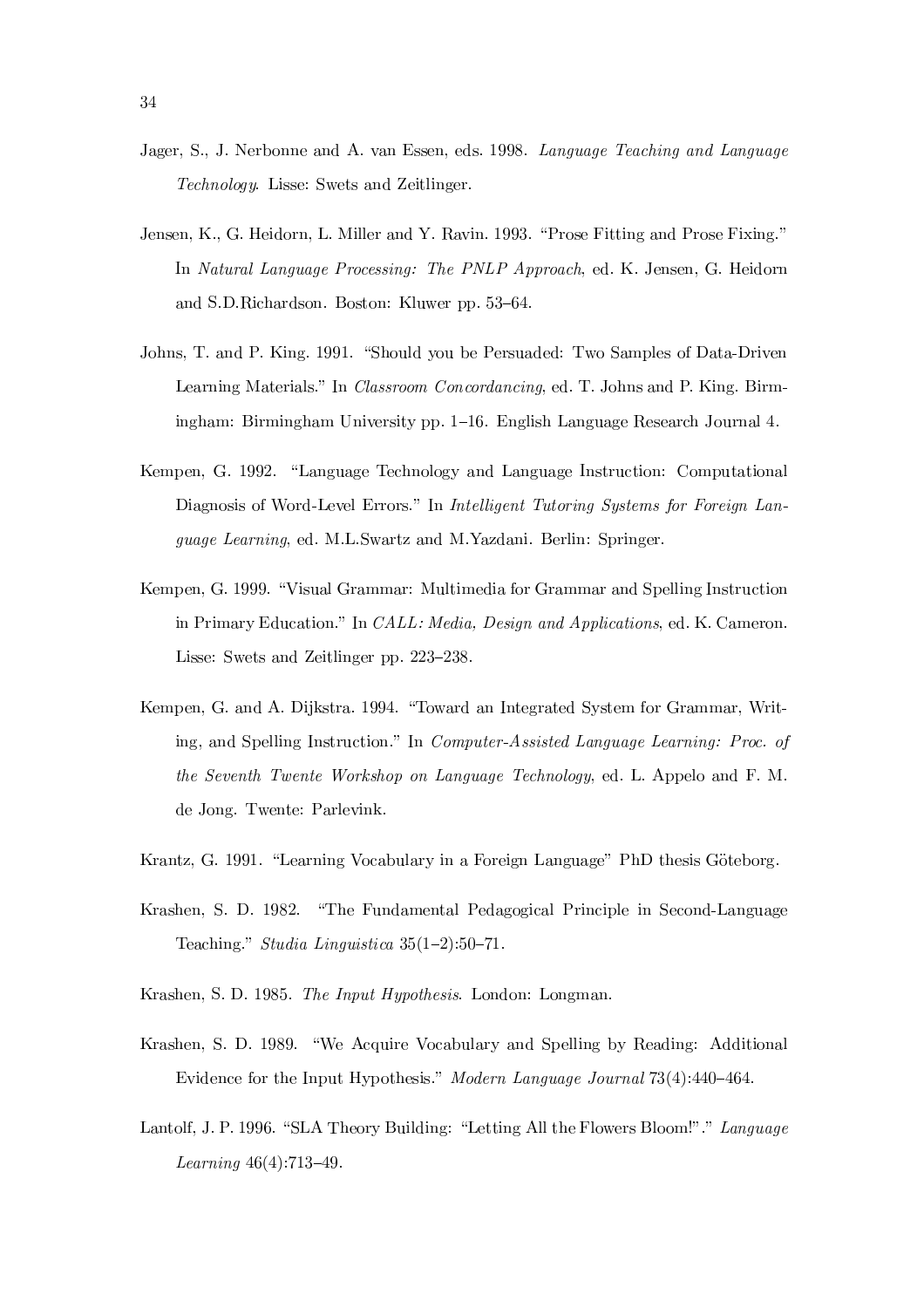- Larsen-Freeman, D. and M. Long. 1991. An Introduction to Second Language Acquisition Research. London: Longman.
- Last, R. 1989. Artificial Intelligence Techniques in Language Learning. Chichester: Horwood.
- Levin, L. S. 1993. "Translators' Workstations and Language Learners' Workstations." In Progress in Machine Translation, ed. S. Nirenburg. Amsterdam: IOS Press pp. 287-290.
- Levin, L. S. and D. A. Evans. 1995. "ALICE-chan: A Case Study in ICALL Theory and Practice." In Intelligent Language Tutors: Theory Shaping Technology, ed. V. M. Holland, J. D. Kaplan and M. R. Sams. Mahwah, NJ: Lawrence Erlbaum pp. 77–98.
- Levy, M. 1997. Computer-Assisted Language Learning: Context and Conceptualization. Oxford: Oxford University Press.
- Loritz, D. 1995. "GPARS: A Suite of Grammar Assessment Systems." In Intelligent Language Tutors: Theory Shaping Technology, ed. V. M. Holland, J. D. Kaplan and M. R. Sams. Mahwah, NJ: Lawrence Erlbaum pp. 121-134.
- MacWhinney, B. 1995. "Evaluating Foreign Language Tutoring Systems." In Intelligent Language Tutors: Theory Shaping Technology, ed. V. M. Holland, J. D. Kaplan and M. R. Sams. Mahwah, NJ: Lawrence Erlbaum pp. 317-326.
- McCoy, K. F., C. A. Pennington and L. Z. Suri. 1966. "English Error Correction: A Syntactic User Model Based on Principled 'Mal-Rule' Scoring." In Proceedings of User-Modeling 1996, The Fifth International Conference on User Modeling. Kailua-Kona, Hawaii: pp. 59-66.
- Menzel, W. and I. Schröder. 1999. "Error Diagnosis for Language Learning Systems." *ReCALL* Spec. Publication: 20–30. Language Processing in CALL.
- Michaud, L. and K. McCoy. 2000. "Supporting Intelligent Tutoring in CALL by Modeling the User's Grammar." In Proc. of the 13<sup>th</sup> Annual International Florida Artificial Intelligence Research Symposium, Special Track on AI in Instructional Soft-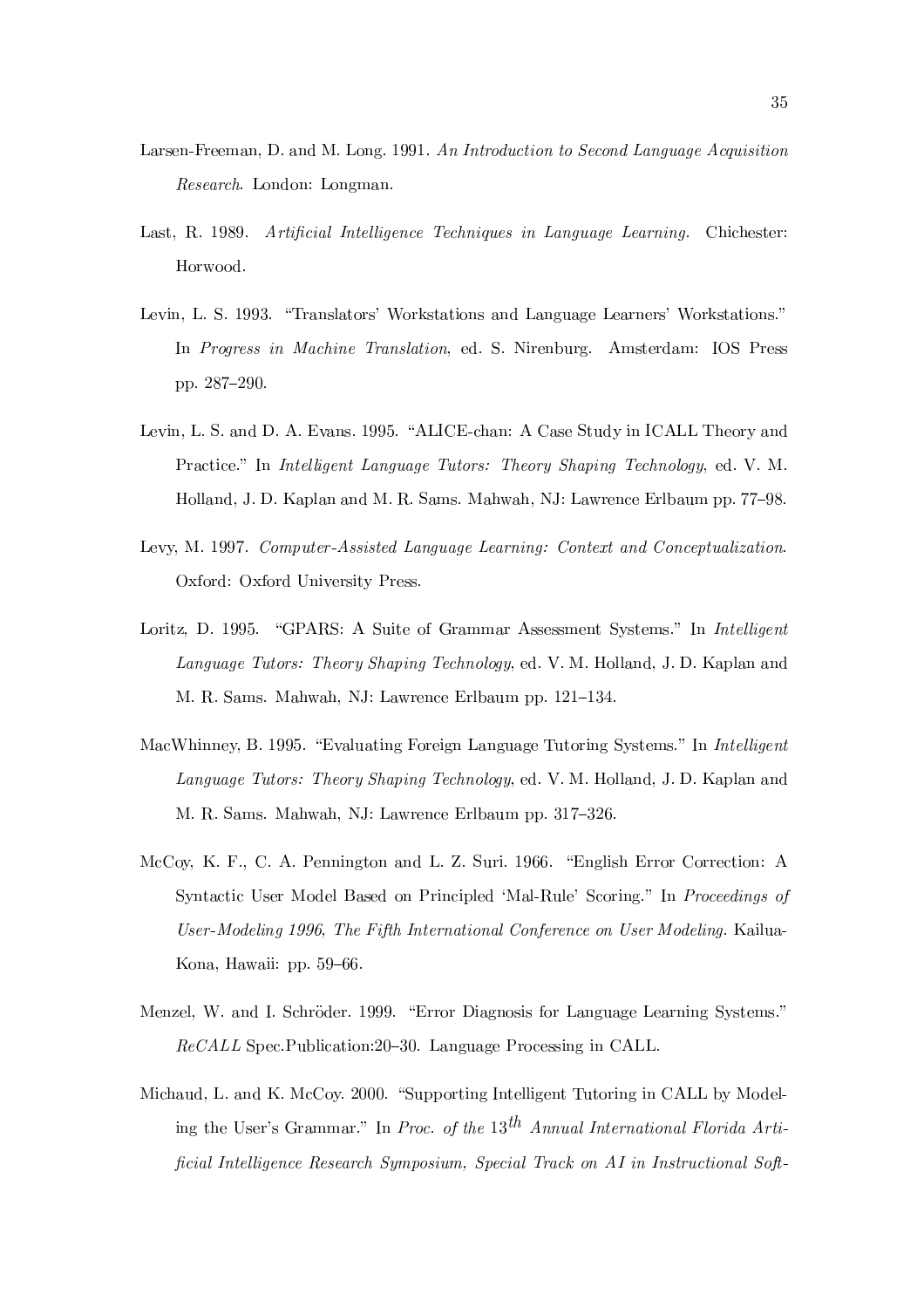ware. Orlando, Fla: American Association for Artificial Intelligence. avail. at http://www.eecis.udel.edu/research/icicle/pubs/MichMcCo00.ps.

- Miller, J. F. and T. Klee. 1995. "Computational Approaches to the Analysis of Language Impairment." In The Handbook of Child Language, ed. P. Fletcher and B. MacWhinney. Oxford: Blackwell pp. 545-72.
- Mondria, J.-A. 1996. "Vocabulaireverwerving in het vreemde-talenonderwijs: De effecten van context en raden op de retentie" PhD thesis University of Groningen Groningen, The Netherlands: .
- Murphy, M., A. Krüger and A. Grieszl. 1998. "RECALL—Providing an Individualized CALL Environment." In Language Teaching and Language Technology, ed. S. Jager, J. Nerbonne and A. van Essen. Lisse: Swets and Zeitlinger pp. 62–73.
- Murray, J. H. 1995. "Lessons Learned from the Athena Language Learning Project: Using Natural Language Processing, Graphics, Speech, and Interactive Video for Communication-Based Language Learning." In Intelligent Language Tutors: Theory Shaping Technology, ed. V. M. Holland, J. D. Kaplan and M. R. Sams. Mahwah, NJ: Lawrence Erlbaum pp. 243-256.
- Nerbonne, J. 2000. "Parallel Texts in Computer-Assisted Language Learning." In Parallel Text Processing, ed. J. Veronis. Dordrecht: Kluwer pp. 354–369.
- Nerbonne, J. and D. Dokter. 1999. "An Intelligent Word-Based Language Learning Assistant." Traitment Automatique des Languages  $40(1):125-142$ . Special issue on Multilingual Processing edited by Remi Zajac.
- Nerbonne, J., D. Dokter and P. Smit. 1998. "Morphological Processing and Computer-Assisted Language Learning." Computer-Assisted Language Learning 11(5):421-37. Special issue on French edited by Michael Zock.
- Nerbonne, J., L. Karttunen, E. Paskaleva, G. Prószéky and T. Roosmaa. 1997. "Reading More into Foreign Languages." In The Fifth Conference on Applied Natural Language. ACL pp. 135-138.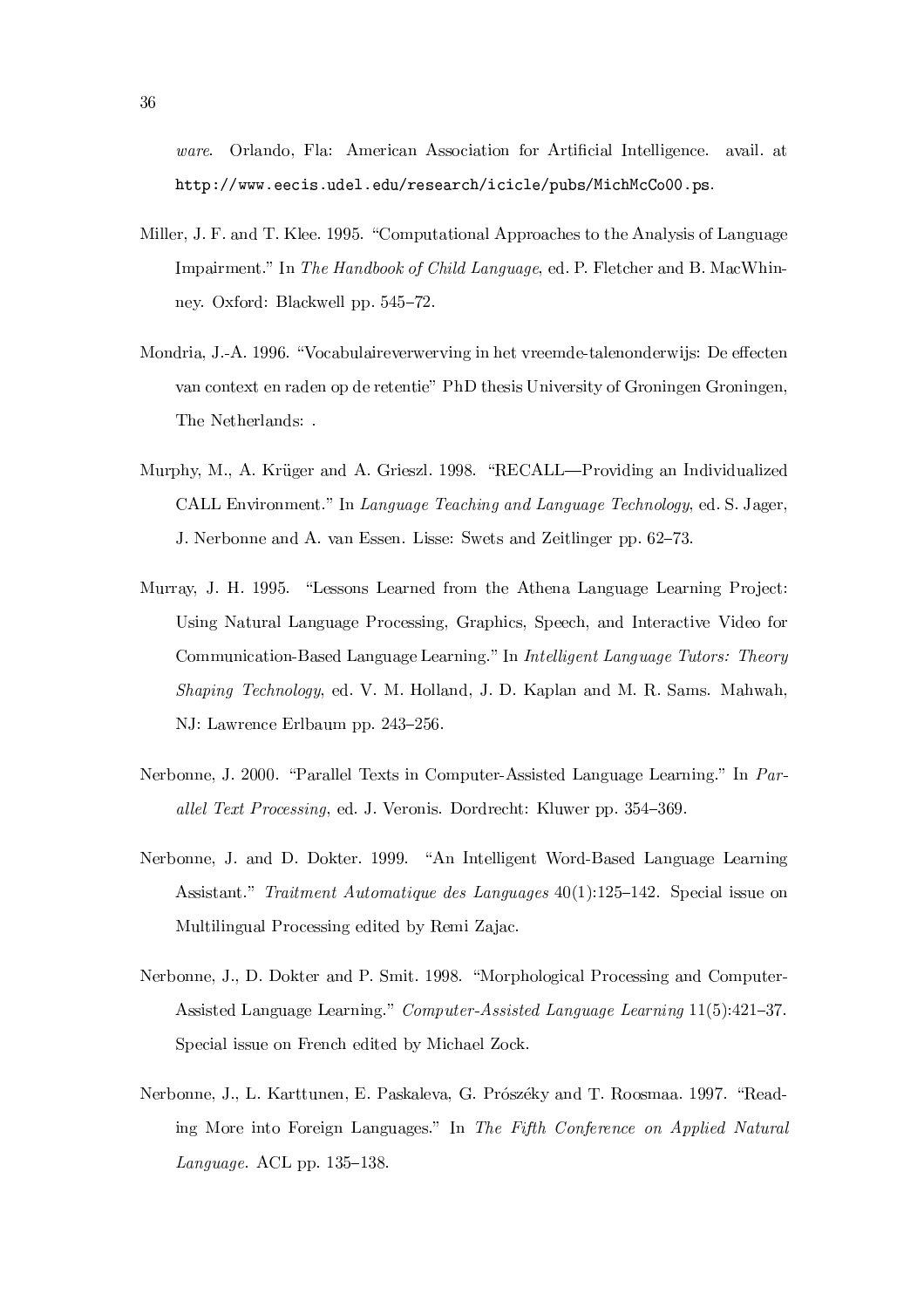- Nerbonne, J., P. Kleiweg, P. Smit, E. Kuipers and D. Dokter. 2001. "A Web-Based Foreign Language Assistant." In Essays in Language, Language Education, and the History of Linguistics in Honour of Arthur van Essen. Amsterdam and Philadelphia: John Benjamins. avail. at www.let.rug.nl/ nerbonne/papers/gloss-web/.
- Nerbonne, J., S. Jager and A. van Essen. 1998. "Language Teaching and Language Technology: An Introduction." In Language Teaching and Language Technology, ed. S. Jager, J. Nerbonne and A. van Essen. Lisse: Swets and Zeitlinger pp. 1–10.
- Norris, J. and L. Ortega. 2000. "Effectiveness of L2 Instruction: A Research Synthesis and Quantitative Meta-Analysis." Language Learning  $50(3)$ : in press.
- Olsen, M. B., ed. 1999. Computer-Mediated Language Assessment and Evaluation in *Natural Language Processing.* College Park, Maryland: ACL.
- Pasero, R. and P. Sabatier. 1998. "Linguistic Games for Language Learning." Computer-*Assisted Language Learning* 11(5):561–585. Special issue on French edited by Michael Zock.
- Paskaleva, E. and S. Mihov. 1998. "Second Language Acquisition from Aligned Corpora." In Language Teaching and Language Technology, ed. S. Jager, J. Nerbonne and A. van Essen. Lisse: Swets and Zeitlinger pp. 43–52.
- Pennington, M. C. 1996. The Power of Computer-Assisted Language Learning. Houston: Athelstan.
- "The Missing Link in Computer-Assisted Writing." In Pennington, M. C. 1999. Computer-Assisted Language Learning: Media, Design and Applications, ed. K. Cameron. Lisse: Swets & Zeitlinger pp. 271-293.
- Perry, C. K. 1995. "Review of Phonological Deviation Analysis by Computer (PDAC)." Child Language Teaching and Therapy 11:331-340.
- Peters, C., E. Picchi and L. Biagini. 1996. "Parallel and Comparable Bilingual Corpora in Language Teaching and Learning." In Proceedings of Teaching and Language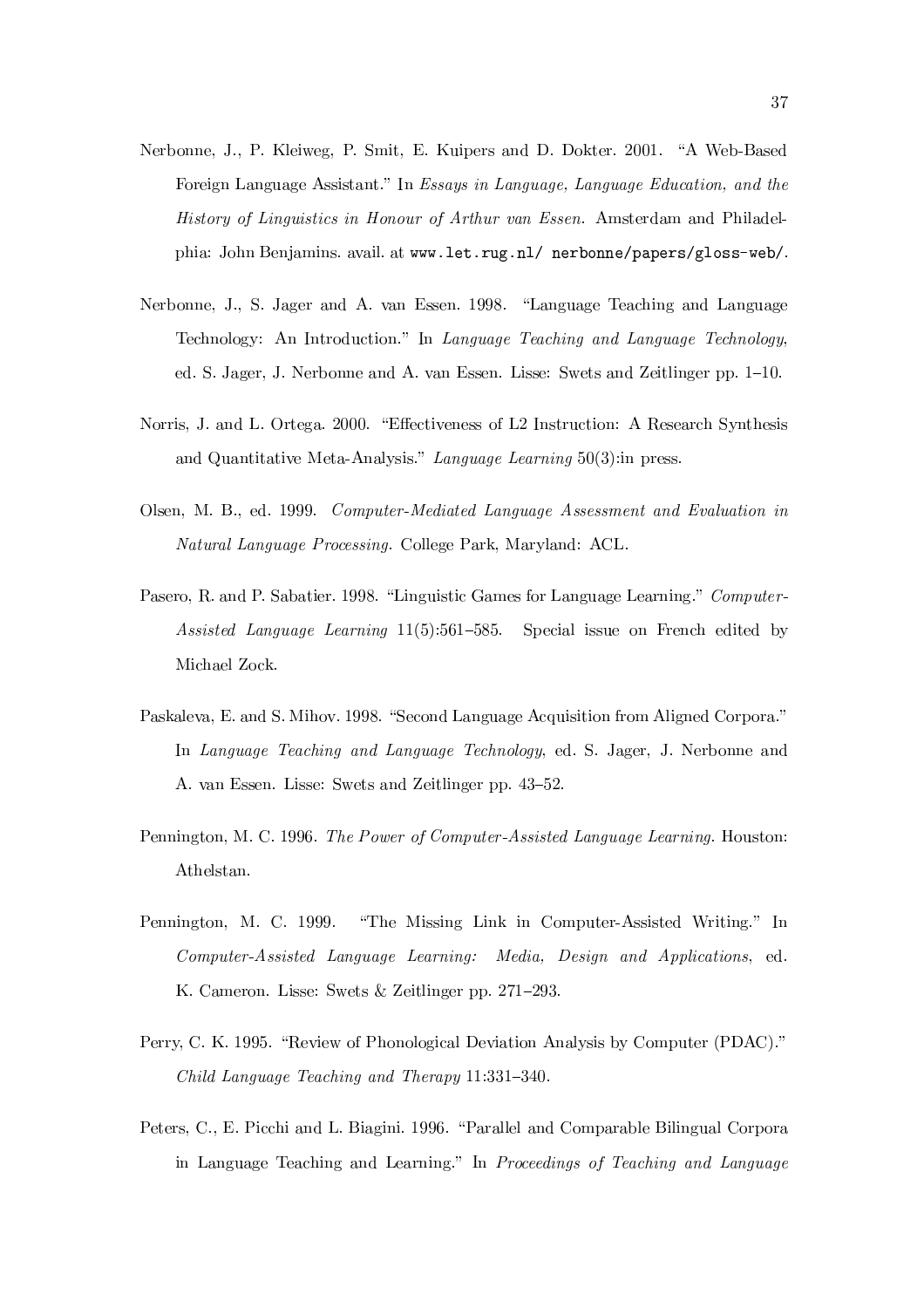Corpora, ed. S. Botley, J. Glass and T. M. A. Wilson. Number 9 in "UCREL Technical Papers" pp. 68-82.

- Proceedings of the Fifth Conference on Applied Natural Language Processing. 1997. Washington: Association for Computaional Linguistics, with spec, section on CALL. pp.127-146.
- Roosmaa, T. and G. Proszeky. 1998. "GLOSSER—Using Language Technology Tools for Reading Texts in a Foreign Language." In Language Teaching and Language Technology, ed. S. Jager, J. Nerbonne and A. van Essen. Lisse: Swets and Zeitlinger pp. 101-107.
- Rothenberg, M. 1998. "The New Face of Distance Learning in Language Instruction." In Language Teaching and Language Technology, ed. S. Jager, J. Nerbonne and A. van Essen. Lisse: Swets and Zeitlinger pp. 146–48.
- Rypa, M. and K. Feuerman. 1995. "CALLE: An Exploratory Environment for Foreign Language Learning." In Intelligent Language Tutors: Theory Shaping Technology, ed. V. M. Holland, J. D. Kaplan and M. R. Sams. Mahwah, NJ: Lawrence Erlbaum pp. 55-76.
- Salaberry, M. R. 1996. "A Theoretical Foundation for the Development of Pedagogical Tasks in Computer-Mediated Communication." CALICO Journal 14(1):5-34.
- Salaberry, M. R. 2000. "Review of S. Jager, J. Nerbonne & A. van Essen Language Teaching and Language Technology." Language Learning & Technology  $4(1):22-25$ . avail. online at http://llt.msu.edu/.
- Sanders, R. H. and A. F. Sanders. 1995. "History of an AI Spy Game: Spion." In Intelligent Language Tutors: Theory Shaping Technology, ed. V. M. Holland, J. D. Kaplan and M. R. Sams. Mahwah, NJ: Lawrence Erlbaum pp. 141-152.
- Schneider, D. and K. McCoy. 1998. "Recognizing Syntactic Errors in the Writing of Second Language Learners." In Proceedings of the 36<sup>th</sup> Annual Meeting of the ACL and the  $17^{th}$  COLING. Montreal: ACL pp. 1198-1204.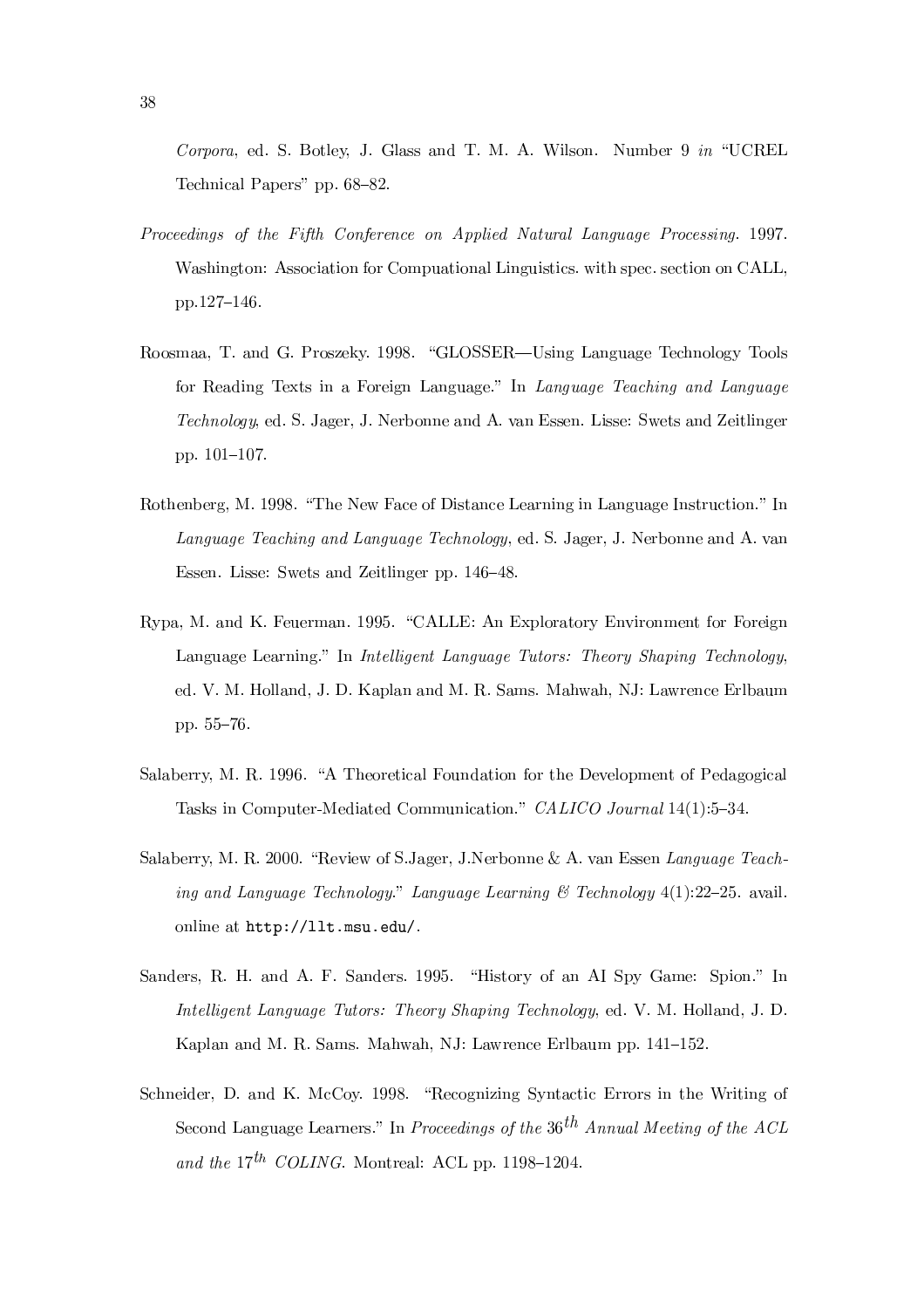- Schoelles, M. and H. Hamburger. 1997. "The NLP Role in Animated Conversation for CALL." In The Fifth Conference on Applied Natural Language. ACL pp. 127–134.
- Schultz, J.-M. 2000. "Computers and Collaborative Writing in the Foreign Language Classroom." In Network-based Language Teaching: Concepts and Practice: Concepts and Practice, ed. M. Warschauer and R. Kern. Cambridge: Cambridge University Press.
- Schulze, M. and M.-J. Hamel. 1998. "Conference Report on Natural Language Processing in Computer-Assistend Language Learning, Centre for Computational Linguistics, UMIST, 9 May 1998."  $ReCALL$  Journal  $10(2):55-56$ . avail. at http://www.eurocall.org/recall/.
- Schulze, M., M.-J. Hamel and J. Thompson, eds. 1999. Language Processing in CALL. Hull: CTICML. ReCALL Special Publication (Proceedings of a one- day conference "Natural Language Processing in Computer-Assisted Language Learning" held at UMIST, 9 May 1998, organised by the Centre of Computational Linguistics, UMIST, in association with EUROCALL).
- Somers, H. 1999. "Aligning phonetic Segments for Children's Articulation Assessment."  $Computational\ Linguistics$  25(2):267-275.
- Sparck Jones, K. 1991. "Tailoring Output to the User: What does User Modeling in Generation Mean?" In Natural Language Generation in Artificial Intelligence and Computational Linguistics, ed. C. Paris, W. Swartout and W. Mann. Boston: Kluwer Academic pp. 201-225.
- Tschichold, C. 1999. "Grammar Checking for CALL: Strategies for Improving Foreign Language Grammar Checkers." In CALL: Media, Design and Applications, ed. K. Cameron. Lisse: Swets and Zeitlinger pp. 203-221.
- van Els, T., G. Extra, C. van Os and T. Bongaerts. 1977. Handboek voor de Toegepaste Taalkunde. Groningen: Wolters-Noordhof. English translation: Applied Linguistics and the Learning and Teaching of Foreign Languages, (1984), Edward Arnold, London.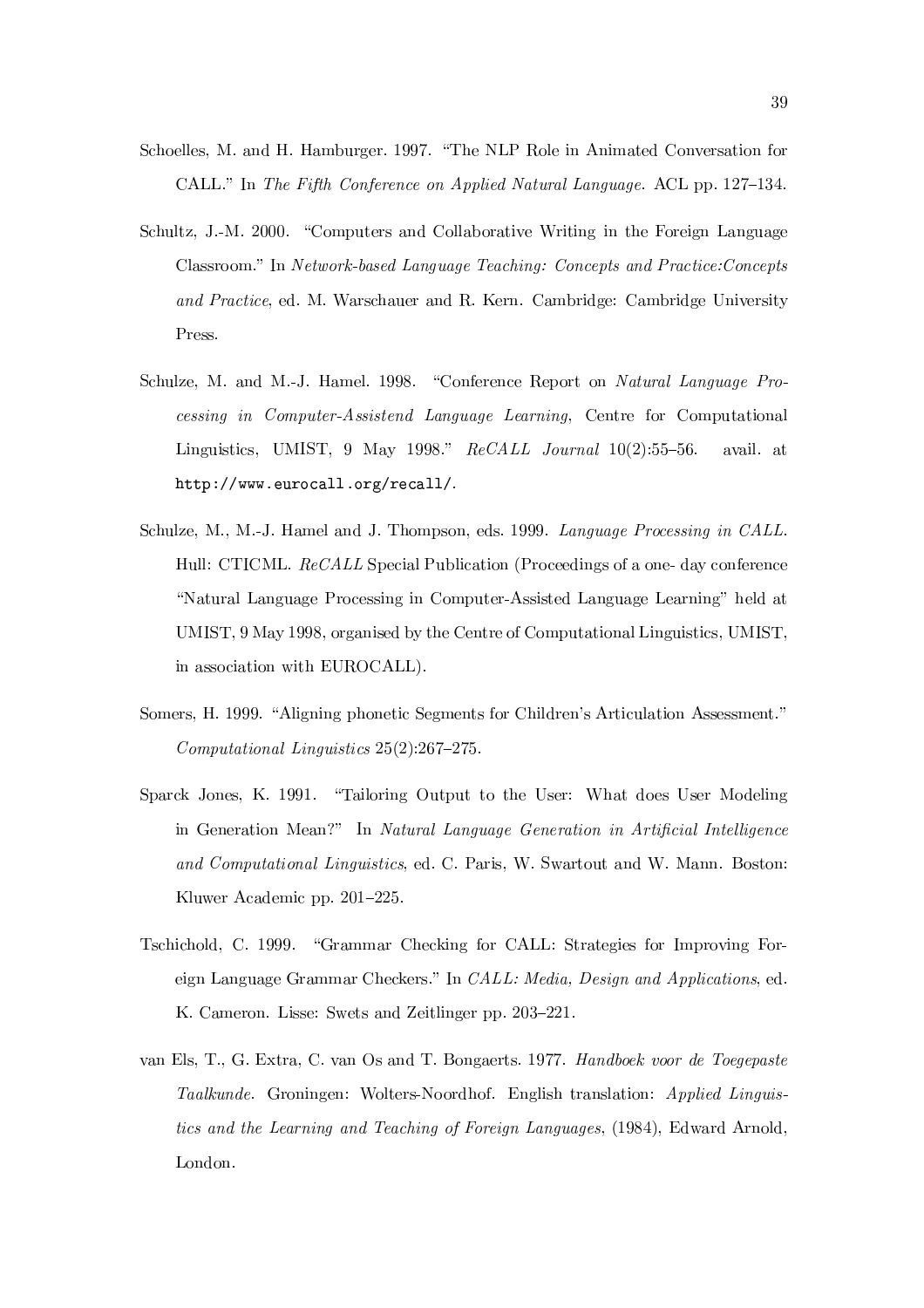- van Heuven, V. 1998. "COOL/CALP: Computer-Assisted Learning to Parse in Dutch." In Language Teaching and Language Technology, ed. S. Jager, J. Nerbonne and A. van Essen. Lisse: Swets and Zeitlinger pp. 74–81.
- Warschauer, M. 1996. "Computer-Assisted Language Learning: An Introduction." In *Multimedia language teaching*, ed. S. Fotos. Tokyo: Logos International pp. 3–20.
- Weinberg, A., J. Garman, J. Martin and P. Merlo. 1995. "A Principle-Based Parser for Foreign Language Tutoring in German and Arabic." In Intelligent Language Tutors: Theory Shaping Technology, ed. V. M. Holland, J. D. Kaplan and M. R. Sams. Mahwah, NJ: Lawrence Erlbaum pp. 23-44.
- Weischedel, R., W. Voge and M. James. 1978. "An Artificial Intelligence Approach to Language Instruction." Artificial Intelligence 10:225-240.
- Wichmann, A., S. Fligelstone, T. McEnery and G. Knowles. 1997. Teaching and Language Corpora. New York: Addison-Wesley Longman.
- Widdowson, H. 1990. Aspects of Language Teaching. Oxford: Oxford University Press.
- Wolff, D. 1999. "Review of M.Levy Computer-Assisted Language Learning: Context and *Conceptualization.*" *System*  $27(1):125-128$ .
- Zock, M. 1992. "SWIM or SINK: the Problem of Communicating Thought." In Bridge to International Communication: Intelligent Tutoring Systems for Foreign Language Learning, ed. M.L.Swartz and M.Yazdani. Berlin: Springer pp. 235-247.
- Zock, M. 1994. "Language in Action, or, Learning a Language by Seeing it Work." In Computer-Assisted Language Learning: Proc. of the Seventh Twente Workshop on Language Technology, ed. L. Appelo and F. M. de Jong. Twente: Parlevink.
- Zock, M. 1996. "Computational Linguistics and its Use in the Real World: The Case of Computer-Assisted Language Learning." In Proc. of the 16th COLING. Copenhagen: ICCL pp. 1002-1004.
- Zock. M. 1998. "Guest Editorial Introducing Special Issue on French." Computer-Assisted Language Learning 11(5):467-474.